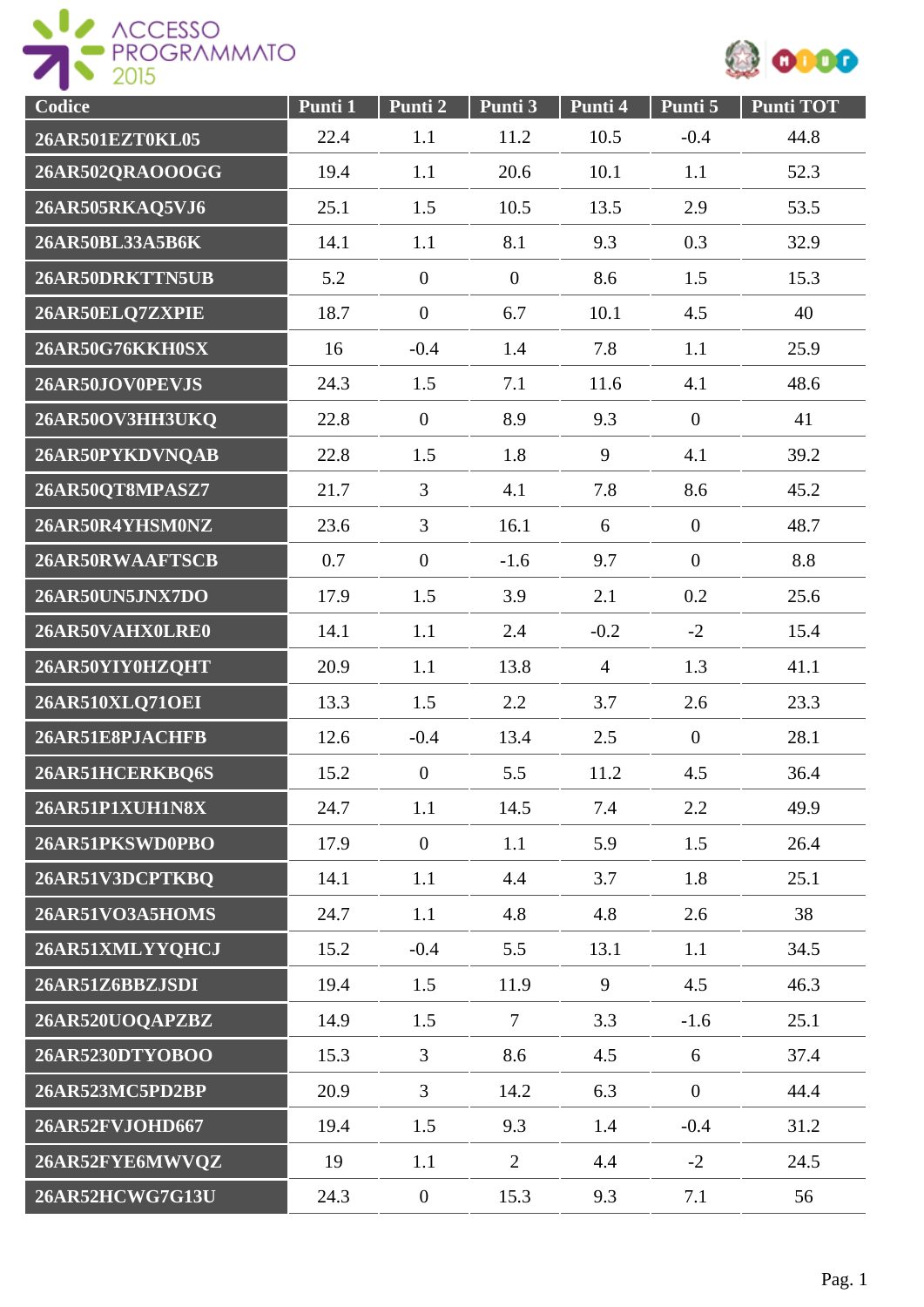



| Codice                 | Punti 1 | Punti 2        | Punti 3 | Punti 4 | Punti 5          | <b>Punti TOT</b> |
|------------------------|---------|----------------|---------|---------|------------------|------------------|
| 26AR52HJVKOQYRX        | 25.1    | 3              | 12      | 9       | 3                | 52.1             |
| 26AR52JBJZED1SN        | 19      | 1.1            | 10.1    | 12      | 0.7              | 42.9             |
| 26AR52LIAPXVWHF        | 19.8    | $\overline{3}$ | 10.8    | 10.5    | 1.5              | 45.6             |
| 26AR52LVADF6ETD        | 9.9     | 1.5            | 1.4     | 7.8     | $-0.4$           | 20.2             |
| 26AR52MQOMAUAFA        | 17.6    | 1.5            | 10.1    | 4.5     | 1.5              | 35.2             |
| 26AR52MWR4EE76K        | 6.7     | $\overline{0}$ | 14.6    | 5.2     | $-0.4$           | 26.1             |
| 26AR52NFPNQE0VF        | 30      | 3              | 21      | 15      | 8.6              | 77.6             |
| 26AR52NXULSFY2R        | 24.7    | 1.1            | 20.6    | 5.9     | 3.6              | 55.9             |
| 26AR52O2HTXWDUA        | 23.2    | 1.5            | 2.2     | 11.2    | $\overline{0}$   | 38.1             |
| 26AR52O5OBIGHRZ        | 11.1    | $\overline{3}$ | 17.2    | 6.7     | 3.3              | 41.3             |
| 26AR52Q8WWUVE7Y        | 18.3    | 1.5            | 5.9     | 9.3     | 2.6              | 37.6             |
| 26AR52TDCSJFJYJ        | 26.6    | $\overline{3}$ | 17.2    | 11.6    | $\mathbf{0}$     | 58.4             |
| 26AR52YERD370OM        | 13.7    | 1.5            | $-0.6$  | 9.3     | $-0.5$           | 23.4             |
| 26AR53755VHZON7        | 20.9    | 1.5            | 2.9     | 13.1    | $\boldsymbol{0}$ | 38.4             |
| 26AR53FQAIBIOAM        | 11      | $-0.8$         | 9.6     | 2.1     | 0.2              | 22.1             |
| 26AR53JRW2RKON5        | 20.2    | 1.1            | 0.3     | 11.6    | 7.5              | 40.7             |
| 26AR53LCMGSERPV        | 20.9    | 1.5            | 12.7    | 7.1     | $\overline{0}$   | 42.2             |
| 26AR53RVZP1BWRI        | 17.9    | 1.5            | 22.5    | 12      | 2.9              | 56.8             |
| 26AR53SI5Y03TWV        | 16.7    | 1.5            | 4.4     | 11.2    | 0.3              | 34.1             |
| 26AR53UEQYEXR6J        | 19.4    | 1.5            | 6.3     | 7.4     | $\overline{3}$   | 37.6             |
| 26AR53WOQLLVLKO        | 14.1    | $\overline{3}$ | 14.6    | 9.7     | $\mathbf{0}$     | 41.4             |
| 26AR53XREQL8MUB        | 24.3    | $\overline{3}$ | 15.7    | 9.7     | 2.9              | 55.6             |
| 26AR543F0NH6A8T        | 15.2    | 1.1            | 16.1    | 6.7     | 3.7              | 42.8             |
| 26AR547IIBTNHPL        | 6.3     | $-0.4$         | 13.8    | 8.6     | $\mathbf{0}$     | 28.3             |
| <b>26AR548PFD7HZOO</b> | 19.4    | 1.1            | 10.8    | $-0.1$  | $\overline{4}$   | 35.2             |
| 26AR54JD7J468PJ        | $\tau$  | 1.5            | 13.1    | 9       | 1.5              | 32.1             |
| 26AR54MJLJ7YJOW        | 21.3    | 1.1            | 16.8    | 9.3     | 1.1              | 49.6             |
| 26AR54OGDBMOFRY        | 24.7    | 1.5            | 10      | 11.2    | 1.4              | 48.8             |
| 26AR54PIZE451DN        | 24.7    | 1.5            | 6.6     | 2.1     | $\overline{0}$   | 34.9             |
| 26AR54UB6SND3GF        | 16.4    | $-0.4$         | 1.7     | 7.4     | $-0.4$           | 24.7             |
| 26AR54VGMJOHKF0        | 19.4    | $-0.8$         | 1.6     | 8.2     | $\mathbf{0}$     | 28.4             |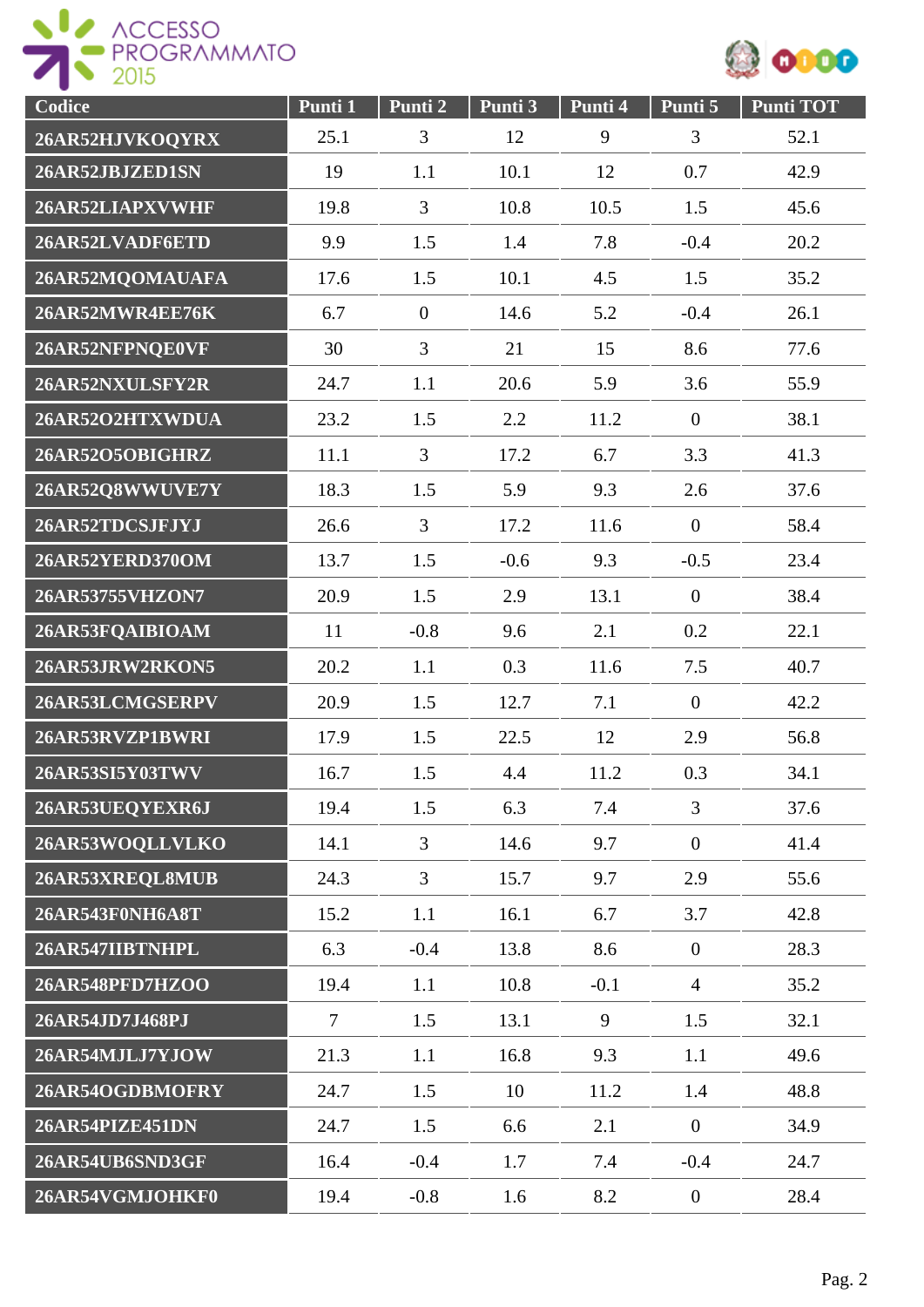



| Codice                 | Punti 1      | Punti 2        | Punti 3          | Punti 4 | Punti 5        | <b>Punti TOT</b> |
|------------------------|--------------|----------------|------------------|---------|----------------|------------------|
| 26AR54VSLUFWDS2        | 20.9         | 1.5            | $-1.2$           | 7.4     | $-1.6$         | 27               |
| 26AR550XFXW6PRM        | 26.6         | 1.1            | 3.3              | 11.2    | 0.3            | 42.5             |
| 26AR554OVHJYUTC        | 19           | 1.5            | 13.8             | 5.9     | 8.2            | 48.4             |
| <b>26AR5567CIT4RVE</b> | 14.8         | $-0.4$         | 7.7              | 8.6     | $-0.4$         | 30.3             |
| 26AR5576TJEABJ0        | 16           | 1.1            | 8.9              | 8.6     | 0.3            | 34.9             |
| 26AR55E3YLVKL7L        | 19.8         | 1.5            | 7.1              | 8.6     | 4.5            | 41.5             |
| 26AR55GAMFTJVLA        | 22.1         | 1.5            | 19.5             | 5.6     | 9.7            | 58.4             |
| 26AR55HJCDWRYKW        | 19.4         | 1.1            | 15.3             | 4.4     | 0.6            | 40.8             |
| 26AR55HKD5RQQYH        | 20.6         | 1.5            | 14.2             | 7.1     | 2.6            | 46               |
| 26AR55K2UHCWNA8        | 20.9         | 1.1            | 5.9              | 9.7     | $-0.1$         | 37.5             |
| 26AR55NGZATESBO        | 25.1         | 1.1            | 16.1             | 13.1    | 1.5            | 56.9             |
| 26AR55QC5ZWS7DC        | 15.2         | 3              | 12.6             | 9.3     | 0.6            | 40.7             |
| 26AR55QNPMBIW1R        | $\mathbf{0}$ | $\overline{0}$ | $\boldsymbol{0}$ | 13.1    | 0.7            | 13.8             |
| 26AR55QOFKP8WNH        | 13.7         | 1.1            | 5                | 9.7     | $\mathbf{0}$   | 29.5             |
| 26AR55R3DE2ARZF        | 19.4         | $-0.4$         | 14.2             | 13.5    | $\mathbf{0}$   | 46.7             |
| 26AR55SA6ZDBZ2H        | 23.6         | 1.5            | 17.2             | 15      | 4.5            | 61.8             |
| 26AR55VNBGWOYOV        | 9.7          | $-0.8$         | 11.6             | 7.5     | 1.1            | 29.1             |
| 26AR55YZY73PLDN        | 17.1         | 1.1            | 7.8              | 4.8     | $-0.8$         | 30               |
| 26AR55Z2SRXTMH0        | 28.1         | 1.1            | 18.3             | 13.1    | 6.6            | 67.2             |
| 26AR564NV4SCFUF        | 13.3         | 1.1            | $-5.6$           | 5.9     | $-1.2$         | 13.5             |
| 26AR56AZ0WJSLWU        | 24.7         | $\overline{3}$ | 15.7             | 4.8     | $\overline{0}$ | 48.2             |
| 26AR56CGNNAMGTI        | 17.1         | 1.1            | 5.4              | 7.4     | 0.7            | 31.7             |
| 26AR56CGQIVTHIT        | 23.2         | $-0.8$         | $\overline{7}$   | 13.5    | $-0.4$         | 42.5             |
| 26AR56GMXT6GFNN        | 22.8         | 1.5            | $\overline{2}$   | 5.5     | 4.8            | 36.6             |
| 26AR56ITCPEPJWC        | 19           | 1.5            | 4.7              | 5.5     | $\overline{0}$ | 30.7             |
| 26AR56L5QHLSGLU        | 21.3         | 1.1            | 11.6             | 9.7     | 6.7            | 50.4             |
| 26AR56MAORGNNKF        | 16           | $\overline{3}$ | 13.8             | 6.7     | 0.7            | 40.2             |
| 26AR56MWJCH5PD2        | 17.9         | $-0.4$         | $\overline{7}$   | 11.2    | $-0.8$         | 34.9             |
| 26AR56UISWAMENX        | 18.3         | 1.5            | 8.9              | 10.5    | 4.1            | 43.3             |
| 26AR56YQHNW5O2P        | 22.4         | 1.1            | 8.8              | 3.6     | $-2.9$         | 33               |
| 26AR56YUDOZZO5Y        | 14.8         | 3              | $5\overline{)}$  | 3.6     | $-1.3$         | 25.1             |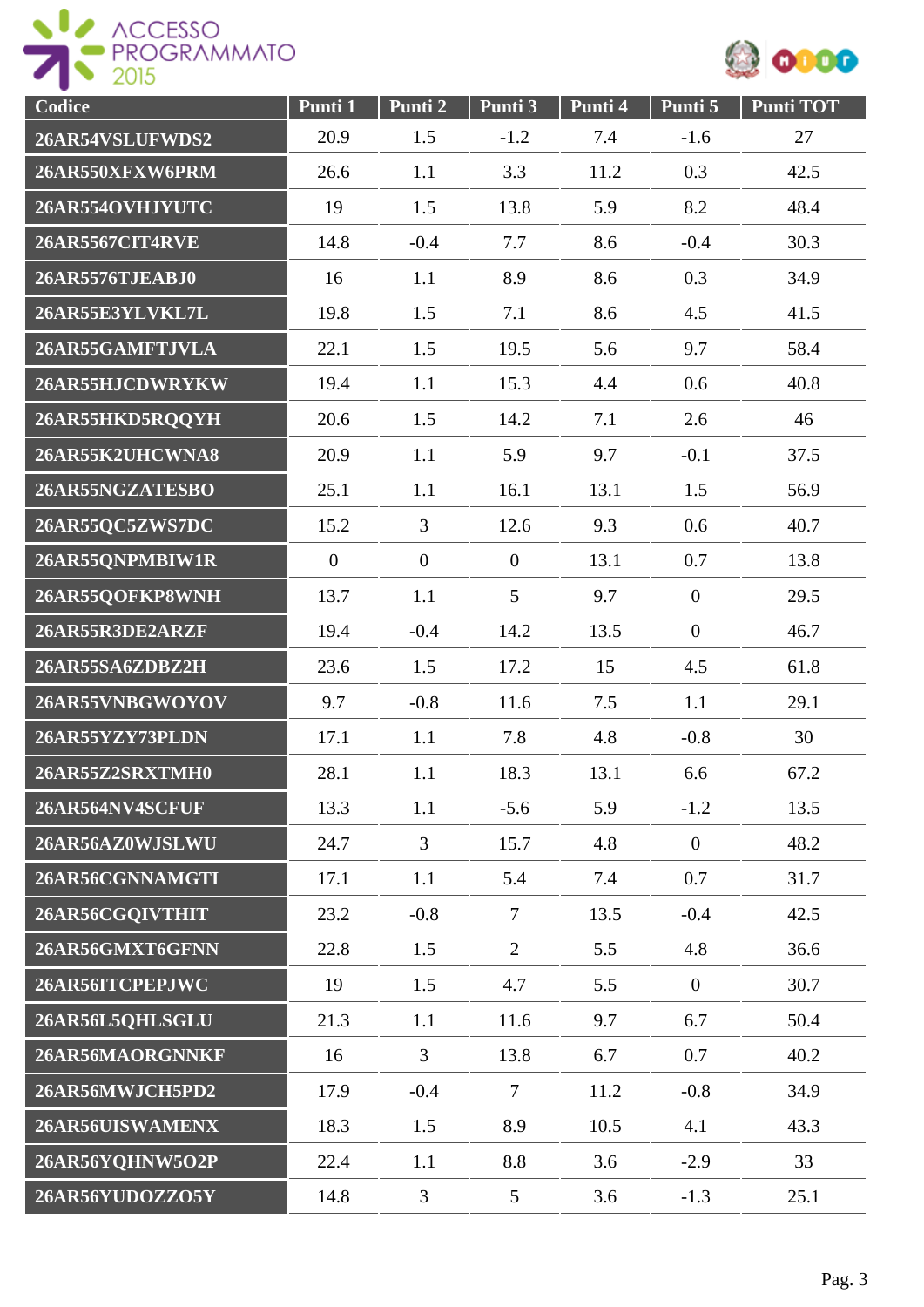



| Codice          | Punti 1        | Punti 2          | Punti 3      | Punti 4 | Punti 5        | <b>Punti TOT</b> |
|-----------------|----------------|------------------|--------------|---------|----------------|------------------|
| 26AR56ZG4FNZJ0D | 23.2           | 1.5              | 12.3         | 8.6     | 2.2            | 47.8             |
| 26AR56ZOZ7KYMTR | 22.4           | 3                | 19.1         | 13.1    | 8.2            | 65.8             |
| 26AR56ZXOHBZG2Q | 19.4           | 1.1              | 2.9          | 2.5     | 2.2            | 28.1             |
| 26AR570MC71TBZF | 10             | 1.5              | 11.9         | 7.4     | 2.2            | 33               |
| 26AR571OEHTIYOI | 11             | 1.1              | $-1.8$       | 5.5     | $-2.4$         | 13.4             |
| 26AR5768Z4QG4RX | 8              | 1.5              | 5.2          | 5.5     | $-0.4$         | 19.8             |
| 26AR576JXC3HEDM | 16.7           | 3                | 1.2          | 2.1     | $-3.6$         | 19.4             |
| 26AR576NASYRC3V | 6.3            | 1.5              | 16.1         | 5.2     | 4.1            | 33.2             |
| 26AR578GPUJXAGW | 19.8           | 3                | 8.1          | 6.3     | $\mathbf{0}$   | 37.2             |
| 26AR57BRWYGYHAW | 19             | 1.1              | 10.7         | 7.8     | $-1.2$         | 37.4             |
| 26AR57CVDLARVEL | $\overline{3}$ | $\overline{0}$   | 12           | 15      | 7.5            | 37.5             |
| 26AR57EQTKJJRIG | 12.6           | 1.1              | 5.8          | 1.7     | $-1.3$         | 19.9             |
| 26AR57GLFQ6J6MF | 20.9           | 1.5              | 9.3          | 13.5    | 2.9            | 48.1             |
| 26AR57GPBLTOAWD | 11.4           | $\overline{3}$   | $-0.8$       | 13.5    | $\mathbf{0}$   | 27.1             |
| 26AR57IRXNCGXHS | 19.8           | 1.5              | 11.6         | 10.5    | $\mathbf{0}$   | 43.4             |
| 26AR57IXA5GPWIC | 19             | 1.1              | 8.5          | 7.8     | 1.1            | 37.5             |
| 26AR57K0G1TJ07V | 24.3           | 1.1              | 8.8          | 7.4     | $-0.4$         | 41.2             |
| 26AR57KFGPCT8KT | 5.2            | $-0.4$           | 5.1          | 15      | 0.7            | 25.6             |
| 26AR57MPBXPS2U7 | 6.3            | $\boldsymbol{0}$ | 5.1          | 6.7     | 4.5            | 22.6             |
| 26AR57OTUZIEZLJ | 12.2           | $\overline{3}$   | 7.4          | 3.6     | $-0.4$         | 25.8             |
| 26AR57PSCARJJZG | 10.8           | 1.5              | 13.5         | 11.6    | 5.6            | 43               |
| 26AR57QKKFWRTLA | 13.7           | 1.5              | 13           | 4.8     | $\overline{0}$ | 33               |
| 26AR57RBDMYH2CM | 18.6           | $\overline{3}$   | 16.4         | 7.4     | $-1$           | 44.4             |
| 26AR57WOH2Y1TN4 | 22.8           | $\overline{3}$   | 5.9          | 5.9     | $\overline{3}$ | 40.6             |
| 26AR57XLY3A6E1S | 14.9           | $\overline{0}$   | 10.8         | 6.3     | 3.3            | 35.3             |
| 26AR57Y6P7Z2010 | 17.9           | 1.1              | 14.6         | 9       | 0.7            | 43.3             |
| 26AR582LGKRMSBX | 9.5            | $-0.8$           | $\mathbf{1}$ | 3.3     | $-0.8$         | 12.2             |
| 26AR58CCZVFMPDD | 19.8           | 1.5              | 13.8         | 9.3     | 1.5            | 45.9             |
| 26AR58EJHL7WK02 | 16             | 1.1              | 9.3          | 4.8     | $-0.1$         | 31.1             |
| 26AR58FUXY8PW1S | 22.1           | 1.5              | 12.7         | 15      | 7.1            | 58.4             |
| 26AR58HRQMSQOGF | 19.8           | 1.5              | 7.4          | 13.5    | $-0.4$         | 41.8             |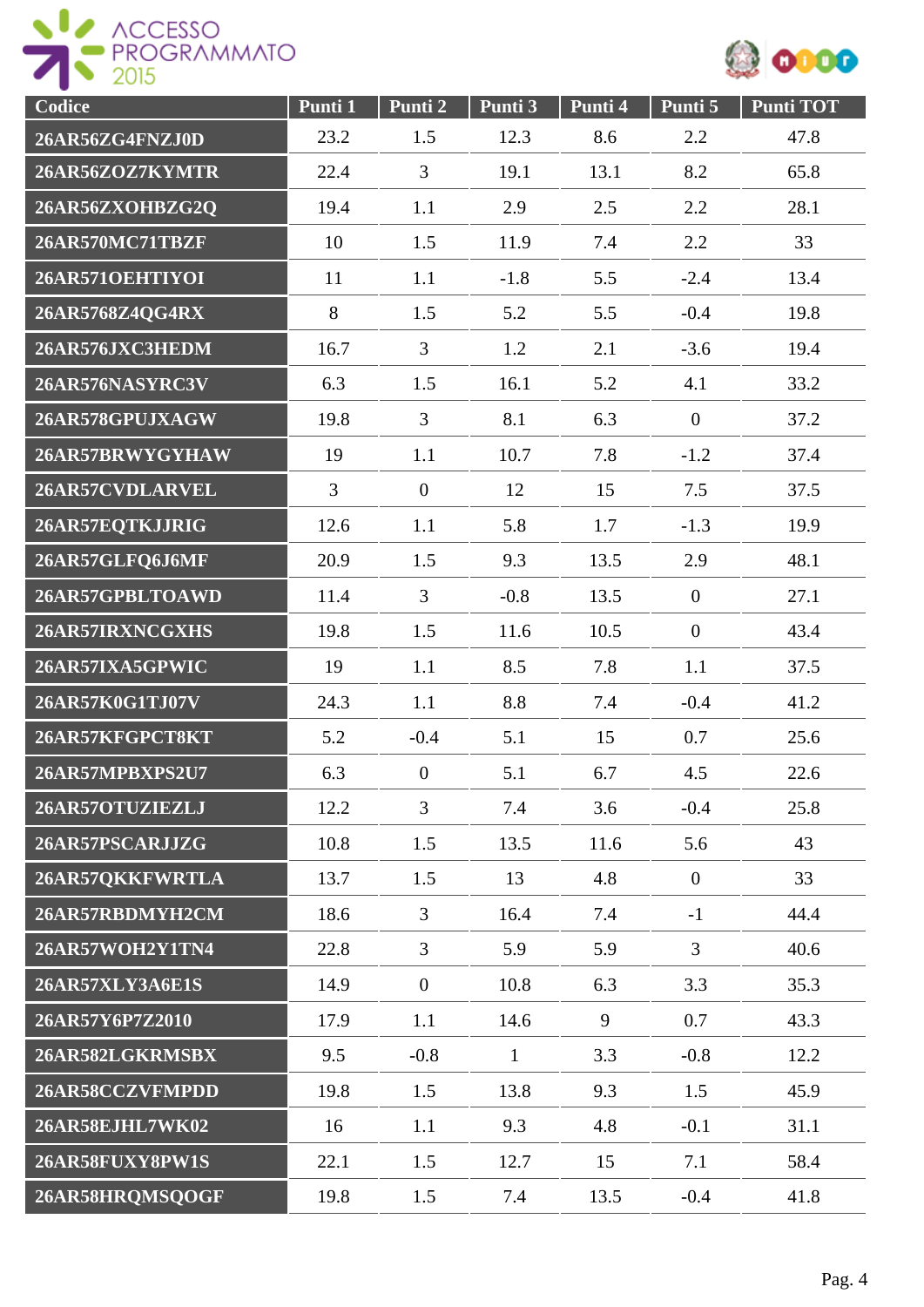



| Codice          | Punti 1 | Punti 2        | Punti 3 | Punti 4        | Punti 5        | <b>Punti TOT</b> |
|-----------------|---------|----------------|---------|----------------|----------------|------------------|
| 26AR58IMM8TVKET | 20.5    | 1.5            | 14.6    | 9.7            | 4.1            | 50.4             |
| 26AR58IOOXIHSGW | 21.3    | 1.1            | 16.8    | 6.7            | 1.5            | 47.4             |
| 26AR58MMS1RMOVE | 20.2    | 1.5            | 14.6    | 9.3            | 2.2            | 47.8             |
| 26AR58O8QYAYQ5A | 20.2    | 3              | 12.3    | 10.5           | $\overline{0}$ | 46               |
| 26AR58QAWIBXHHS | 21.3    | 1.5            | 8.6     | 8.2            | 1.5            | 41.1             |
| 26AR58RCX6AJPKV | 14.1    | 1.1            | 9.3     | 11.2           | 2.2            | 37.9             |
| 26AR58U4SYLBTMW | 9.2     | 1.5            | 14.2    | $\overline{4}$ | 1.1            | 30               |
| 26AR58WBT2HWILI | $-0.2$  | $-0.4$         | 10.4    | 5.9            | $\overline{0}$ | 15.7             |
| 26AR5A0CSMDAQWY | 11.6    | 1.5            | 11.6    | 6              | 1.1            | 31.8             |
| 26AR5A3DCUFTWZP | 22.8    | 1.5            | 7.5     | 7.8            | $-0.4$         | 39.2             |
| 26AR5A7OFDMZZME | 13.3    | $\mathbf{0}$   | 12.3    | 5.9            | $-0.4$         | 31.1             |
| 26AR5AACJU4I5YF | 13.7    | 1.5            | 15.3    | 6.3            | 0.7            | 37.5             |
| 26AR5ABAKVLRXOK | 23.2    | $\mathbf{0}$   | $\tau$  | 10.1           | $-0.4$         | 39.9             |
| 26AR5ABJDNLOADJ | 20.9    | 1.1            | 3.3     | 8.2            | 1.1            | 34.6             |
| 26AR5ACBUBI3QP5 | 11.5    | $-0.4$         | 9.7     | 5.2            | $-0.4$         | 25.6             |
| 26AR5AEMCOJX1QV | 18.3    | $-0.8$         | 5.1     | 15             | 2.2            | 39.8             |
| 26AR5AEXJHROFSJ | 19.4    | $\overline{0}$ | 7.4     | 5.6            | $-0.8$         | 31.6             |
| 26AR5AHI4MTBUO8 | 12.7    | 1.5            | 6.7     | 7.1            | $\overline{0}$ | 28               |
| 26AR5AHLOXVPPME | 14.9    | 1.5            | 12.7    | 2.5            | $-2$           | 29.6             |
| 26AR5ANVLJSOQQ4 | 12.6    | $\mathbf{0}$   | 11.2    | 8.6            | $\overline{0}$ | 32.4             |
| 26AR5AOBGH0SX24 | 11.9    | 1.1            | 7.8     | 10.1           | 0.3            | 31.2             |
| 26AR5APHCVUIURT | 13.1    | $\overline{0}$ | $-0.5$  | 8.2            | $-2$           | 18.8             |
| 26AR5APQZLU4JCH | 3.8     | $-0.8$         | 6.2     | 2.5            | $-0.5$         | 11.2             |
| 26AR5APVEYOXWFV | 22.8    | 1.5            | 10.4    | 6.3            | $\overline{3}$ | 44               |
| 26AR5AS8ITIES4Q | 21.3    | 1.5            | 9.3     | 7.1            | $-0.8$         | 38.4             |
| 26AR5AUCOAZK3UP | 21.3    | 1.5            | 2.8     | 9.3            | 4.4            | 39.3             |
| 26AR5AUEEENENXR | 17.1    | 1.1            | 9.3     | $\overline{4}$ | $-1.2$         | 30.3             |
| 26AR5AUGYRBMVSH | 17.6    | 1.5            | 12.7    | 2.9            | $\overline{0}$ | 34.7             |
| 26AR5AVDWPWWWVB | 18.7    | 1.5            | 5.2     | 8.6            | $\overline{0}$ | 34               |
| 26AR5AWWTFZLB7K | 23.2    | 1.5            | 9.7     | 9.3            | 4.1            | 47.8             |
| 26AR5AXAENPFSJB | 28.1    | 1.1            | 18      | 15             | 7.1            | 69.3             |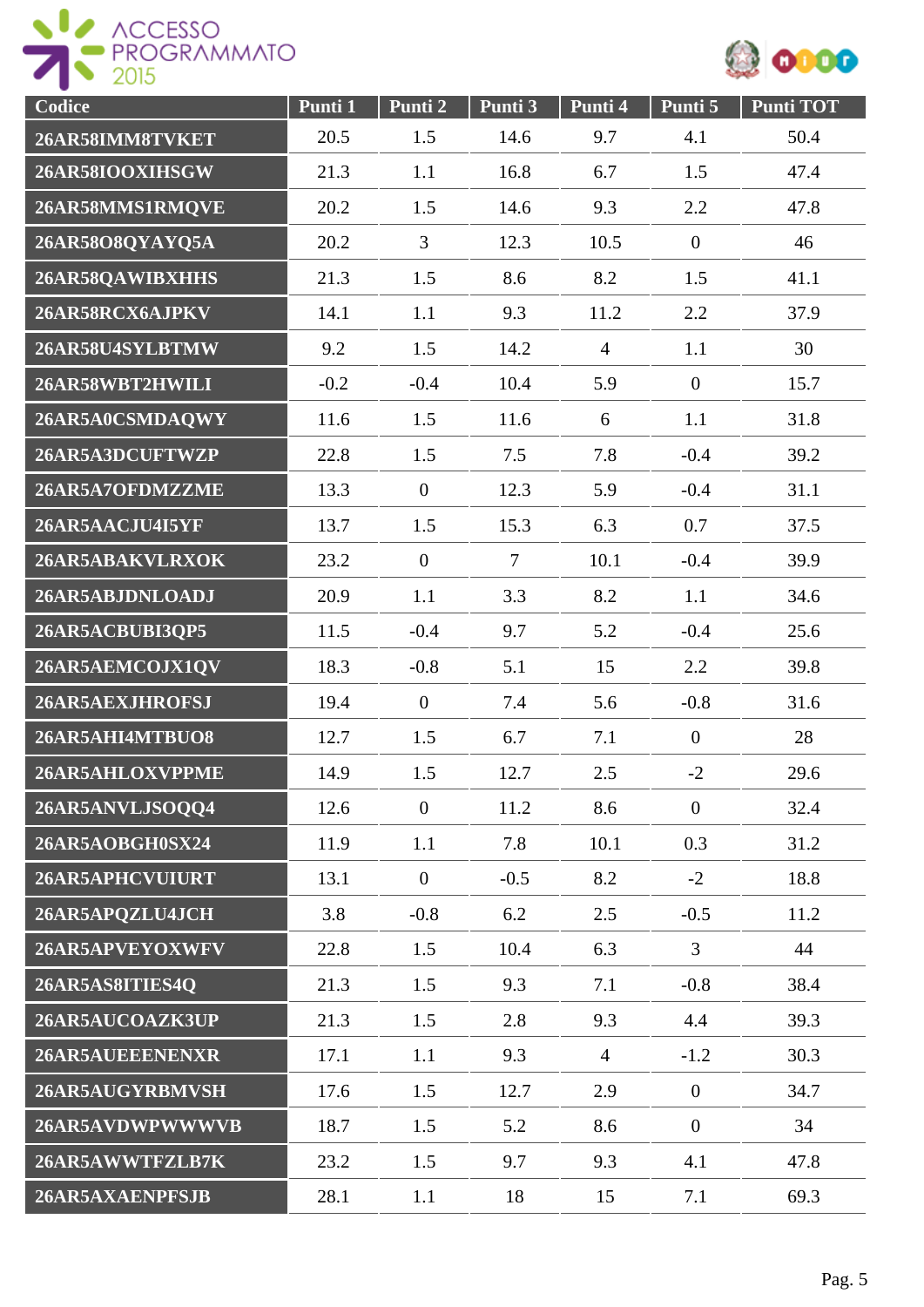



| Codice          | Punti 1 | Punti 2        | Punti 3 | Punti 4 | Punti 5        | <b>Punti TOT</b> |
|-----------------|---------|----------------|---------|---------|----------------|------------------|
| 26AR5AXJ2WG6US0 | 19.8    | $-0.8$         | $-1.7$  | 4.8     | 1.8            | 23.9             |
| 26AR5AYLMRMFZDB | 24.3    | 1.1            | 11.2    | 13.1    | 2.6            | 52.3             |
| 26AR5AYVDZGUK6D | 18.3    | $\mathbf{0}$   | 10.5    | 9       | $-0.4$         | 37.4             |
| 26AR5AZXDOB4JBL | 11.9    | $\overline{0}$ | 10.8    | 11.6    | 5.6            | 39.9             |
| 26AR5B1OL2MHHUS | 13.3    | 1.1            | 15.3    | 9.3     | 0.3            | 39.3             |
| 26AR5B3J4DXKE5H | 10      | 1.5            | 5.8     | 6.3     | 4.8            | 28.4             |
| 26AR5B3JU36UHS6 | 24.7    | $\overline{3}$ | 16.4    | 5.9     | 1.5            | 51.5             |
| 26AR5B5BJKNIBTX | 21.3    | 1.5            | 4.5     | 3.3     | 2.2            | 32.8             |
| 26AR5BAKRODSJXX | 20.9    | 1.1            | 17.2    | 15      | 2.2            | 56.4             |
| 26AR5BCQ8EWBDLO | 19.8    | $-0.4$         | 8.2     | 8.2     | 3.3            | 39.1             |
| 26AR5BDCHVSGCXN | 17.1    | $-0.4$         | 15.7    | 7.8     | $-1.2$         | 39               |
| 26AR5BE41QAVYVM | 22.4    | 1.1            | 6.6     | 3.6     | $\mathbf{1}$   | 34.7             |
| 26AR5BFQ02RLRJN | 7.2     | $\overline{3}$ | 5       | 9.3     | 2.1            | 26.6             |
| 26AR5BHZJHJNVAI | 24.3    | $\mathbf{0}$   | 3.7     | 9.3     | $\overline{0}$ | 37.3             |
| 26AR5BINAVP6XZM | 17.1    | $-0.4$         | 14.2    | 11.2    | $-0.4$         | 41.7             |
| 26AR5BJK0XELEKR | 21.7    | 1.1            | 14.6    | 4.8     | $-1.6$         | 40.6             |
| 26AR5BJW0AWA66T | 5.3     | 1.1            | 3.2     | 8.2     | $-2.9$         | 14.9             |
| 26AR5BJWJETMX1I | 12.2    | $-0.4$         | 13.8    | 7.8     | $\mathbf{1}$   | 34.4             |
| 26AR5BKDMC2TQQE | 23.2    | 1.5            | 13.4    | 9.7     | 2.6            | 50.4             |
| 26AR5BN4BRJHLRU | 21.7    | 1.5            | 11.2    | 2.2     | 1.5            | 38.1             |
| 26AR5BNAEYTEWQX | 11.9    | $\mathbf{0}$   | 8.1     | 9.3     | 1.1            | 30.4             |
| 26AR5BOCRHCYOFU | 22.8    | 1.1            | 13.5    | 7.8     | 2.6            | 47.8             |
| 26AR5BOLXJAKGOI | 23.6    | 1.5            | 7.5     | 15      | 12             | 59.6             |
| 26AR5BOSB8HOAOP | 22.8    | $-0.4$         | 9.3     | 10.5    | $\overline{0}$ | 42.2             |
| 26AR5BRDVK4MND6 | 12.6    | $\overline{0}$ | 7.1     | 7.8     | 1.1            | 28.6             |
| 26AR5BSPVWVAF08 | 16.4    | $\overline{0}$ | 4.1     | 10.1    | 1.1            | 31.7             |
| 26AR5BTKCJPCYUN | 14.1    | 1.5            | 13.1    | 2.6     | $\overline{0}$ | 31.3             |
| 26AR5BTLCAEFJTX | 20.5    | $-0.4$         | 8.1     | 5.9     | 2.1            | 36.2             |
| 26AR5BU1YTDKCSG | 26.6    | 1.5            | 17.6    | 10.1    | 8.6            | 64.4             |
| 26AR5BUMNPBRB3K | 22.4    | 1.5            | 19.1    | 7.8     | $-0.4$         | 50.4             |
| 26AR5BUVLUOSKOZ | 0.7     | $\overline{0}$ | 10.8    | 5.6     | $\overline{0}$ | 17.1             |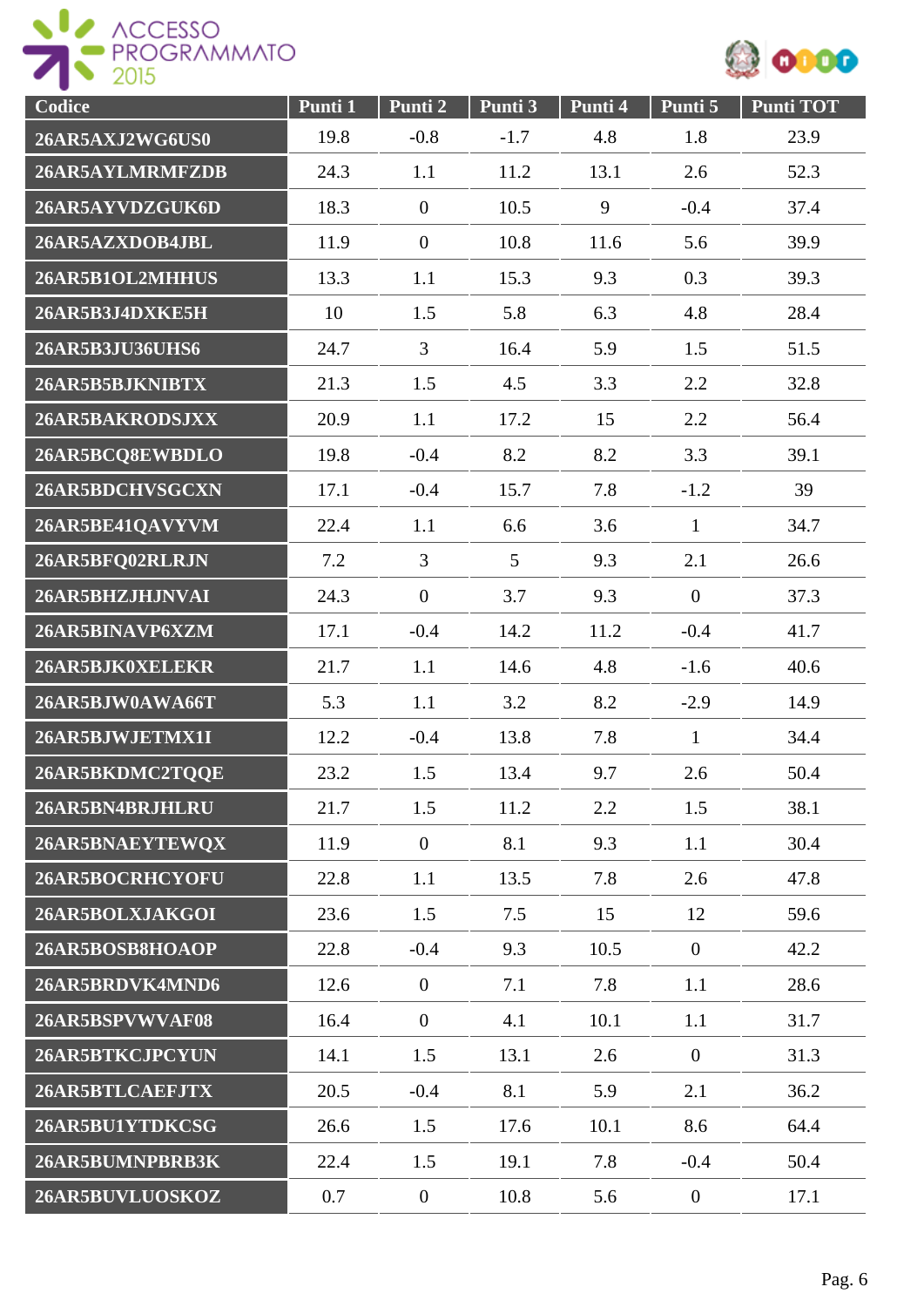



| Codice          | Punti 1 | Punti 2          | Punti 3        | Punti 4 | Punti 5        | <b>Punti TOT</b> |
|-----------------|---------|------------------|----------------|---------|----------------|------------------|
| 26AR5BWEB3RFF3B | 19.4    | 1.5              | 8.5            | 13.1    | 1.1            | 43.6             |
| 26AR5BXXFZANXG1 | 19      | $\overline{3}$   | 13.8           | 5.5     | $-1.7$         | 39.6             |
| 26AR5BYBBCLPFGU | 20.5    | 1.5              | 9.3            | 11.6    | 1.8            | 44.7             |
| 26AR5BYJVOBHAHR | 23.2    | 1.5              | 16.5           | 10.1    | $\mathbf{1}$   | 52.3             |
| 26AR5BYPBQU0ORT | 25.1    | 1.1              | 12.7           | 5.2     | 3              | 47.1             |
| 26AR5BZHXDGTO5F | 3.4     | 3                | 11.1           | 3.6     | $-1.7$         | 19.4             |
| 26AR5C3OPNTRMGB | 18.6    | $\overline{3}$   | 5.5            | 2.1     | $-0.4$         | 28.8             |
| 26AR5CBGZTTWOYM | 21.3    | 1.1              | 13             | 6.7     | 2.2            | 44.3             |
| 26AR5CCVV0CCYQD | 18.6    | 1.5              | 12.7           | 7.1     | 1.1            | 41               |
| 26AR5CD5LPQQGIQ | 23.2    | 1.1              | 7.8            | 7.8     | $-1.2$         | 38.7             |
| 26AR5CDHOFOCOLT | 15.3    | 1.5              | 4.8            | 8.2     | 2.6            | 32.4             |
| 26AR5CEDOFUG2IG | 1.8     | $-0.4$           | 10             | 4.8     | 4.8            | 21               |
| 26AR5CGEBSG4FLI | 17.9    | $\overline{3}$   | 3.2            | 9.7     | 6.3            | 40.1             |
| 26AR5CGZ1GZJCNU | 21.3    | 1.5              | 14.2           | 15      | $\overline{0}$ | 52               |
| 26AR5CHLQX5SUOI | 26.6    | 1.5              | 13.4           | 13.5    | 3.7            | 58.7             |
| 26AR5CKF0MDYRLZ | 26.6    | $\overline{3}$   | 14.2           | 4.5     | 5.6            | 53.9             |
| 26AR5CKIJQLAPOJ | 20.6    | 1.5              | 11.2           | 8.2     | $-0.8$         | 40.7             |
| 26AR5CKYLMLAOQL | 16.4    | 1.5              | 11.6           | 7.1     | $-1.2$         | 35.4             |
| 26AR5CPC23X3LPX | 16.4    | 1.1              | $\overline{7}$ | 5.9     | $-0.4$         | 30               |
| 26AR5CPIIKJ6EBH | 24.7    | 1.5              | 21             | 8.2     | 15             | 70.4             |
| 26AR5CQTYKGRUDM | 23.6    | $\boldsymbol{0}$ | 1.5            | 12      | $\overline{3}$ | 40.1             |
| 26AR5CRUQKDQFQN | 7.1     | $\overline{0}$   | 14.2           | 4.8     | $-0.4$         | 25.7             |
| 26AR5CUS3ZREYPF | 24.3    | 1.1              | 20.2           | 9.3     | 5.5            | 60.4             |
| 26AR5CVSBLWLDJK | 20.9    | 1.5              | 14.2           | 13.1    | 6.7            | 56.4             |
| 26AR5CYLXRLDTYI | 21.3    | 1.1              | 14.5           | 4.4     | 2.2            | 43.5             |
| 26AR5D144RZFKPM | 9.2     | 1.5              | 7.1            | 15      | $\overline{3}$ | 35.8             |
| 26AR5D2L0QSZBBD | 11.9    | 1.1              | 3.7            | 9       | $-0.4$         | 25.3             |
| 26AR5D5GGWVFHVD | 19.8    | $\overline{3}$   | 18             | 12      | 11.2           | 64               |
| 26AR5D6OIDWGIQ3 | 19.4    | 1.5              | 11.6           | 6.7     | $-0.4$         | 38.8             |
| 26AR5D6UAV8BJFD | 26.2    | 1.5              | 12.7           | 9.7     | 11.6           | 61.7             |
| 26AR5D77LG5EYG4 | 17.5    | $-0.4$           | 10.8           | 6.7     | 1.1            | 35.7             |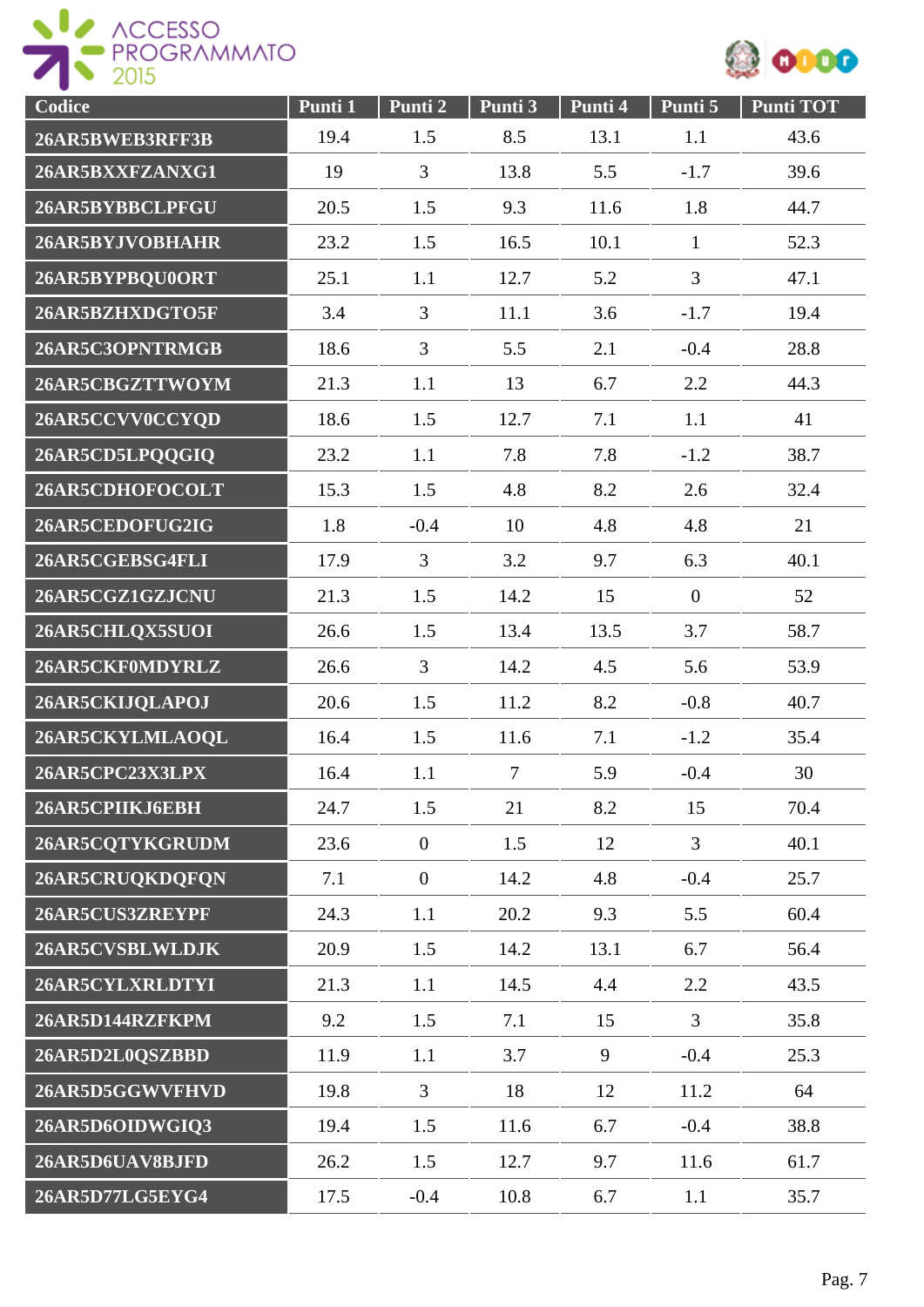



| Codice          | Punti 1        | Punti 2        | Punti 3        | Punti 4 | Punti 5        | <b>Punti TOT</b> |
|-----------------|----------------|----------------|----------------|---------|----------------|------------------|
| 26AR5D852AUFV55 | 15.2           | $-0.8$         | 7.3            | 10.1    | $\overline{0}$ | 31.8             |
| 26AR5D8ANVCBSDH | 17.1           | 1.1            | 8.5            | 9.3     | 5.6            | 41.6             |
| 26AR5DC6M8WYU8X | 15.3           | 1.5            | 15.7           | 11.2    | 3.7            | 47.4             |
| 26AR5DCRW1SORHI | 22.4           | 1.1            | 7.4            | 4.8     | $-0.4$         | 35.3             |
| 26AR5DD66EM1T4J | 10.4           | 1.5            | 9.3            | 8.2     | $\overline{0}$ | 29.4             |
| 26AR5DDQVQBPCIL | 21.3           | 1.5            | 11.2           | 8.6     | 3              | 45.6             |
| 26AR5DH0G3GY8WB | 14.8           | 1.1            | $-0.6$         | 9.3     | 2.9            | 27.5             |
| 26AR5DH3HXLO8LH | 4.5            | $\overline{0}$ | $\overline{0}$ | 10.1    | 7.1            | 21.7             |
| 26AR5DIO6KRQISW | 20.5           | 1.5            | 17.6           | 11.6    | $\theta$       | 51.2             |
| 26AR5DJYVTYHELB | 20.5           | $\overline{3}$ | 10.7           | 9.3     | 0.7            | 44.2             |
| 26AR5DKHTUXS3TX | $\overline{7}$ | 1.5            | 9.2            | 5.9     | 1.5            | 25.1             |
| 26AR5DLGFBKNOLO | 24.3           | $\overline{3}$ | 20.6           | 12      | 4.4            | 64.3             |
| 26AR5DMUOF1THHC | 18.6           | 1.1            | 5              | 9.3     | 0.2            | 34.2             |
| 26AR5DNEX2X4JOR | 21.7           | $\mathbf{0}$   | 1.5            | 5.2     | $-0.4$         | 28               |
| 26AR5DNSMHGJVBW | 11.6           | $\mathbf{0}$   | 2.2            | 2.2     | 1.5            | 17.5             |
| 26AR5DONJKQAZJP | 18.6           | 1.1            | 9.6            | 13.5    | 4.1            | 46.9             |
| 26AR5DOZLYDXRKC | 16.7           | 3              | 16.4           | 7.4     | $-1$           | 42.5             |
| 26AR5DP2ZZV6UZK | 21.3           | 1.5            | 15.7           | 13.1    | 1.5            | 53.1             |
| 26AR5DPTKTPYELE | 26.6           | 1.5            | 14.2           | 9.7     | $\overline{0}$ | 52               |
| 26AR5DSOZPDQKLY | 11.8           | 1.1            | 14.9           | 8.2     | $-1.7$         | 34.3             |
| 26AR5DSQRKSLTN1 | 18.6           | 1.5            | 9.3            | 11.6    | 1.8            | 42.8             |
| 26AR5DT1KSCIWFM | 20.9           | 1.1            | 18             | 6.3     | 6.7            | 53               |
| 26AR5DU8H2FKMOW | 10.5           | $\mathbf{0}$   | 11.6           | 10.5    | $\overline{3}$ | 35.6             |
| 26AR5DV4XGVOPFO | 18.7           | $-0.4$         | 7.1            | 8.6     | 6              | 40               |
| 26AR5DVOGNQOIXV | 18.6           | 1.1            | 9.6            | $-0.2$  | 5.9            | 35               |
| 26AR5DWFHZPIOEW | 25.1           | 1.1            | 3.7            | 6.7     | 2.2            | 38.8             |
| 26AR5DWZLLVTRPY | 20.6           | 3              | 8.2            | 3.7     | $\overline{0}$ | 35.5             |
| 26AR5DXQ4LVPWSI | 24.7           | 1.1            | 7.1            | 5.9     | 1.1            | 39.9             |
| 26AR5DZU1L4LO22 | 11             | 1.5            | 14.9           | 5.5     | 2.1            | 35               |
| 26AR5E0KPCVMJ0Q | 21.7           | 1.5            | 5.9            | 7.1     | 1.1            | 37.3             |
| 26AR5E6OW6DK4MJ | 24.7           | 1.5            | 10.4           | 13.1    | 0.3            | 50               |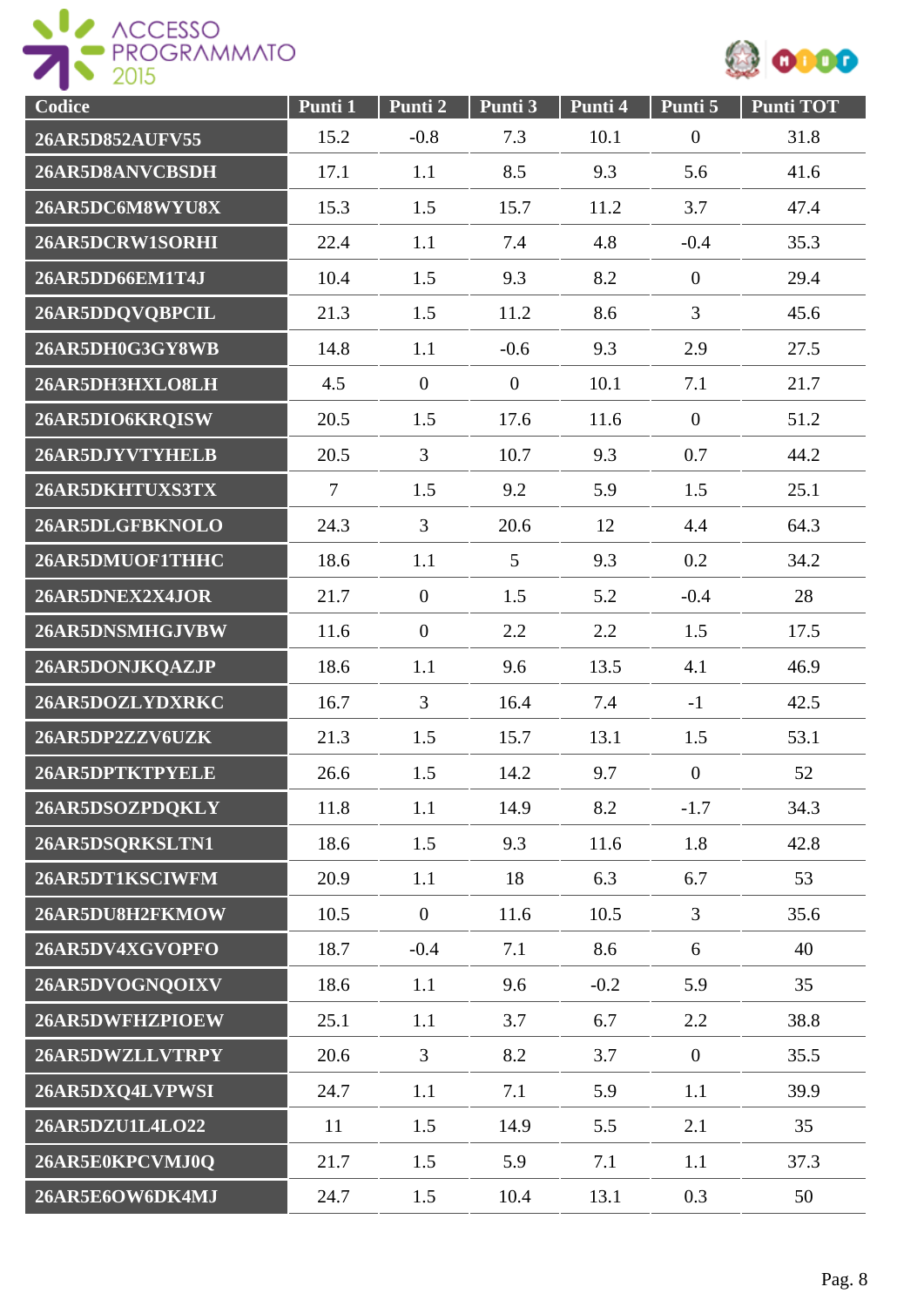



| Codice          | Punti 1        | Punti 2          | Punti 3        | Punti 4      | Punti 5          | Punti TOT |
|-----------------|----------------|------------------|----------------|--------------|------------------|-----------|
| 26AR5EBLBB6SBCH | 28.5           | 1.5              | 24             | 6.7          | 4.1              | 64.8      |
| 26AR5EBUGZBALDK | 16             | $\boldsymbol{0}$ | 7.4            | 10.5         | $\mathbf{0}$     | 33.9      |
| 26AR5EDFR0GLXQC | 22.4           | 1.5              | 17.6           | 10.1         | 2.2              | 53.8      |
| 26AR5EMQIMJXFF3 | 17.9           | 1.5              | 15.3           | 3.3          | 1.4              | 39.4      |
| 26AR5ENOPRPUXWK | 24.7           | 1.5              | 13.5           | 8.2          | 1.1              | 49        |
| 26AR5EOEJNZH5V8 | 22.8           | 3                | 19.5           | 13.1         | 3                | 61.4      |
| 26AR5EQFIYFF1IV | 22.4           | 3                | 16.8           | 11.2         | 0.6              | 54        |
| 26AR5EYSMVQ56CQ | 16             | $-0.4$           | 12.7           | 11.6         | 4.1              | 44        |
| 26AR5EYTUFYO3ON | 14.6           | $\overline{0}$   | 14.2           | 11.2         | $\boldsymbol{0}$ | 40        |
| 26AR5F04GQZD4CT | 25.5           | 1.5              | 13.1           | 12           | $-0.4$           | 51.7      |
| 26AR5F0UZYANUWG | $-0.9$         | $-0.4$           | 6.2            | 10.1         | $-0.8$           | 14.2      |
| 26AR5F20OSXMWAV | 16             | 1.1              | 12.3           | 6.7          | 5.2              | 41.3      |
| 26AR5F4HKOVOKPY | 19.4           | 1.1              | $\overline{4}$ | 11.2         | $-0.4$           | 35.3      |
| 26AR5F6VXK5MV0X | 22.8           | 1.1              | 11.9           | 7.8          | $-1.2$           | 42.4      |
| 26AR5F8NLPL8Q1N | 24.7           | $\overline{3}$   | 9.3            | 10.1         | $-0.8$           | 46.3      |
| 26AR5FABLUCGMOB | 18.3           | 1.5              | 3.6            | 9.7          | 0.7              | 33.8      |
| 26AR5FAGOT3IJEO | 14.5           | 1.1              | 7.4            | 5.2          | $-1.6$           | 26.6      |
| 26AR5FASO5V5B0P | 16             | 1.5              | 6.7            | 12           | 1.5              | 37.7      |
| 26AR5FASQZHF1G0 | 16.4           | $\boldsymbol{0}$ | 1.8            | 7.8          | $-0.8$           | 25.2      |
| 26AR5FBTBNERUPN | 5.3            | 1.1              | 8.8            | 7.8          | $-0.4$           | 22.6      |
| 26AR5FBWBMXITZJ | 24.7           | 1.5              | 17.2           | 8.6          | $\overline{3}$   | 55        |
| 26AR5FCCHLISROZ | 15.6           | $-0.4$           | 5.6            | 11.2         | 1.4              | 33.4      |
| 26AR5FEKWGHXGUF | 18.6           | 1.1              | 16.4           | 15           | 2.2              | 53.3      |
| 26AR5FGBIF7ENP1 | 22.4           | 1.5              | 15.3           | 13.1         | 2.9              | 55.2      |
| 26AR5FHBLQQPQCP | 5.7            | $-0.8$           | 8.1            | 11.2         | $-0.9$           | 23.3      |
| 26AR5FKVHPOA3FV | 17.9           | 1.5              | 20.2           | 8.2          | 2.9              | 50.7      |
| 26AR5FKVROGZBI3 | $\overline{3}$ | $\boldsymbol{0}$ | $-0.1$         | 10.5         | 4.1              | 17.5      |
| 26AR5FKXUS7GVXO | 9.5            | 1.5              | 2.1            | $\mathbf{1}$ | 0.3              | 14.4      |
| 26AR5FMT1AYMUUK | 22.4           | 1.1              | 8.6            | 12           | 5.6              | 49.7      |
| 26AR5FMTU41XN5M | 14.6           | 1.5              | 13.1           | 4.4          | $\overline{0}$   | 33.6      |
| 26AR5FNMNWF2HSJ | 17.1           | 1.1              | 1.8            | 13.5         | 6.7              | 40.2      |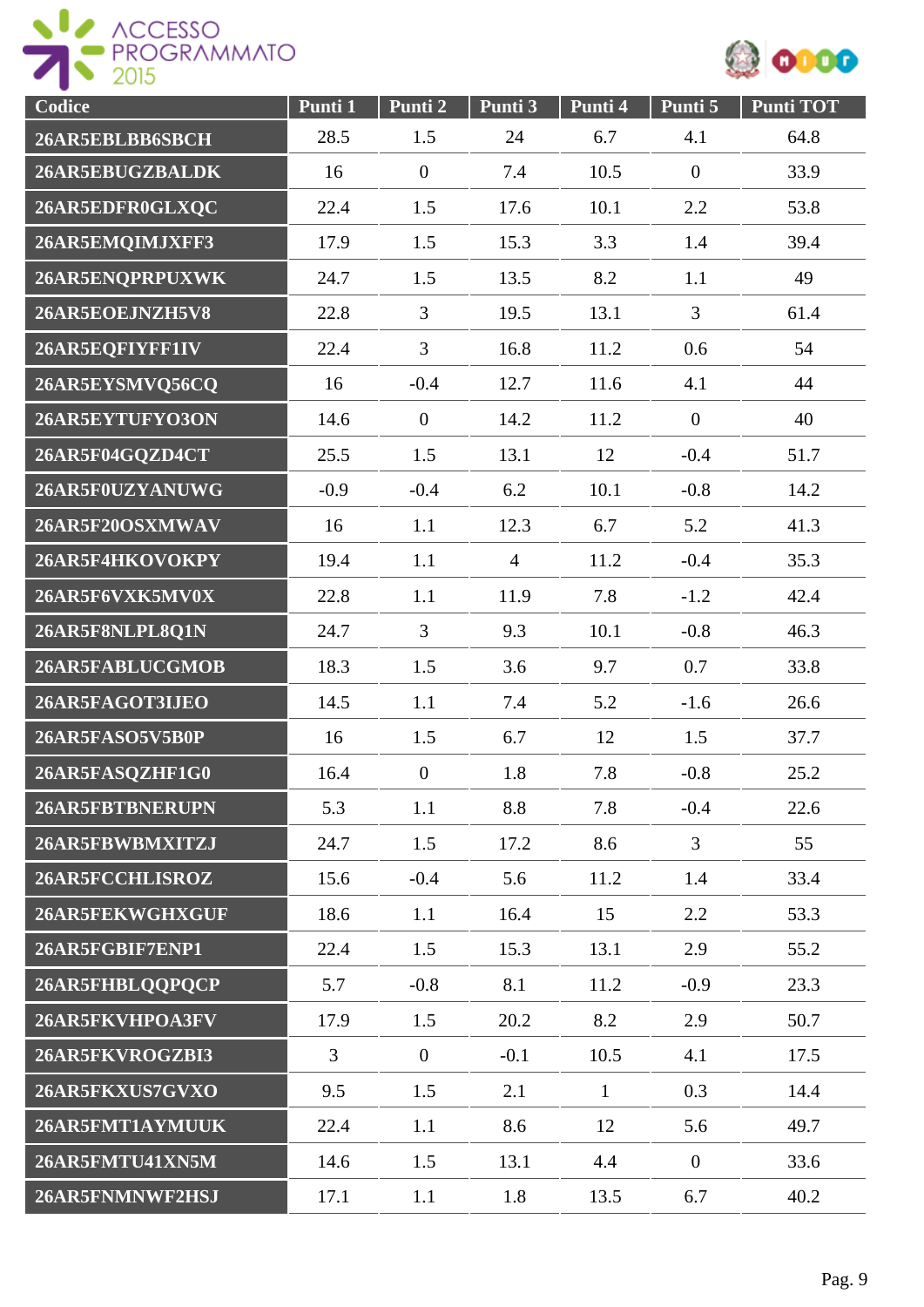



| Codice          | Punti 1 | Punti 2          | Punti 3        | Punti 4 | Punti 5          | <b>Punti TOT</b> |
|-----------------|---------|------------------|----------------|---------|------------------|------------------|
| 26AR5FNY6KUJ5IO | 20.5    | 1.5              | $\overline{7}$ | 9.7     | $-0.4$           | 38.3             |
| 26AR5FPA8RPDTVH | 21.7    | 1.5              | 13             | 13.5    | 2.2              | 51.9             |
| 26AR5FPPUZJ5AJF | 24.3    | 1.1              | 13.8           | 5.5     | 1.1              | 45.8             |
| 26AR5FQJYAB1MTD | 11      | 1.1              | $-0.7$         | $-2.1$  | $-1$             | 8.3              |
| 26AR5FR1NG6ZDXO | 19.4    | 1.5              | 15.7           | 11.6    | 0.3              | 48.5             |
| 26AR5FRCCDLZCKE | 14.1    | $\boldsymbol{0}$ | 8.1            | 5.5     | 2.2              | 29.9             |
| 26AR5FRLSBOZFIY | 9.6     | 1.5              | 12.7           | 9       | 5.6              | 38.4             |
| 26AR5FRSX5FRWWY | 19.1    | 1.5              | 11.2           | 5.2     | 1.1              | 38.1             |
| 26AR5FTTSMVXZL5 | 17.9    | $\overline{3}$   | 9.3            | 2.6     | $\overline{0}$   | 32.8             |
| 26AR5FWCJACTQJI | 14.1    | 1.5              | 13.8           | 6.3     | 0.3              | 36               |
| 26AR5FXTTRLSVKJ | 17.1    | 1.1              | 3.7            | 3.6     | 1.1              | 26.6             |
| 26AR5FYOJAHFQ8F | 21.7    | $\overline{0}$   | 5.9            | 7.4     | $\mathbf{0}$     | 35               |
| 26AR5G0AWAFJGWX | 21.3    | $\overline{0}$   | 7.8            | 13.1    | 6.3              | 48.5             |
| 26AR5G0T1YJQYWA | 14.1    | 1.1              | 5.8            | 8.6     | 1.5              | 31.1             |
| 26AR5G2GCWCSJ5M | 12.9    | $-0.8$           | 10.7           | 13.1    | 2.1              | 38               |
| 26AR5G3OGKACSSA | 18.7    | $\overline{3}$   | 7.8            | 8.6     | $-0.8$           | 37.3             |
| 26AR5G4L0QF367P | 15.7    | $\boldsymbol{0}$ | 4.5            | 5.9     | 2.6              | 28.7             |
| 26AR5G65I3GXJ8F | 1.5     | $\boldsymbol{0}$ | 7.1            | 10.1    | 6                | 24.7             |
| 26AR5GBW2N7LYZD | 22.4    | 1.1              | 7.7            | 9.3     | $-0.8$           | 39.7             |
| 26AR5GDGELQNJYT | 16      | 1.5              | 8.1            | 8.2     | $-2$             | 31.8             |
| 26AR5GEOJVMSVDZ | 14.6    | $-0.4$           | 4.8            | 9       | $\boldsymbol{0}$ | 28               |
| 26AR5GESFZ3LD06 | 12.9    | $-0.4$           | 5.4            | 5.9     | $-3.2$           | 20.6             |
| 26AR5GGI8SXRXEZ | 20.9    | 1.5              | 11.2           | 2.9     | $-0.5$           | 36               |
| 26AR5GGW1F3PFBS | 18.6    | $-0.4$           | 8.1            | 9.7     | 1.1              | 37.1             |
| 26AR5GIUJ3W6AYJ | 15.6    | $-0.4$           | 6              | 2.6     | $\mathbf{0}$     | 23.8             |
| 26AR5GJBP2HWLG0 | 12.2    | 1.5              | 3.6            | 7.1     | 1.8              | 26.2             |
| 26AR5GMOQVG3PQC | 15.6    | 1.5              | 7.8            | $-0.1$  | $-2.8$           | 22               |
| 26AR5GNFMI1WO4O | 24.7    | 1.5              | 11.5           | 11.6    | 7.1              | 56.4             |
| 26AR5GO0FMNGCF3 | 22.8    | 1.5              | 7.4            | 11.6    | 1.8              | 45.1             |
| 26AR5GOJO3AM1PC | 15.2    | $\overline{3}$   | 7.7            | 5.5     | $-1.2$           | 30.2             |
| 26AR5GPBULZFFDQ | 14.8    | 1.1              | 5.8            | 7.4     | $\mathbf{1}$     | 30.1             |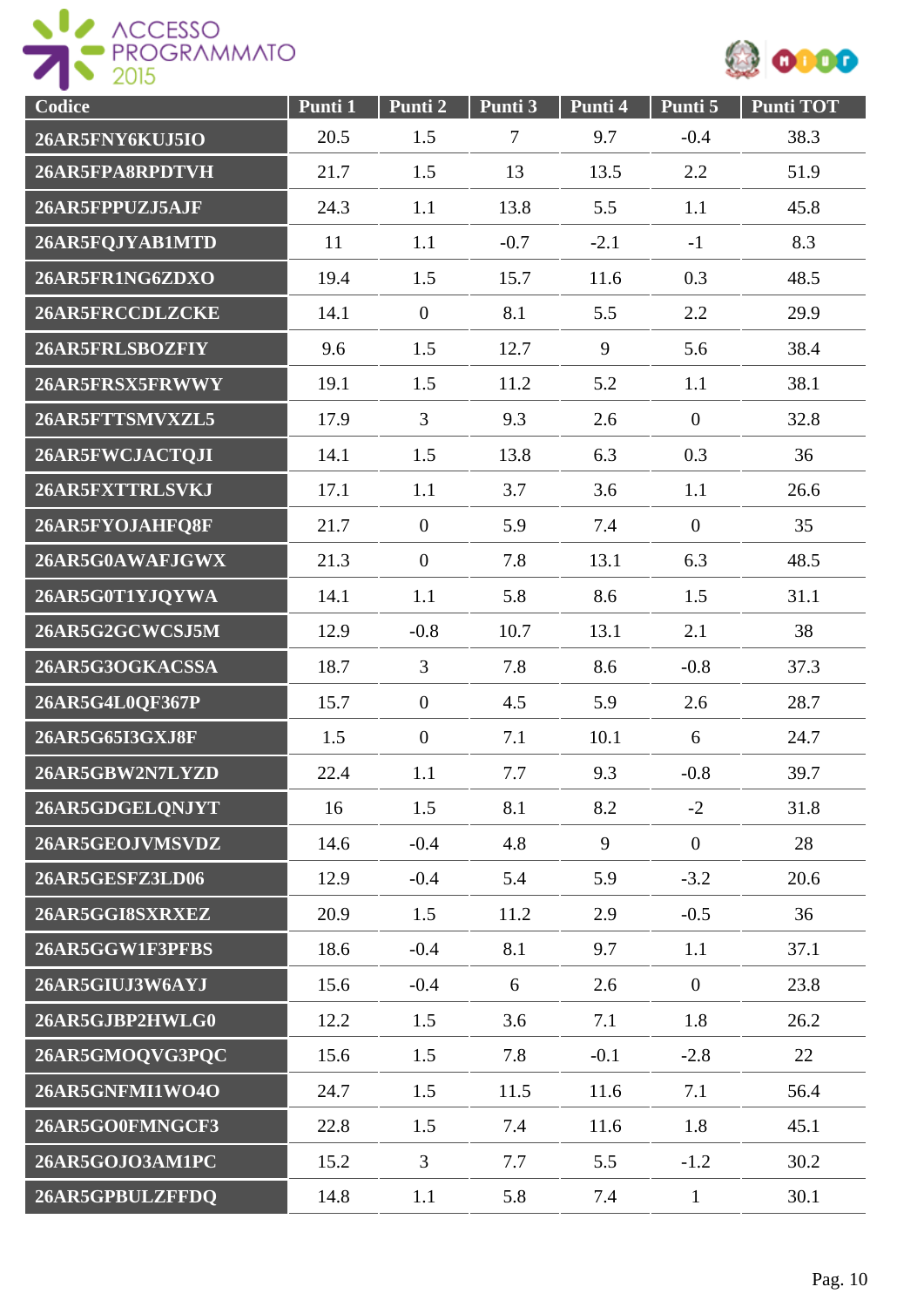



| Codice          | Punti 1 | Punti 2        | Punti 3 | Punti 4          | Punti 5          | <b>Punti TOT</b> |
|-----------------|---------|----------------|---------|------------------|------------------|------------------|
| 26AR5GPNWQDCZFC | 13.7    | 1.1            | 5.8     | 7.8              | 2.5              | 30.9             |
| 26AR5GRKUW6DZGW | 26.6    | $\overline{0}$ | 4.8     | 4.8              | $\overline{0}$   | 36.2             |
| 26AR5GTDXKYY5SQ | 5.5     | 1.5            | 0.6     | 11.6             | $-0.4$           | 18.8             |
| 26AR5GVLRWWDHHG | 12.6    | $-0.4$         | 4.4     | 5.5              | $\overline{0}$   | 22.1             |
| 26AR5GXBCP734I7 | 22.8    | 1.1            | 11.9    | 11.6             | $\overline{4}$   | 51.4             |
| 26AR5GYWIX6WSOU | 20.6    | 1.5            | 7.5     | $\boldsymbol{0}$ | $\boldsymbol{0}$ | 29.6             |
| 26AR5GZFYSJXO6A | 9.1     | $-0.8$         | 3.5     | 2.1              | $\boldsymbol{0}$ | 13.9             |
| 26AR5H0IVXNN06B | 13      | 1.5            | 11.5    | 7.8              | $-0.1$           | 33.7             |
| 26AR5H12UFKSZJ0 | 15.3    | 1.5            | 6.6     | 5.9              | $\overline{0}$   | 29.3             |
| 26AR5H2YZPGWCXF | 18      | 1.5            | 8.6     | 10.1             | 1.5              | 39.7             |
| 26AR5H3XPQP2MK1 | 13.7    | $\overline{3}$ | 7.8     | 13.1             | $-2$             | 35.6             |
| 26AR5HEBOT1V2AU | 24.7    | 1.5            | 15.7    | 6.3              | 2.2              | 50.4             |
| 26AR5HEEECUZWN8 | 21.3    | $\overline{0}$ | 3.6     | 7.8              | 1.5              | 34.2             |
| 26AR5HF4RDEA6ED | 22.8    | 1.1            | 5.4     | 6.3              | 2.9              | 38.5             |
| 26AR5HHE60QJACZ | 20.9    | 1.5            | 10      | 4.8              | $-0.4$           | 36.8             |
| 26AR5HKHVB07JEQ | 18.7    | 1.1            | $-0.4$  | 11.6             | $-0.8$           | 30.2             |
| 26AR5HL4DIHCOQO | 15.6    | 1.5            | 5.2     | 5.2              | $-0.5$           | 27               |
| 26AR5HMFDUOAI3S | 27      | $-0.4$         | 8.9     | 13.1             | 6.3              | 54.9             |
| 26AR5HMOTJ08L1F | 22.4    | 1.5            | 8.2     | 7.5              | 1.5              | 41.1             |
| 26AR5HN1OMDBTRH | 15.6    | 1.5            | $-0.9$  | 12               | 1.8              | 30               |
| 26AR5HOFGTYLZE2 | 20.9    | 1.5            | 3.7     | 9.7              | $-0.4$           | 35.4             |
| 26AR5HPN3WFM65L | 17.5    | 1.5            | 3.3     | 11.6             | 1.4              | 35.3             |
| 26AR5HPWJLIMA36 | 15.7    | $-0.4$         | 11.2    | 6                | 1.8              | 34.3             |
| 26AR5HTHGHDAMDL | 9.6     | 1.1            | 8.8     | 11.2             | $-0.8$           | 29.9             |
| 26AR5HUGDFVKAIT | 19      | $\overline{3}$ | 12.3    | 10.1             | 13.1             | 57.5             |
| 26AR5HV04ZKK4DY | 15.2    | 1.1            | 13      | 7.4              | 2.9              | 39.6             |
| 26AR5HWEPACV0UK | 12.2    | $-0.4$         | 4.3     | 11.6             | 1.1              | 28.8             |
| 26AR5HZQCYNZW2R | 19      | 1.5            | 5.1     | 9.7              | 3.7              | 39               |
| 26AR5I11MG2GXFU | 17.1    | 1.5            | 13.4    | 11.6             | 1.1              | 44.7             |
| 26AR5I1DFZL3OQJ | 23.2    | 3              | 11.6    | 1.8              | $-1.6$           | 38               |
| 26AR5I1JJLKXETU | 16      | 1.5            | 10      | 11.6             | 2.2              | 41.3             |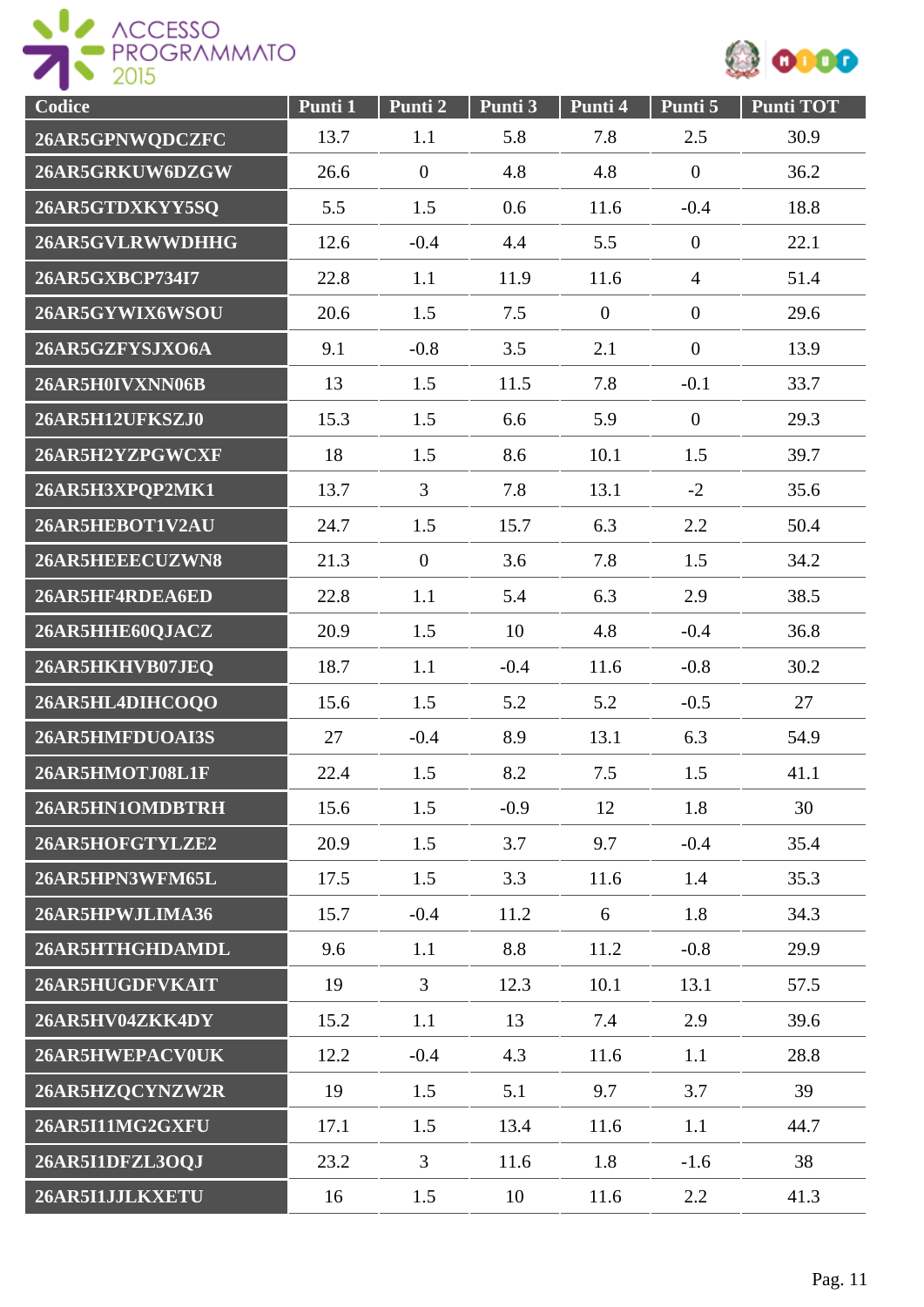



| Codice          | Punti 1 | Punti 2          | Punti 3        | Punti 4 | Punti 5        | <b>Punti TOT</b> |
|-----------------|---------|------------------|----------------|---------|----------------|------------------|
| 26AR5I3B6RALITK | 18.3    | 1.5              | 11.6           | 4.8     | $\overline{0}$ | 36.2             |
| 26AR5I3TBVJT0FO | 15.6    | 1.1              | 6.6            | 11.6    | $-2$           | 32.9             |
| 26AR5I55UCGV3UM | 25.1    | $\boldsymbol{0}$ | 19.5           | 7.1     | 7.5            | 59.2             |
| 26AR5I57OPT2DIL | 11.9    | 1.5              | 11.9           | 4.1     | 1.1            | 30.5             |
| 26AR5I7S2Z8OO3Y | 11.4    | 1.5              | 11.5           | 8.6     | $\overline{0}$ | 33               |
| 26AR5IBVYHOS1KD | 16.1    | $\boldsymbol{0}$ | 1.1            | 6.3     | $\mathbf{0}$   | 23.5             |
| 26AR5ICEN4RZ5IX | 20.2    | 1.5              | 6.7            | 12      | 11.6           | 52               |
| 26AR5ICGOSPLFL0 | 11.2    | $\overline{0}$   | 10.1           | 9.3     | 2.2            | 32.8             |
| 26AR5ICSIV5W6RP | 17.5    | 1.5              | 3.2            | 6.3     | $-0.1$         | 28.4             |
| 26AR5ID3JJUIGUS | 17.5    | 1.5              | 13.8           | 4.4     | $-0.4$         | 36.8             |
| 26AR5IDLSUNYSXB | 17.5    | 1.5              | 4.3            | 6.3     | 0.3            | 29.9             |
| 26AR5IDMOHZYQL4 | 18.3    | $-0.4$           | 9              | 8.6     | 2.2            | 37.7             |
| 26AR5IEPGLOT8WY | 17.9    | 1.5              | 16.1           | 10.5    | 4.1            | 50.1             |
| 26AR5IERYWG1Q4O | 13.4    | $-0.4$           | 5.1            | 2.1     | 0.6            | 20.8             |
| 26AR5IFYHXVRTBE | 16.7    | 1.1              | 7.7            | 13.1    | 4.4            | 43               |
| 26AR5IH7G6GIFXJ | 22.4    | 1.1              | $\overline{4}$ | 2.5     | 3.3            | 33.3             |
| 26AR5IIP3APYOT2 | 15.2    | 1.1              | 11.1           | 11.6    | $\mathbf{0}$   | 39               |
| 26AR5IJE4BFHHK7 | 2.2     | $\overline{0}$   | 1.1            | 6.3     | 1.1            | 10.7             |
| 26AR5IK1VHOZRAD | 17.9    | $-0.4$           | 2.8            | 9.3     | $-1.6$         | 28               |
| 26AR5IKJALBDSXO | 22.1    | $\overline{3}$   | 10.8           | 13.5    | $\mathbf{0}$   | 49.4             |
| 26AR5IMPP5XJYO7 | 6.2     | $-0.4$           | 10.4           | 5.5     | $\overline{0}$ | 21.7             |
| 26AR5IN2L88OGMA | 22.8    | 1.5              | 16.1           | 12      | 3.7            | 56.1             |
| 26AR5INHLWIWMZY | 16.8    | 1.1              | 13.4           | 7.1     | 0.3            | 38.7             |
| 26AR5IPAQ3HVKNO | 20.2    | 1.5              | 6.7            | 13.5    | $\mathbf{0}$   | 41.9             |
| 26AR5IPCIYVQTYJ | 15.6    | 1.5              | 10.8           | 5.6     | 1.1            | 34.6             |
| 26AR5IPOQRO6QAN | 22.4    | $-0.8$           | 10.4           | 7.4     | 9.7            | 49.1             |
| 26AR5IQK6W6BU2D | 5.9     | $\overline{0}$   | 9.3            | 10.5    | 2.6            | 28.3             |
| 26AR5ISQVYVAWGS | 14.2    | 1.5              | 7.1            | 8.6     | 1.5            | 32.9             |
| 26AR5ITLBAYYS0O | 10.4    | 1.5              | 5.6            | 6.7     | 1.5            | 25.7             |
| 26AR5ITR6ESNOPE | 6.9     | 1.5              | 6.7            | 1.8     | $-0.8$         | 16.1             |
| 26AR5IUOEJSCTFU | 24.3    | 1.1              | 13.4           | 8.2     | 8.2            | 55.2             |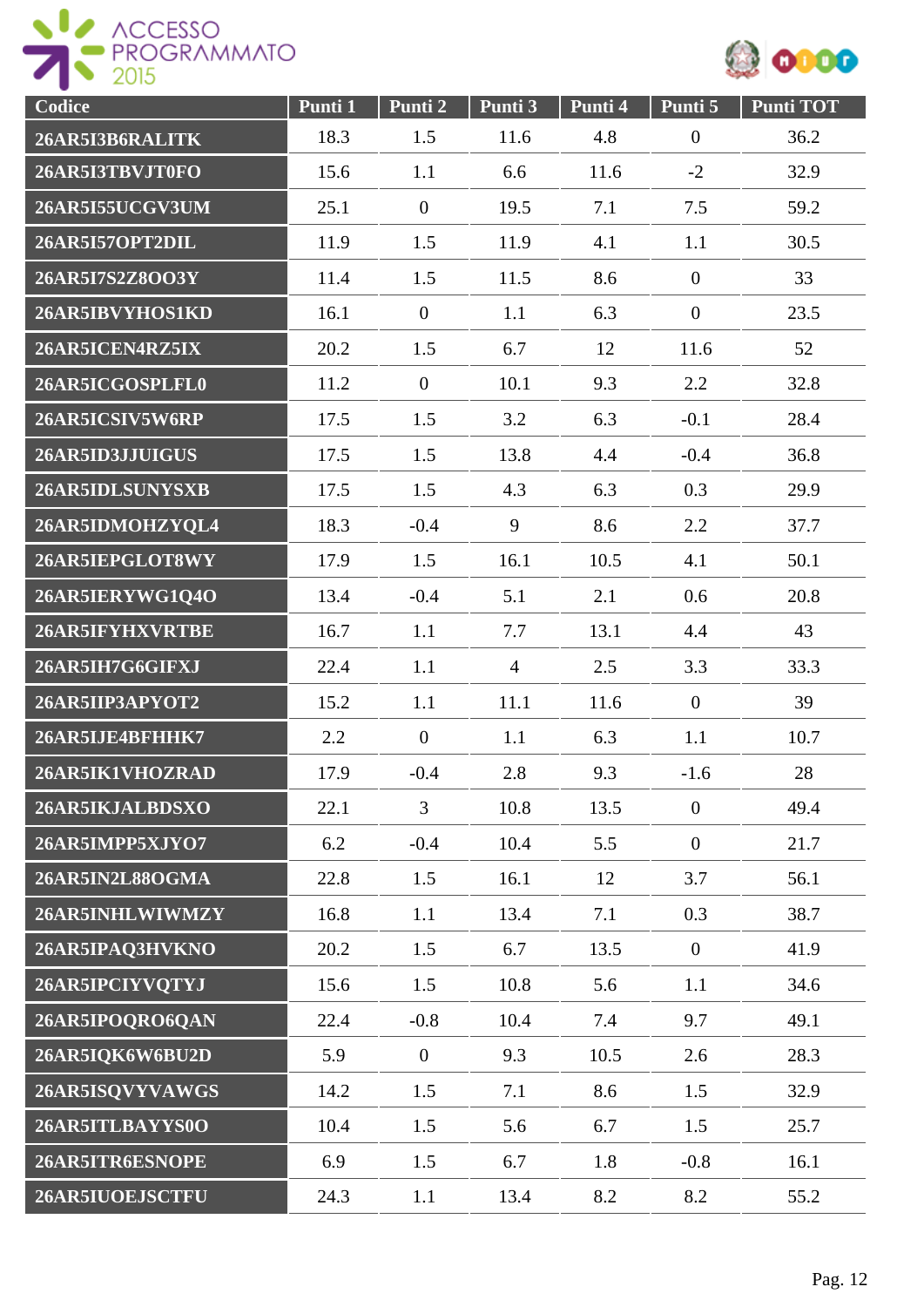



| Codice          | Punti 1 | Punti 2          | Punti 3 | Punti 4 | Punti 5          | <b>Punti TOT</b> |
|-----------------|---------|------------------|---------|---------|------------------|------------------|
| 26AR5IWQIY2LG2D | 22.1    | 1.5              | 11.6    | 6       | 3.7              | 44.9             |
| 26AR5IY2DQWR827 | 24.7    | 1.1              | 15.7    | 6       | 5.2              | 52.7             |
| 26AR5IYFJZJU6SH | 23.2    | 1.5              | 14.2    | 7.8     | 13.1             | 59.8             |
| 26AR5IZV7LVWT4G | 13.8    | $\mathbf{0}$     | 11.6    | $-1.6$  | 5.9              | 29.7             |
| 26AR5IZXR4W4BDT | 13.1    | $\mathbf{0}$     | $\tau$  | 5.2     | $\boldsymbol{0}$ | 25.3             |
| 26AR5J0O3WFGMDX | 10.8    | 1.1              | 4.4     | 1.4     | $-1.2$           | 16.5             |
| 26AR5J4BFOFSNVY | 22.4    | 1.1              | 10.8    | 7.4     | 4.4              | 46.1             |
| 26AR5JAFI2S0EGS | 20.9    | 1.1              | 17.2    | 13.5    | 1.8              | 54.5             |
| 26AR5JAKOK2XPFU | 19.4    | $-0.4$           | 3.7     | 7.1     | $\overline{0}$   | 29.8             |
| 26AR5JB1Y3X4NKG | 17.5    | $\overline{3}$   | 7.4     | 4.5     | $\overline{0}$   | 32.4             |
| 26AR5JDMGLT153O | 14.5    | $\overline{3}$   | 10      | 2.9     | $-2.8$           | 27.6             |
| 26AR5JE4TN2ZVSP | 15.6    | 1.1              | 5.5     | 4.1     | $\overline{0}$   | 26.3             |
| 26AR5JF2C7QRLJR | 19.8    | 1.5              | 10.4    | 7.5     | 5.2              | 44.4             |
| 26AR5JGBEXUG7J8 | 26.6    | $\overline{3}$   | 5.9     | 8.2     | $\overline{4}$   | 47.7             |
| 26AR5JIM1H1NGYT | 8.2     | $\overline{0}$   | 2.6     | 13.1    | 0.7              | 24.6             |
| 26AR5JIUQNGFNJJ | 22.4    | 1.1              | 20.2    | 13.1    | $-2$             | 54.8             |
| 26AR5JLAFQT03LC | 24.3    | $-0.8$           | 7.7     | 2.5     | $-0.9$           | 32.8             |
| 26AR5JLMO1MRPW8 | 15.2    | 1.5              | 1.7     | $-0.1$  | $-1.6$           | 16.7             |
| 26AR5JM1ATCZNDN | 21.3    | 1.1              | 12.3    | 2.9     | $\mathbf{1}$     | 38.6             |
| 26AR5JNDP6B0RTH | 21.3    | $\overline{3}$   | 7.4     | 6.3     | $-0.1$           | 37.9             |
| 26AR5JNFRTXJTQA | 15.6    | 1.5              | 5.2     | 6.3     | 2.2              | 30.8             |
| 26AR5JNLPGDMDLL | 13.8    | $\overline{0}$   | 14.2    | 7.4     | 2.2              | 37.6             |
| 26AR5JO8XYGLA5O | 13.7    | 1.5              | 8.9     | 7.4     | 9.3              | 40.8             |
| 26AR5JOAATBSBKW | 19.4    | 1.1              | 11.9    | 9.7     | 1.5              | 43.6             |
| 26AR5JSG82JHJBK | 8       | 1.1              | 10      | 7.1     | $\overline{3}$   | 29.2             |
| 26AR5JSKUKOJBAC | 11.4    | 1.1              | 8.8     | 5.5     | 2.8              | 29.6             |
| 26AR5JSNAROPQZ2 | 13.8    | 1.5              | 5.6     | 9.7     | 4.1              | 34.7             |
| 26AR5JTN4NOFAOE | 17.5    | 1.1              | 9.2     | 5.5     | 3.6              | 36.9             |
| 26AR5JXKGE73QP5 | 14.9    | 1.5              | 6.7     | 7.1     | $-0.8$           | 29.4             |
| 26AR5JYOBHKW7FY | 20.9    | 3                | 16.4    | 10.1    | 2.6              | 53               |
| 26AR5K0NPFTGKCO | 15.3    | $\boldsymbol{0}$ | 5.6     | 9.7     | 1.5              | 32.1             |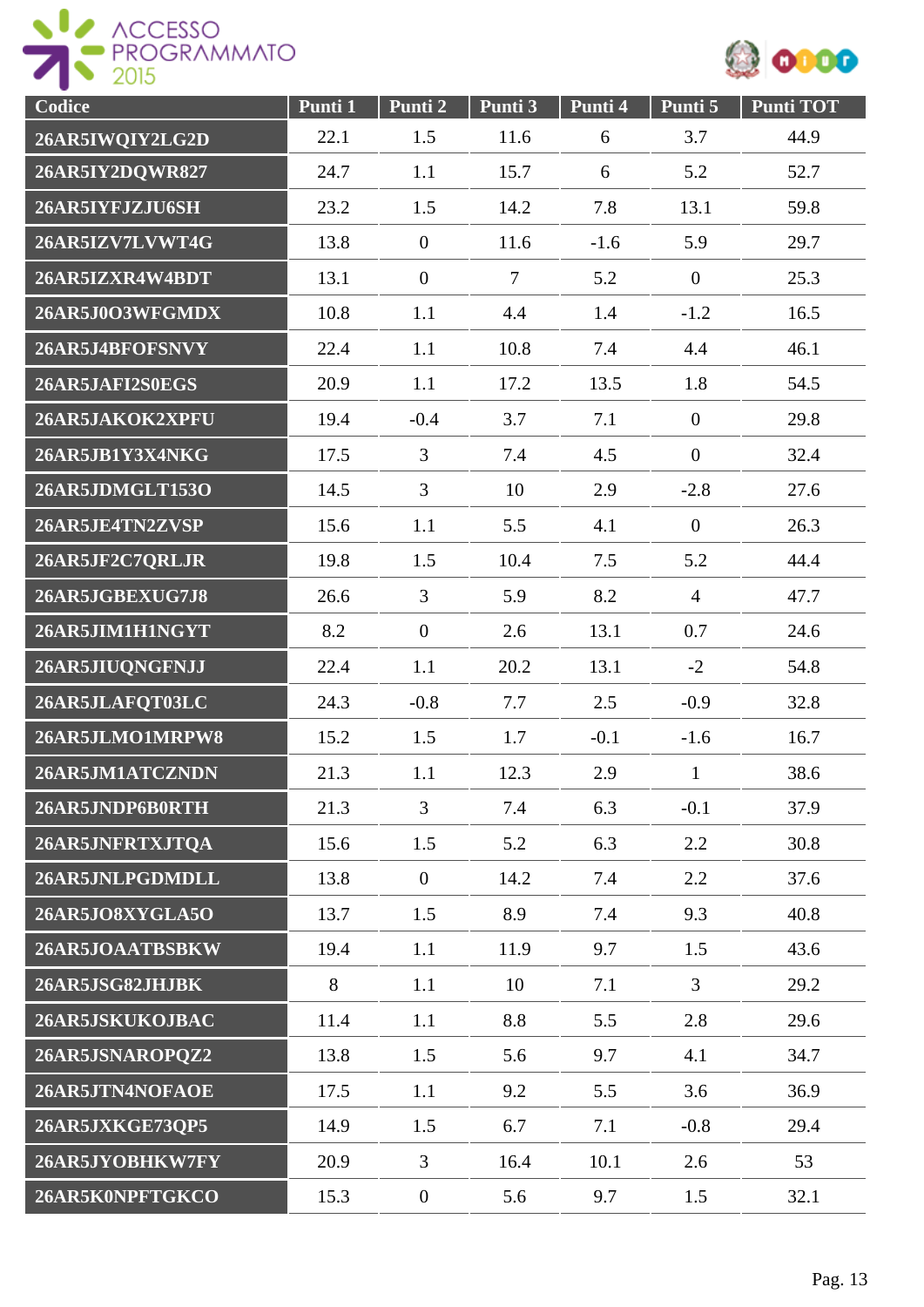



| Codice          | Punti 1 | Punti 2        | Punti 3 | Punti 4        | Punti 5        | <b>Punti TOT</b> |
|-----------------|---------|----------------|---------|----------------|----------------|------------------|
| 26AR5K143HOXSOE | 27      | 1.5            | 0.3     | 5.2            | $\overline{0}$ | 34               |
| 26AR5K1WGL7XKDP | 17.5    | $\overline{0}$ | 6.2     | 4.1            | $\overline{0}$ | 27.8             |
| 26AR5K3QLUNRVPC | 17.5    | $-0.8$         | 4.7     | 11.6           | $-0.8$         | 32.2             |
| 26AR5K4M074VZRS | 15.3    | 1.1            | 10.4    | 0.7            | 2.2            | 29.7             |
| 26AR5K68LDPEQEE | 8.8     | 1.1            | $-0.2$  | 2.1            | 1.8            | 13.6             |
| 26AR5K6PMZQEMGG | 20.9    | 1.5            | 4.3     | 8.2            | 1.4            | 36.3             |
| 26AR5K6SF77MJP4 | 16.4    | $-0.8$         | 13.4    | 11.2           | 0.7            | 40.9             |
| 26AR5K6SPBUUA4G | 3.6     | 1.1            | 10.7    | 9.3            | 0.9            | 25.6             |
| 26AR5K7UHHZBXF8 | 16.4    | 1.1            | 13.4    | 7.4            | 2.9            | 41.2             |
| 26AR5KBBNDOXHT5 | 16      | 1.5            | 3.2     | 9.3            | 1.5            | 31.5             |
| 26AR5KC8GM3QO2N | 21.3    | 1.5            | 11.6    | 12             | $\overline{0}$ | 46.4             |
| 26AR5KCST24USEW | 20.2    | $\mathbf{0}$   | 13.5    | 5.6            | 2.6            | 41.9             |
| 26AR5KD2CSELLTV | 22.1    | 1.1            | 15      | 12             | 6              | 56.2             |
| 26AR5KD456RSSHL | 19      | 1.1            | $-0.1$  | 7.5            | $\overline{0}$ | 27.5             |
| 26AR5KDOB4V8DIX | 14.9    | 1.5            | 8.5     | 5.2            | 1.1            | 31.2             |
| 26AR5KDT4I16LEI | 20.9    | $\overline{3}$ | 17.2    | 6.7            | 1.5            | 49.3             |
| 26AR5KFJYKVMGRK | 18.6    | 1.5            | 10.8    | 5.9            | $-0.5$         | 36.3             |
| 26AR5KFMSUOR7WO | 16.7    | 1.1            | 10.7    | 13.1           | 0.6            | 42.2             |
| 26AR5KHXC5NYKQ8 | 13.8    | 1.5            | 16.8    | 6.7            | 9.3            | 48.1             |
| 26AR5KI1QNBSUIN | 14.8    | $\overline{3}$ | 7.3     | 7.8            | $-0.1$         | 32.8             |
| 26AR5KIGQCK3BUL | 14.1    | 1.5            | 8.5     | 8.6            | $-0.8$         | 31.9             |
| 26AR5KJFSOBRU50 | 9.7     | $\overline{3}$ | 14.9    | 10.1           | $\overline{0}$ | 37.7             |
| 26AR5KK0RATHNT2 | 20.9    | 1.5            | 16.1    | 15             | $-1.2$         | 52.3             |
| 26AR5KM7ZQKWMUZ | 19.8    | $\overline{3}$ | 17.2    | 6.7            | 4.1            | 50.8             |
| 26AR5KMYIYMPOIT | 24.3    | 1.5            | 15.3    | 7.4            | 0.7            | 49.2             |
| 26AR5KNCC5LJ4Y1 | 17.5    | 1.5            | 17.6    | $\overline{4}$ | $-2.4$         | 38.2             |
| 26AR5KOCZFQGUN1 | 13.3    | 1.5            | 14.5    | 5.5            | 2.1            | 36.9             |
| 26AR5KOMOQNWWSE | 13.3    | 1.1            | 12.6    | 7.4            | 1.4            | 35.8             |
| 26AR5KONCRO4CMU | 22.8    | 1.5            | 2.9     | 6.7            | 0.7            | 34.6             |
| 26AR5KOQWFBDLIK | 15.6    | 1.1            | 15.7    | 13.1           | $\overline{0}$ | 45.5             |
| 26AR5KOSO8QH3LM | 24.7    | 1.5            | 12.3    | 6.3            | 3.3            | 48.1             |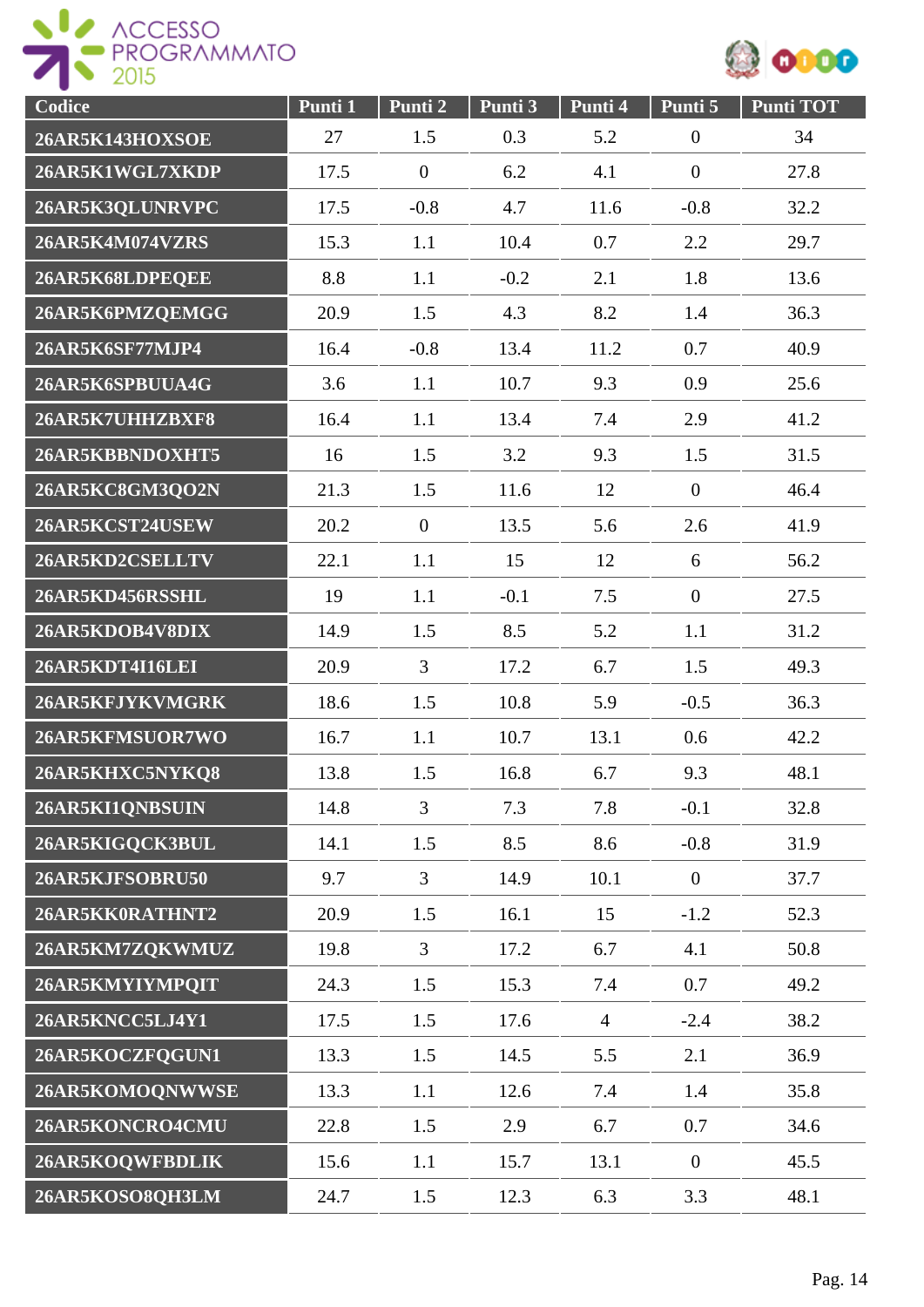



| Codice          | Punti 1 | Punti 2        | Punti 3        | Punti 4        | Punti 5          | <b>Punti TOT</b> |
|-----------------|---------|----------------|----------------|----------------|------------------|------------------|
| 26AR5KPPMGOI4VH | 16.7    | 1.1            | 16.4           | 9.3            | 0.2              | 43.7             |
| 26AR5KPUQHJVRAQ | 20.9    | 1.1            | 17.2           | 13.1           | 5.2              | 57.5             |
| 26AR5KQBOLYFOXS | 17.2    | 3              | 4.8            | 7.1            | 3                | 35.1             |
| 26AR5KQGR1ZCAXN | 20.9    | 1.1            | 8.9            | 4.4            | 0.3              | 35.6             |
| 26AR5KQLEJBESVF | 15.2    | $-0.8$         | 16.4           | 5.9            | $-2.8$           | 33.9             |
| 26AR5KQTRPIMHAL | 11.9    | 1.5            | 13             | 9.7            | 5.6              | 41.7             |
| 26AR5KQZU6CXGCU | 16      | $\overline{3}$ | 6.7            | 5.2            | $-1.2$           | 29.7             |
| 26AR5KT7YZMXYBK | 8.4     | 1.1            | $-0.6$         | $-0.1$         | $\boldsymbol{0}$ | 8.8              |
| 26AR5KTOHVWBBBB | 18.7    | $\overline{3}$ | 11.6           | 6              | 1.1              | 40.4             |
| 26AR5KUOJCSUYXV | 21.3    | 1.5            | 10.4           | 8.6            | 1.1              | 42.9             |
| 26AR5KV6OAWCHO6 | 14.8    | 1.5            | 11.9           | 9.3            | 5.9              | 43.4             |
| 26AR5KW8P8OQ4EB | 17.9    | $-0.4$         | $\overline{4}$ | $\overline{3}$ | 0.7              | 25.2             |
| 26AR5KWOOMUTO8M | 15.7    | $\overline{3}$ | 11.9           | 9.7            | $-0.8$           | 39.5             |
| 26AR5KXHOM4AB1D | 22.8    | 1.1            | 13.8           | 9.7            | $-0.5$           | 46.9             |
| 26AR5L7AFTFFPBL | 16.7    | 1.5            | 10             | 7.4            | 1.8              | 37.4             |
| 26AR5L8ZRKWFR0P | 24.3    | 1.5            | 5.9            | 7.1            | 1.1              | 39.9             |
| 26AR5LA7WE15EZN | 16.4    | $\overline{0}$ | 1.7            | 11.6           | 1.8              | 31.5             |
| 26AR5LBEFF6ODDO | 16.7    | 1.1            | 5.8            | 8.2            | $-0.8$           | 31               |
| 26AR5LCZKXMANPC | 17.5    | 1.5            | 5.1            | 15             | $-1.2$           | 37.9             |
| 26AR5LFFJIZCABA | 24.3    | $\mathbf{0}$   | 10.1           | 13.1           | $\overline{0}$   | 47.5             |
| 26AR5LFO6OFDJNP | 21.7    | 1.1            | 15.3           | $-0.9$         | $-0.4$           | 36.8             |
| 26AR5LFQK6PXJED | 9.9     | $\overline{0}$ | 8.2            | 8.6            | $\boldsymbol{0}$ | 26.7             |
| 26AR5LO3RWOARWO | 22.8    | 1.5            | 12.7           | 11.6           | $\overline{0}$   | 48.6             |
| 26AR5LOU8K56NFT | 12.2    | 1.5            | 7.8            | 7.8            | 3.3              | 32.6             |
| 26AR5LQBMKPWQCZ | 22.8    | 1.5            | 8.1            | 8.6            | $\mathbf{1}$     | 42               |
| 26AR5LRK6JLHWVJ | 16.4    | 1.5            | 10.8           | 12             | $-1.2$           | 39.5             |
| 26AR5LSVEWVLBKZ | 19.4    | $-0.4$         | 10.1           | 4.4            | 3.3              | 36.8             |
| 26AR5LSXIKZIHKX | 22.8    | $\overline{3}$ | 21             | 11.6           | 0.7              | 59.1             |
| 26AR5LT3D5L8FZD | 20.9    | $-0.4$         | 14.2           | 13.1           | 9.3              | 57.1             |
| 26AR5LVCXXBEXJ0 | 5.8     | $\mathbf{0}$   | 4.4            | 4.8            | 2.2              | 17.2             |
| 26AR5LWOMRT8TXC | 8.5     | 1.1            | 11.1           | 0.6            | $\overline{0}$   | 21.3             |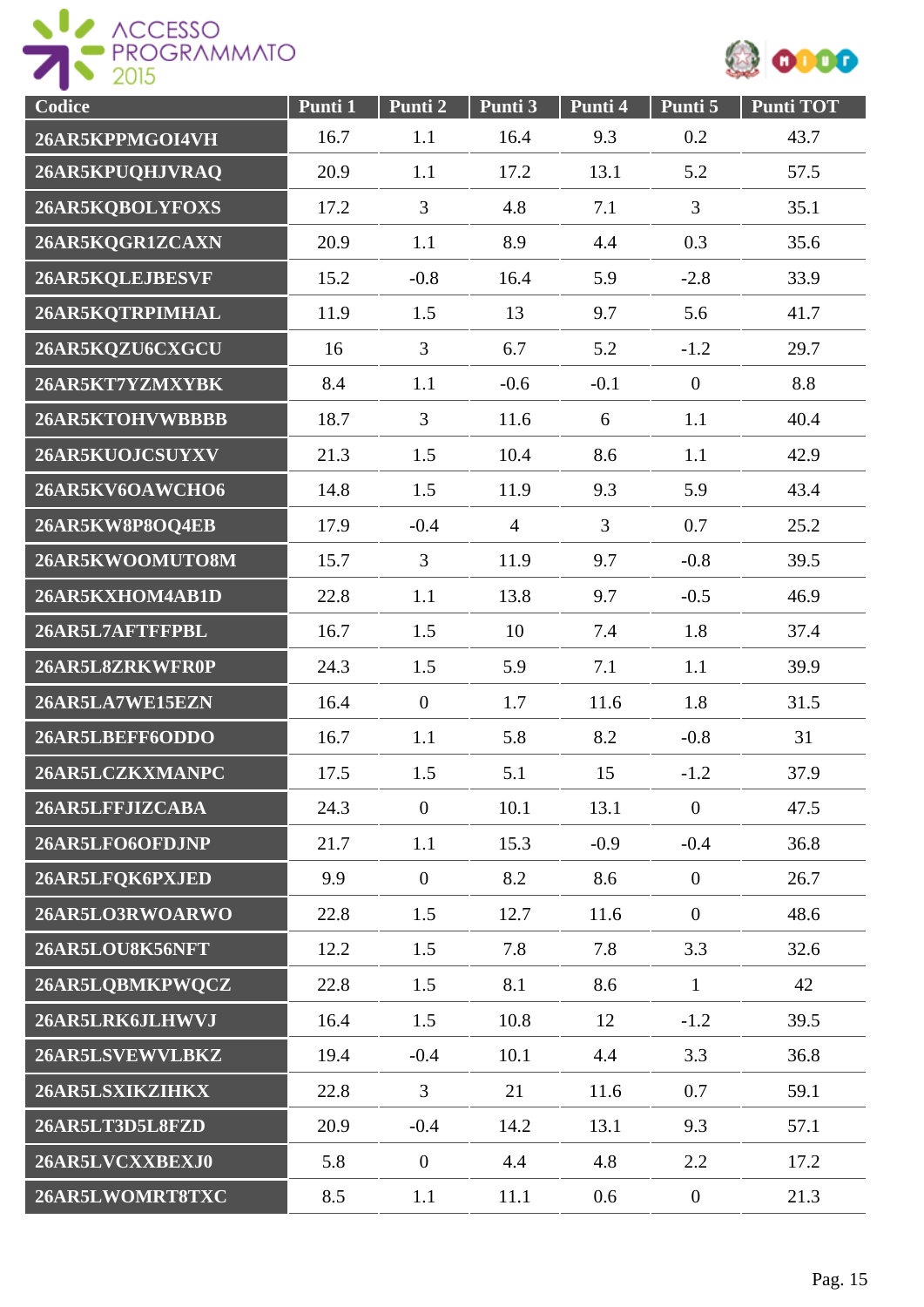



| Codice          | Punti 1 | Punti 2        | Punti 3        | Punti 4        | Punti 5          | <b>Punti TOT</b> |
|-----------------|---------|----------------|----------------|----------------|------------------|------------------|
| 26AR5LXWCOAVVB4 | 16      | 1.5            | 11.2           | 9.7            | 4.5              | 42.9             |
| 26AR5M0BYTOBPIZ | 23.6    | $\overline{0}$ | 6              | 13.5           | 6                | 49.1             |
| 26AR5M0NXFDQI4B | 22.8    | 1.5            | 7.5            | 8.2            | 1.5              | 41.5             |
| 26AR5M2PW2MPQBJ | 23.6    | $-0.4$         | 11.6           | 11.2           | 0.7              | 46.7             |
| 26AR5M2TN3W7DT1 | 6.5     | 1.1            | 8.8            | 1.7            | $\overline{0}$   | 18.1             |
| 26AR5M7GDBHTGEB | 16.8    | $\overline{3}$ | 6.7            | 6              | $\boldsymbol{0}$ | 32.5             |
| 26AR5MADTZADL2C | 15.2    | 1.1            | 8.1            | 3.6            | $-0.8$           | 27.2             |
| 26AR5MAVPXMNKWN | 11.2    | $-0.4$         | $-0.9$         | 13.1           | $-0.1$           | 22.9             |
| 26AR5MBOQZIRQK5 | 20.5    | 1.5            | 17.6           | 11.6           | $-0.8$           | 50.4             |
| 26AR5MDKLWKTQMF | 17.1    | 1.1            | 11.1           | 13.1           | $\mathbf{1}$     | 43.4             |
| 26AR5MHKP6AM8TL | 19      | 1.1            | 14.2           | 10.1           | 2.2              | 46.6             |
| 26AR5MHNMVP4SOT | 20.2    | $\overline{3}$ | 9.6            | 2.2            | $\mathbf{0}$     | 35               |
| 26AR5MIQCVKGO12 | 13.8    | 1.5            | 15.7           | 15             | $\mathbf{0}$     | 46               |
| 26AR5MJQJVXALNF | 10.3    | 1.5            | 11.1           | $\overline{4}$ | $-1.6$           | 25.3             |
| 26AR5MK2BBL1NCO | 20.5    | 1.5            | 13.1           | 10.5           | $\mathbf{0}$     | 45.6             |
| 26AR5MKAUZQOCSG | 18.6    | 1.5            | 3.7            | 9.7            | 2.6              | 36.1             |
| 26AR5MKDLHXIEIA | 12.6    | 1.5            | $-2.4$         | 3.3            | $\overline{0}$   | 15               |
| 26AR5MKFAB4SMOK | 20.2    | 1.1            | 14.2           | 10.1           | 2.6              | 48.2             |
| 26AR5MLOBNDQGQQ | 18.6    | 1.1            | 13             | 9.3            | $-0.8$           | 41.2             |
| 26AR5MMXHOZVTCA | 15.3    | $\overline{0}$ | 12.3           | 4.1            | 1.5              | 33.2             |
| 26AR5MNMXPMUQFL | 17.5    | $-0.4$         | 18.7           | 4.8            | 1.1              | 41.7             |
| 26AR5MNPIDBAGUR | 15.6    | 1.1            | 14.5           | 0.6            | $-0.9$           | 30.9             |
| 26AR5MOCRZXBQBB | 23.2    | 1.5            | 16.1           | 15             | 4.8              | 60.6             |
| 26AR5MOZWBEJKTO | 14.1    | $\overline{0}$ | 2.2            | $\overline{4}$ | $\mathbf{0}$     | 20.3             |
| 26AR5MPKPIBCMIM | 22.4    | 1.5            | 6.6            | 11.6           | 5.2              | 47.3             |
| 26AR5MQRYC8MPG4 | 19.4    | 1.5            | 4.8            | 13.5           | 1.8              | 41               |
| 26AR5MRH5HUTIXM | 17.9    | $\overline{3}$ | 16.1           | 4.8            | 1.5              | 43.3             |
| 26AR5MSKMRPASGU | 23.2    | 1.5            | 11.1           | 8.2            | 1.5              | 45.5             |
| 26AR5MXICA0LOO6 | 17.5    | 1.1            | $\overline{4}$ | 9              | $-1.2$           | 30.4             |
| 26AR5MY36W12MQA | 20.2    | 1.5            | 12.7           | 9.3            | 1.5              | 45.2             |
| 26AR5MYPFMP8O2Z | 24.7    | $\overline{3}$ | 12.7           | 6.7            | 3.7              | 50.8             |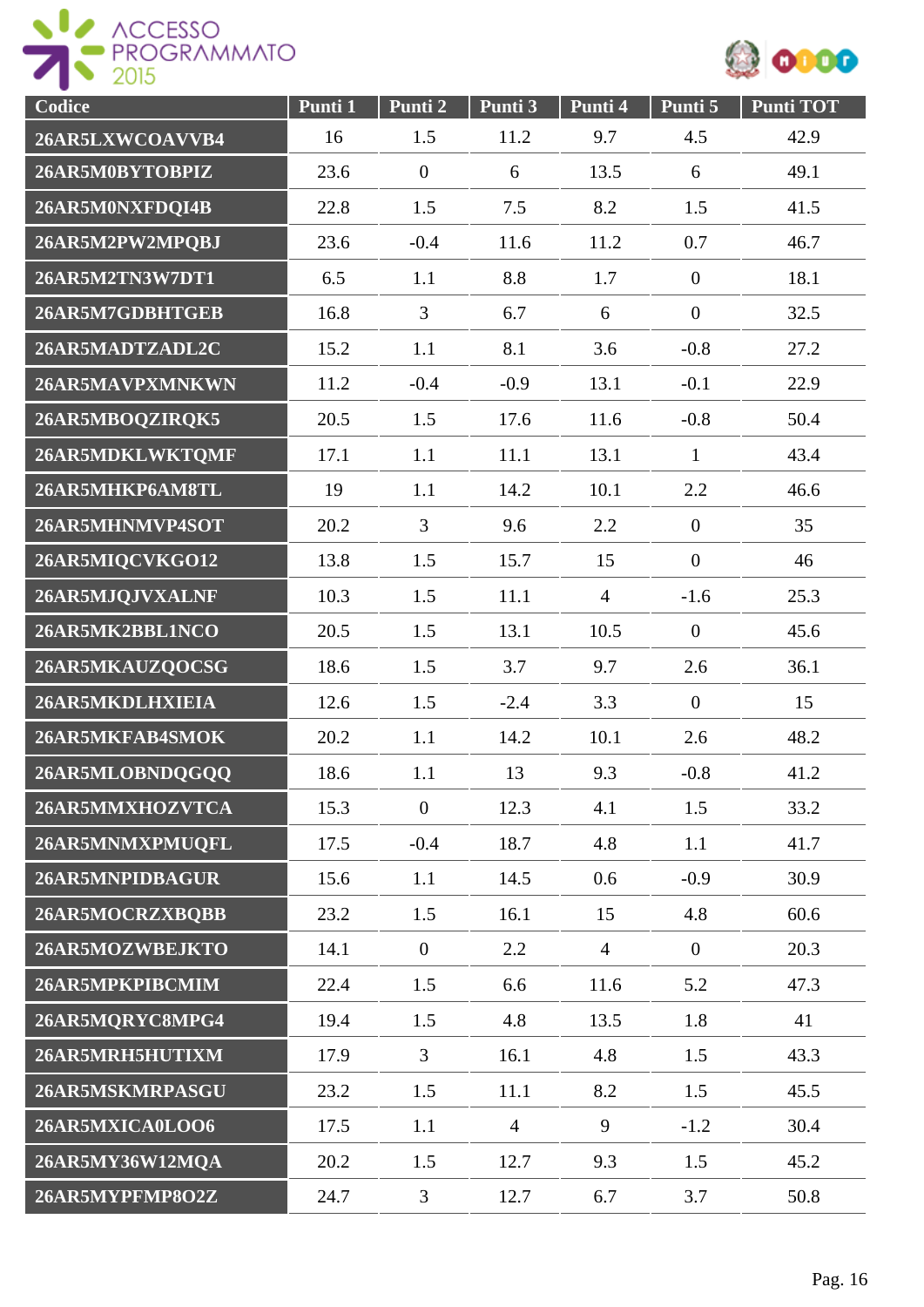



| Codice          | Punti 1        | Punti 2          | Punti 3        | Punti 4 | Punti 5          | Punti TOT |
|-----------------|----------------|------------------|----------------|---------|------------------|-----------|
| 26AR5MZFOQG4CPA | 14.5           | 1.1              | 5.5            | $-0.9$  | $-1.2$           | 19        |
| 26AR5N15DDI6SWE | 19.1           | 3                | 6.6            | 7.5     | $\overline{0}$   | 36.2      |
| 26AR5N6DITNUX4K | $-5.7$         | 1.1              | $-0.7$         | 5.5     | 0.9              | 1.1       |
| 26AR5NACOXISQMS | 24.7           | 1.1              | 18.7           | 11.6    | 5.2              | 61.3      |
| 26AR5NAYGZW65G5 | $\overline{7}$ | $\overline{0}$   | 9.3            | 5.2     | $-0.4$           | 21.1      |
| 26AR5NC4VPPOBUW | 19.4           | 1.1              | 11.6           | 5.9     | 5.6              | 43.6      |
| 26AR5NCHWDNAAXZ | 20.9           | $-0.4$           | 17.6           | 11.2    | 1.4              | 50.7      |
| 26AR5NEFO51R5AB | 17.6           | 1.5              | 9              | 8.6     | $-0.4$           | 36.3      |
| 26AR5NEFTQYAWNH | 18.7           | $\overline{0}$   | 14.6           | 8.6     | $\boldsymbol{0}$ | 41.9      |
| 26AR5NFJKGWRWIP | 22.8           | $\overline{0}$   | $-0.5$         | 13.1    | $\boldsymbol{0}$ | 35.4      |
| 26AR5NJDJHPODAH | 1.7            | 1.1              | 7.3            | 5.9     | $\boldsymbol{0}$ | 16        |
| 26AR5NJPISHDWWI | 19.8           | 1.5              | 4.8            | 9.3     | $\boldsymbol{0}$ | 35.4      |
| 26AR5NKJPEZZBY6 | 21.7           | 1.1              | 17.6           | 10.1    | $-0.8$           | 49.7      |
| 26AR5NKZCXRO3QZ | 17.5           | 1.1              | 10.7           | 3.6     | 1.7              | 34.6      |
| 26AR5NL1QCBVVRY | 25.1           | $\boldsymbol{0}$ | 8.5            | 11.6    | $-2.4$           | 42.8      |
| 26AR5NLAZ5J67XH | 2.2            | $\overline{0}$   | 1.1            | 6.3     | $-0.8$           | 8.8       |
| 26AR5NMZJRAQMKP | 12.6           | 1.1              | 16.8           | 5.9     | $-0.8$           | 35.6      |
| 26AR5NNGOC8NPRQ | 2.4            | $-0.8$           | 0.1            | 2.9     | 0.3              | 4.9       |
| 26AR5NNSU3WSBDH | 19.4           | 1.5              | 12.3           | 9.7     | 2.2              | 45.1      |
| 26AR5NONKCC01BG | 19.4           | 1.5              | 14.2           | 10.1    | 3.3              | 48.5      |
| 26AR5NPCLEZFWRI | 14.2           | $\boldsymbol{0}$ | $\overline{3}$ | 11.6    | $-0.1$           | 28.7      |
| 26AR5NPE28WTIQC | $\overline{4}$ | 1.5              | 14.6           | 6.7     | 1.5              | 28.3      |
| 26AR5NPITJI4ANO | 15.6           | $\overline{3}$   | 4.8            | 8.2     | $\mathbf{0}$     | 31.6      |
| 26AR5NQLBCCNZP3 | 20.2           | 1.5              | 11.6           | 10.5    | $\overline{3}$   | 46.8      |
| 26AR5NS3OFK5ALK | 2.2            | 1.5              | 8.5            | 6.7     | 1.1              | 20        |
| 26AR5NSAOUBVX5J | 16.7           | $-0.8$           | 0.5            | 4.8     | 0.2              | 21.4      |
| 26AR5NUPJSJMZH5 | 16.1           | 1.5              | $\overline{0}$ | 4.1     | 0.7              | 22.4      |
| 26AR5NUSNSVJZ4R | 16.7           | 3                | 10.7           | 7.4     | $\mathbf{0}$     | 37.8      |
| 26AR5NVSGSQCFPB | 8.4            | 1.5              | 5.8            | 5.9     | $-1.3$           | 20.3      |
| 26AR5NW8AKMLU2E | 16.8           | $\overline{3}$   | 15             | 13.1    | 0.7              | 48.6      |
| 26AR5NWKSMMIC3M | 28.1           | 1.5              | 5.6            | 12      | 3.7              | 50.9      |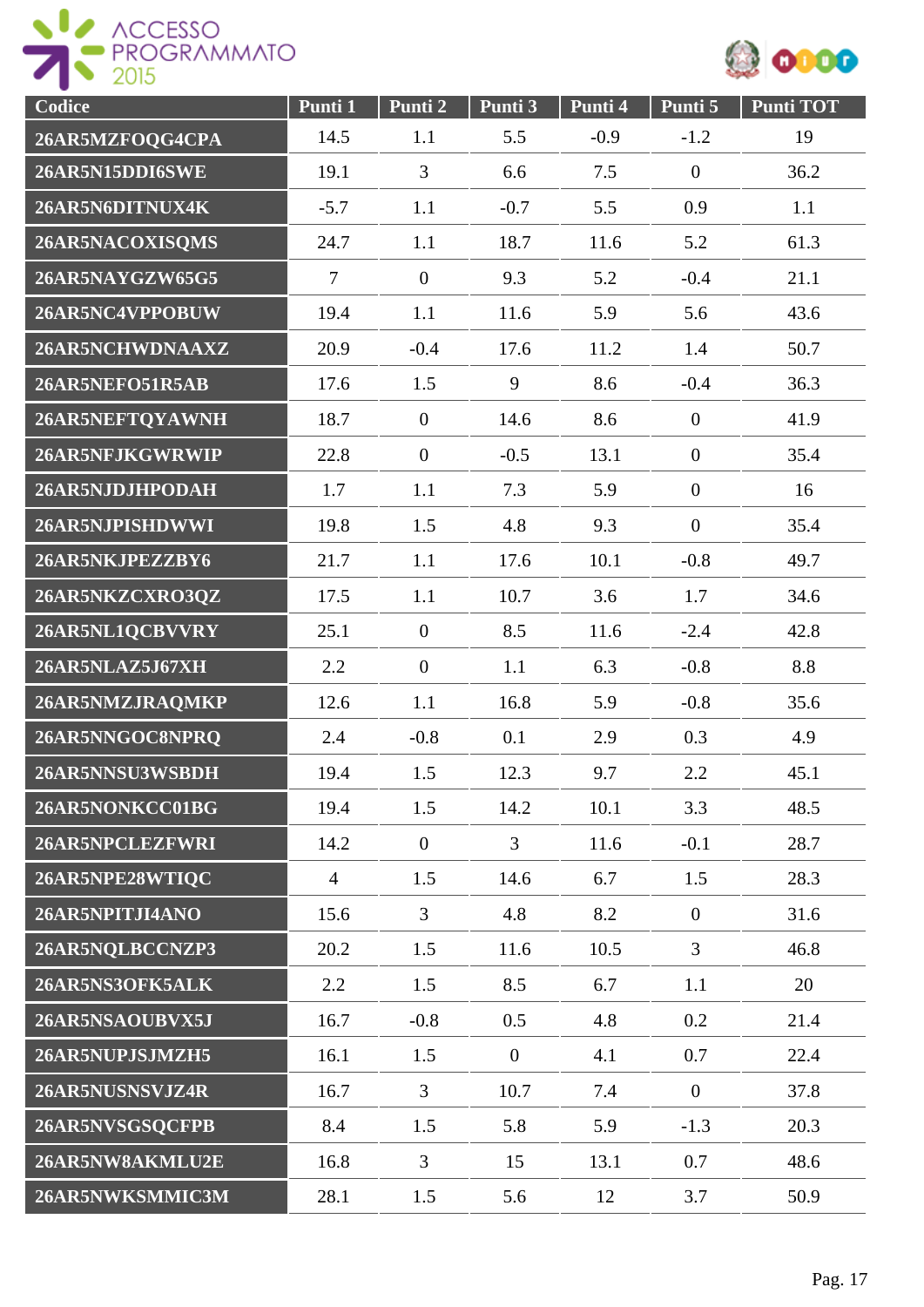



| Codice          | Punti 1 | Punti 2        | Punti 3        | Punti 4      | Punti 5        | <b>Punti TOT</b> |
|-----------------|---------|----------------|----------------|--------------|----------------|------------------|
| 26AR5NXBOX5RVCE | 17.5    | $\overline{0}$ | 8.2            | 5.9          | 1.5            | 33.1             |
| 26AR5NXOHT6L5FF | 19.8    | 1.1            | 16.1           | 0.7          | 3.3            | 41               |
| 26AR5O4GR4UC2HK | 5.3     | $-0.8$         | $-0.3$         | 0.2          | $-2.9$         | 1.5              |
| 26AR5OATVKEOS2X | 19.8    | 1.5            | 7.4            | 8.6          | $-0.4$         | 36.9             |
| 26AR5OBYMKBEO8L | 19      | 1.1            | 13             | 3.6          | $-4$           | 32.7             |
| 26AR5OCTBEZB3NF | 16.8    | 1.5            | 4.4            | 4.5          | $-1.6$         | 25.6             |
| 26AR5OCUDEXGSMI | 14.8    | $\mathbf{0}$   | $-1.3$         | 4.4          | $-0.9$         | 17               |
| 26AR5ODUKDC8GHU | 23.2    | $\overline{3}$ | 9.3            | 13.1         | 4.5            | 53.1             |
| 26AR5OEEABFIJFP | 0.7     | $\overline{0}$ | $-0.9$         | $\mathbf{1}$ | $-0.8$         | $\mathbf{0}$     |
| 26AR5OERQDSSZC4 | 20.5    | $\overline{0}$ | 4.5            | 13.5         | $\overline{0}$ | 38.5             |
| 26AR5OERT5FSZQG | 14.5    | 1.1            | 3.3            | 2.9          | $-1.6$         | 20.2             |
| 26AR5OFKJODOHZE | 17.5    | 1.1            | $-0.5$         | 9.7          | $\overline{3}$ | 30.8             |
| 26AR5OGOSHCBNUQ | 21.7    | 1.5            | 2.6            | 7.4          | 6.3            | 39.5             |
| 26AR5OGSOGHLXTH | 5.8     | $-0.8$         | 3.6            | 2.1          | $-0.4$         | 10.3             |
| 26AR5OGVFISXBMQ | 22.8    | $-0.4$         | 15.3           | 8.2          | 4.8            | 50.7             |
| 26AR5OIHXBNXXFX | 11.1    | $\overline{0}$ | 3.3            | 9.7          | $-0.8$         | 23.3             |
| 26AR5OILJL5BZVC | 18.3    | 1.5            | 9.7            | 7.4          | 0.3            | 37.2             |
| 26AR5OIY70YFYXI | 25.5    | $\overline{3}$ | 13.5           | 5.9          | $-0.4$         | 47.5             |
| 26AR5OJNOFT4NBS | 16.7    | 1.1            | 8.1            | 10.1         | 0.3            | 36.3             |
| 26AR5OLNURP7TVW | 14.8    | $-0.8$         | 10.7           | 8.2          | $-0.4$         | 32.5             |
| 26AR5OLWFWSDQNQ | 19.8    | 1.1            | 12.7           | 11.6         | 3.7            | 48.9             |
| 26AR5OML3Y8OWRO | 20.6    | 1.5            | $\overline{7}$ | 9.7          | 6              | 44.8             |
| 26AR5OMLMLEPPY6 | 12.2    | 1.5            | 8.1            | 6.3          | $-0.5$         | 27.6             |
| 26AR5ONFT6VBRHL | 22.8    | 1.1            | 4.7            | 7.8          | 0.7            | 37.1             |
| 26AR5OP74O3D0BZ | 5.9     | 3              | 10             | 10.1         | $\overline{0}$ | 29               |
| 26AR5OPT4XUSSPB | 13.3    | $\overline{3}$ | 8.5            | 3.7          | $-0.4$         | 28.1             |
| 26AR5OQENORUKHO | 22.1    | 1.5            | 11.2           | 8.2          | $\overline{0}$ | 43               |
| 26AR5ORDRWAEN2A | 24.7    | 1.1            | 7.4            | 8.2          | $-1.2$         | 40.2             |
| 26AR5ORVBNJOSTB | 7.4     | $-0.4$         | 11.2           | 15           | 2.6            | 35.8             |
| 26AR5ORY7S8LCQZ | 23.2    | $\overline{0}$ | 3.3            | 5.9          | $\overline{0}$ | 32.4             |
| 26AR5OSA8PWZYAL | 12.9    | 1.1            | 9.2            | 5.5          | 5.2            | 33.9             |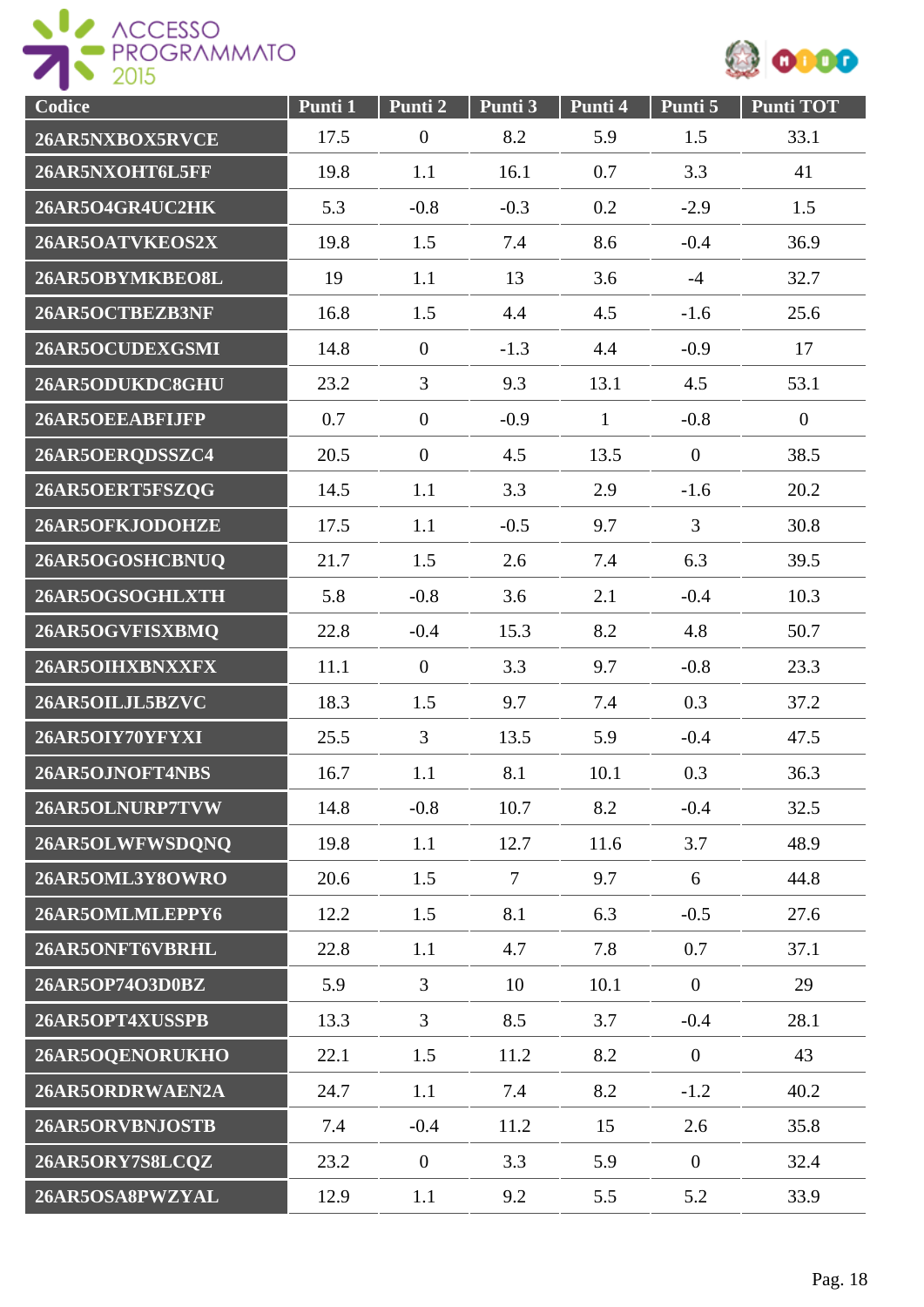



| Codice          | Punti 1 | Punti 2        | Punti 3 | Punti 4        | Punti 5        | <b>Punti TOT</b> |
|-----------------|---------|----------------|---------|----------------|----------------|------------------|
| 26AR5OSUBDIVFFA | $-0.4$  | $-0.8$         | $-4.5$  | 5.5            | $-2.9$         | $-3.1$           |
| 26AR5OT1ZCTGQUG | 17.5    | 3              | 14.9    | 9.3            | $-0.8$         | 43.9             |
| 26AR5OTLPFAFNRX | 15.6    | 1.1            | 5.9     | 8.6            | $\mathbf{0}$   | 31.2             |
| 26AR5OTQOPF0050 | 19      | $\overline{3}$ | 11.2    | 10.1           | 1.5            | 44.8             |
| 26AR5OVIF32WJFO | 14.9    | 1.1            | 13.4    | 3.3            | $-0.8$         | 31.9             |
| 26AR5OVNEVAC1IT | 16.7    | 1.1            | 12.3    | 5.5            | $-0.8$         | 34.8             |
| 26AR5OVZWTURMBF | 16.8    | 1.1            | 4.7     | 7.4            | $-2$           | 28               |
| 26AR5OWKINNPJXD | 26.6    | $\overline{3}$ | 19.1    | 10.1           | $\overline{0}$ | 58.8             |
| 26AR5OWQHJUNQEO | 15.7    | $-0.4$         | 9.7     | 4.8            | $\mathbf{0}$   | 29.8             |
| 26AR5OX8UKJLMGF | 2.1     | 1.5            | 2.9     | 15             | $-1.6$         | 19.9             |
| 26AR5OY4UKXE0DT | 20.5    | 1.1            | 16.8    | 9.3            | 4.4            | 52.1             |
| 26AR5OYNTTNXZUI | 17.1    | $\overline{3}$ | 12.7    | 1.7            | $-0.8$         | 33.7             |
| 26AR5OYUEJ3JJOA | 16.4    | $\mathbf{0}$   | 5.2     | 15             | $\mathbf{0}$   | 36.6             |
| 26AR5OYVFVLFXF6 | 19.4    | 1.5            | 8.9     | 5.5            | 0.7            | 36               |
| 26AR5OYZNAJ7QJP | 19.4    | 1.5            | 5.2     | 6.7            | 3.7            | 36.5             |
| 26AR5OZQNDHBSZV | 11      | $-0.4$         | 13.1    | 5.9            | 1.8            | 31.4             |
| 26AR5P1P6IFVCBN | 11.8    | 3              | 16.5    | 6.3            | $-0.8$         | 36.8             |
| 26AR5P2FNL0MZFY | 13.1    | 1.5            | 14.6    | 10.1           | $-0.4$         | 38.9             |
| 26AR5P485F3HCBF | 14.9    | 1.5            | 3.6     | 9.7            | 0.3            | 30               |
| 26AR5P5CWEQIFVX | 18.6    | 1.5            | 9.6     | 11.2           | 1.4            | 42.3             |
| 26AR5P6TNS5BECD | 20.5    | 1.5            | 4.4     | 13.1           | 1.8            | 41.3             |
| 26AR5PBKAG1IW3D | 14.9    | 1.5            | 1.1     | 10.5           | 9              | 37               |
| 26AR5PBWCSEIRHS | 15.2    | 1.5            | 6.3     | 8.2            | 0.7            | 31.9             |
| 26AR5PCMRWB7GLD | 5.5     | $\overline{0}$ | 1.4     | 1.4            | 1.1            | 9.4              |
| 26AR5PDNLZMQKSS | 17.9    | $\overline{3}$ | 10.1    | 8.6            | $\overline{0}$ | 39.6             |
| 26AR5PDPOAQHYH1 | 17.9    | 1.1            | 13.8    | 6.7            | 1.5            | 41               |
| 26AR5PEYPVWYF1H | 14.8    | $\overline{3}$ | 11.9    | 4.4            | 0.6            | 34.7             |
| 26AR5PFYGOIKC7W | 21.3    | 1.5            | 9.7     | 13.1           | $-1.2$         | 44.4             |
| 26AR5PGQDBDM817 | 19      | $\overline{3}$ | 10.8    | 13.1           | 0.3            | 46.2             |
| 26AR5PIOY8BR1YX | 16.7    | $\overline{0}$ | 7.4     | 4.4            | 2.2            | 30.7             |
| 26AR5PJNEQF2AH8 | 9.9     | 1.1            | 9.6     | $\overline{4}$ | $-0.9$         | 23.7             |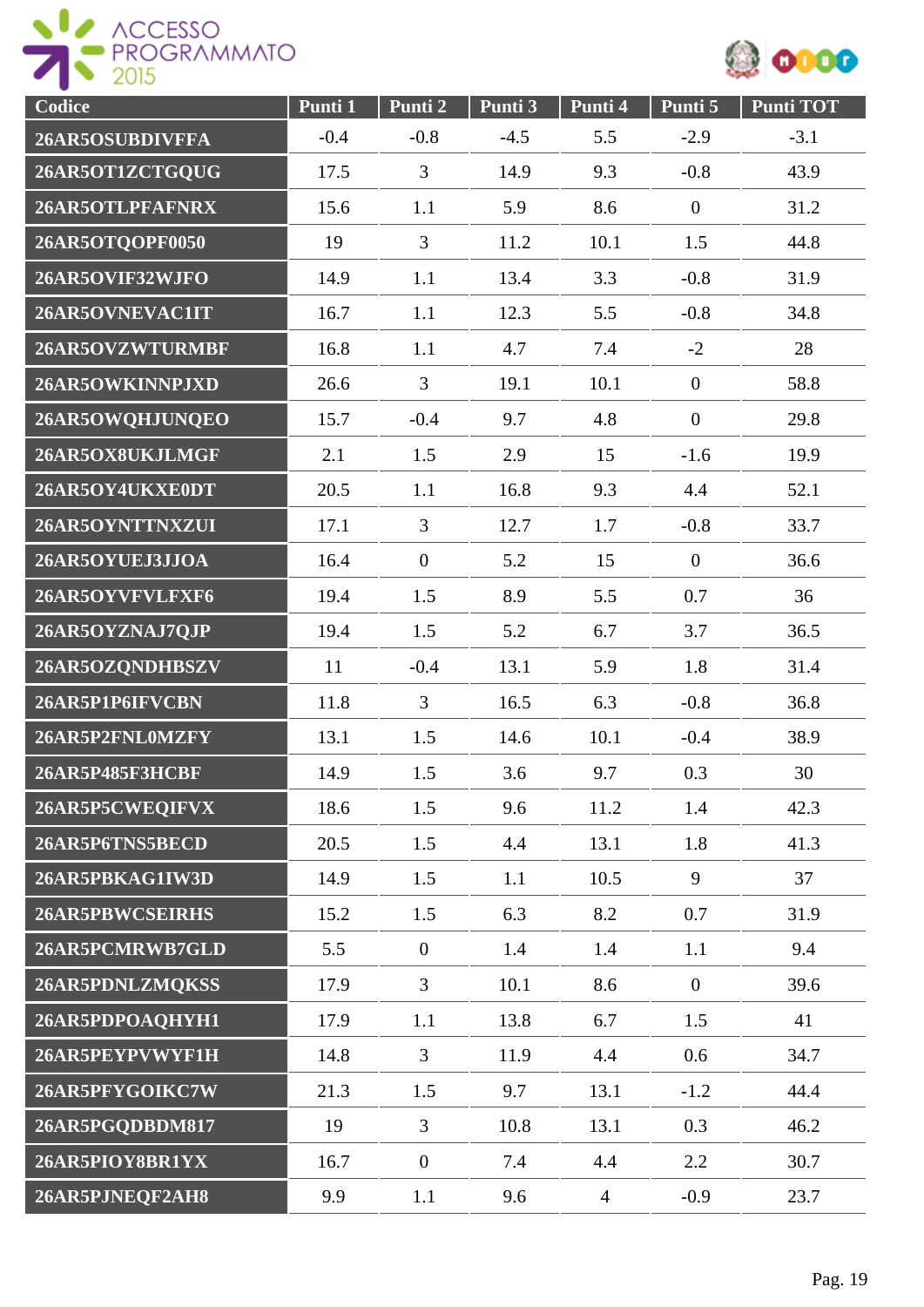



| Codice          | Punti 1 | Punti 2          | Punti 3          | Punti 4        | Punti 5          | <b>Punti TOT</b> |
|-----------------|---------|------------------|------------------|----------------|------------------|------------------|
| 26AR5PJOKDSU1TJ | 14.8    | 1.1              | 0.6              | 4.1            | $\boldsymbol{0}$ | 20.6             |
| 26AR5PJTG8JMJII | 22.4    | 1.1              | 6.6              | 11.2           | $\boldsymbol{0}$ | 41.3             |
| 26AR5PL81FRADXB | 16.8    | 1.5              | 6                | 8.6            | 2.6              | 35.5             |
| 26AR5PMJSXQHHBI | 22.4    | $\overline{3}$   | 11.5             | 9.7            | $\overline{4}$   | 50.6             |
| 26AR5POG8VKZCY8 | 13      | 1.5              | 3                | 3.7            | $\boldsymbol{0}$ | 21.2             |
| 26AR5PONVT6Q32O | 15.7    | 1.5              | 7.4              | 9.3            | 7.8              | 41.7             |
| 26AR5POWSLYTNOG | 14.2    | $\mathbf{0}$     | 1.1              | 10.1           | 1.5              | 26.9             |
| 26AR5PS4N7TOGBS | 22.8    | 1.1              | 10.7             | $\overline{4}$ | $-1.2$           | 37.4             |
| 26AR5PY6Q6UPEZM | 18.6    | 1.1              | 12.3             | 13.1           | 2.1              | 47.2             |
| 26AR5PZIMSIBVVM | 22.1    | $\overline{3}$   | 16.1             | 9              | 0.7              | 50.9             |
| 26AR5PZV6KHOCDX | 22.8    | $-0.8$           | $-2.2$           | 1.7            | 0.2              | 21.7             |
| 26AR5Q0I6V7EVQZ | 13.8    | 1.5              | 13.1             | 10.1           | $-0.4$           | 38.1             |
| 26AR5Q8G6PCKZHH | 19.4    | 1.1              | 6.3              | $\overline{4}$ | $-1.6$           | 29.2             |
| 26AR5Q8SC7HDO17 | 14.5    | 1.5              | 7.8              | 11.6           | $\boldsymbol{0}$ | 35.4             |
| 26AR5QAEW5FFQP2 | 21.7    | 1.5              | 7.5              | 6.7            | $\overline{0}$   | 37.4             |
| 26AR5QBDHQWXZNM | 22.8    | $\overline{0}$   | 11.9             | 7.4            | $\overline{0}$   | 42.1             |
| 26AR5QBWTH2MUFU | 11.4    | $\overline{3}$   | 3.1              | 7.8            | $-0.9$           | 24.4             |
| 26AR5QD44XDL1NC | 18.3    | $-0.8$           | 8.2              | 13.5           | 9                | 48.2             |
| 26AR5QDB8JBFUQW | 17.5    | 3                | 14.9             | 10.1           | 1.1              | 46.6             |
| 26AR5QDID12YUGN | 20.9    | $-0.4$           | 18.3             | 9.7            | 3.7              | 52.2             |
| 26AR5QDZ7UMTVNT | 20.2    | $\overline{3}$   | 7.5              | 10.1           | $\overline{3}$   | 43.8             |
| 26AR5QF2WPR1XQN | 19.4    | 1.1              | 7.4              | 4.1            | $\overline{0}$   | 32               |
| 26AR5QFHXDAE53O | 1.7     | 1.1              | 5.8              | 5.2            | 7.4              | 21.2             |
| 26AR5QHAENKLTGE | 20.9    | 1.1              | 8.9              | 11.2           | 0.3              | 42.4             |
| 26AR5QHCDM3B1PA | 11.5    | 1.1              | 8.1              | 8.6            | 7.1              | 36.4             |
| 26AR5QI35JBUPBZ | 18.6    | $\overline{0}$   | 3.7              | 2.9            | $-0.4$           | 24.8             |
| 26AR5QIRJLNOZEZ | 16.4    | 3                | 13.8             | 5.9            | 4.8              | 43.9             |
| 26AR5QJLU0ME4HD | 5.6     | $-0.4$           | 8.2              | 5.2            | 1.5              | 20.1             |
| 26AR5QJVTON7PRC | 24.7    | 1.5              | 17.6             | 11.2           | 1.1              | 56.1             |
| 26AR5QKP0FBEOD1 | 2.6     | $\boldsymbol{0}$ | $\boldsymbol{0}$ | 9.7            | 7.5              | 19.8             |
| 26AR5QMKGKMSTXB | 13.3    | 1.5              | 13.8             | 5.5            | $\overline{0}$   | 34.1             |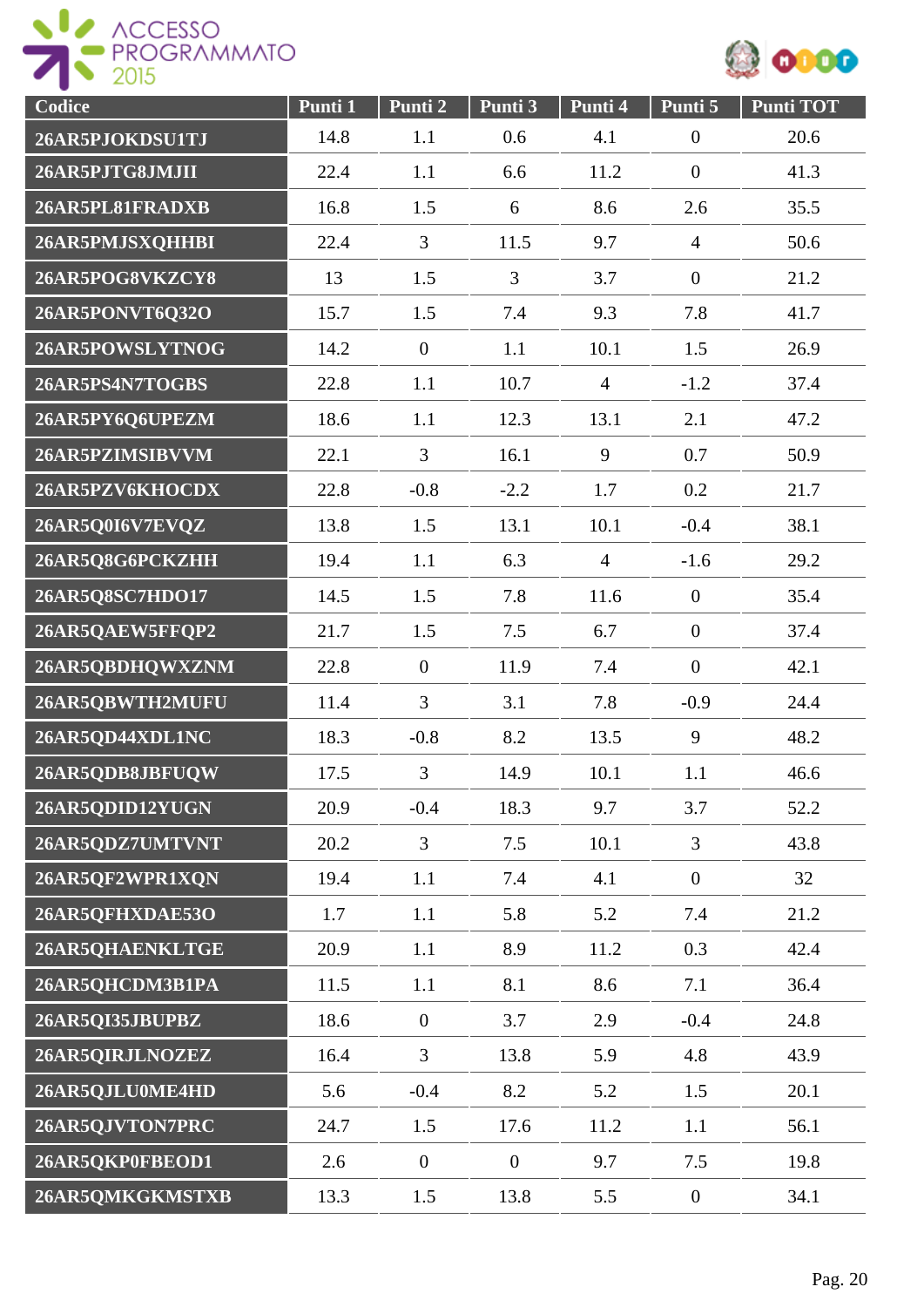



| Codice          | Punti 1 | Punti 2        | Punti 3        | Punti 4        | Punti 5        | <b>Punti TOT</b> |
|-----------------|---------|----------------|----------------|----------------|----------------|------------------|
| 26AR5QMMAYAA2TZ | 24.3    | 3              | 15.7           | 12             | 7.1            | 62.1             |
| 26AR5QOERZLKZZF | 16.7    | $\overline{3}$ | 6.2            | 5.5            | $-2.8$         | 28.6             |
| 26AR5QOQKFDXVGT | 21.3    | 1.5            | 12.3           | 12             | $\mathbf{0}$   | 47.1             |
| 26AR5QPENKUO5GG | 23.2    | 1.5            | 16.5           | 9              | $-0.4$         | 49.8             |
| 26AR5QS7EADG1KB | 17.2    | 1.5            | 3.7            | 8.6            | $\mathbf{0}$   | 31               |
| 26AR5QSZ547QVUM | 19.4    | 1.5            | 5.1            | 5.5            | 1.5            | 33               |
| 26AR5QV8MILJOOL | 17.9    | 1.5            | 13.8           | 4.8            | $-0.8$         | 37.2             |
| 26AR5QVFOQVW0L7 | 22.8    | 1.5            | 13.1           | 6.7            | $-0.1$         | 44               |
| 26AR5QVOS1KJO72 | 12.3    | 1.5            | 12.7           | 2.6            | $\overline{0}$ | 29.1             |
| 26AR5QWLTYK8AXV | 7.2     | 1.1            | 10.7           | $\overline{4}$ | $-2.4$         | 20.6             |
| 26AR5QWOR05JR0O | 23.2    | 1.5            | 10.8           | 15             | 3.7            | 54.2             |
| 26AR5QX6A5LKVLY | 13.7    | $-0.8$         | 7.8            | $-1.3$         | $-2.4$         | 17               |
| 26AR5R1RUVB6OXH | 22.4    | 1.1            | 10             | 9.7            | 0.3            | 43.5             |
| 26AR5R6KSQ4WEST | 22.8    | 1.5            | 14.2           | 7.8            | 1.5            | 47.8             |
| 26AR5RAURKG4ZJB | 20.9    | 1.5            | 17.2           | 4.4            | 4.8            | 48.8             |
| 26AR5RBZWI63ID4 | 12.9    | 1.1            | 16.4           | 11.2           | 3.6            | 45.2             |
| 26AR5RC6VKLXADW | 15.6    | 1.5            | 16.1           | 10.5           | 4.5            | 48.2             |
| 26AR5RDLT2OQHYF | 22.4    | $-0.8$         | 8.8            | 5.9            | $-0.8$         | 35.5             |
| 26AR5RFU4ZE2JV6 | 17.9    | 1.5            | $\overline{7}$ | 7.1            | 4.1            | 37.6             |
| 26AR5RFXBGNLSZ3 | 17.9    | $-0.4$         | 2.4            | 2.1            | $-0.1$         | 21.9             |
| 26AR5RGY1ZNYB4S | 0.8     | $-0.8$         | $-0.7$         | 2.5            | 0.6            | 2.4              |
| 26AR5RIBBBGUG16 | 12.2    | $-0.4$         | 8.2            | 9.7            | $\mathbf{0}$   | 29.7             |
| 26AR5RJV1TU4JJQ | 18.3    | 1.5            | 13.5           | 2.9            | $\mathbf{0}$   | 36.2             |
| 26AR5RKZRMTTF1V | 13.4    | $\overline{3}$ | 11.1           | 11.6           | 4.8            | 43.9             |
| 26AR5RMFYH0UAQV | 23.2    | $-0.4$         | 11.5           | 9.7            | 4.8            | 48.8             |
| 26AR5RMWFWEGMLD | 15.6    | 1.1            | 5.1            | 4.4            | $-1.2$         | 25               |
| 26AR5RN8U31ZIOK | 20.9    | 1.5            | 2.2            | 9.7            | 4.5            | 38.8             |
| 26AR5RNUO1PO3I8 | 15.2    | 1.5            | 10.1           | 7.8            | 7.1            | 41.7             |
| 26AR5ROCFF8IE0K | 20.9    | 1.5            | 15.3           | 13.5           | 10.8           | 62               |
| 26AR5ROGOPVIX1H | 13.3    | $-0.8$         | $-3.6$         | 0.2            | 0.3            | 9.4              |
| 26AR5ROTGXUQEBI | 11.9    | 1.1            | 2.9            | 4.4            | $-0.5$         | 19.8             |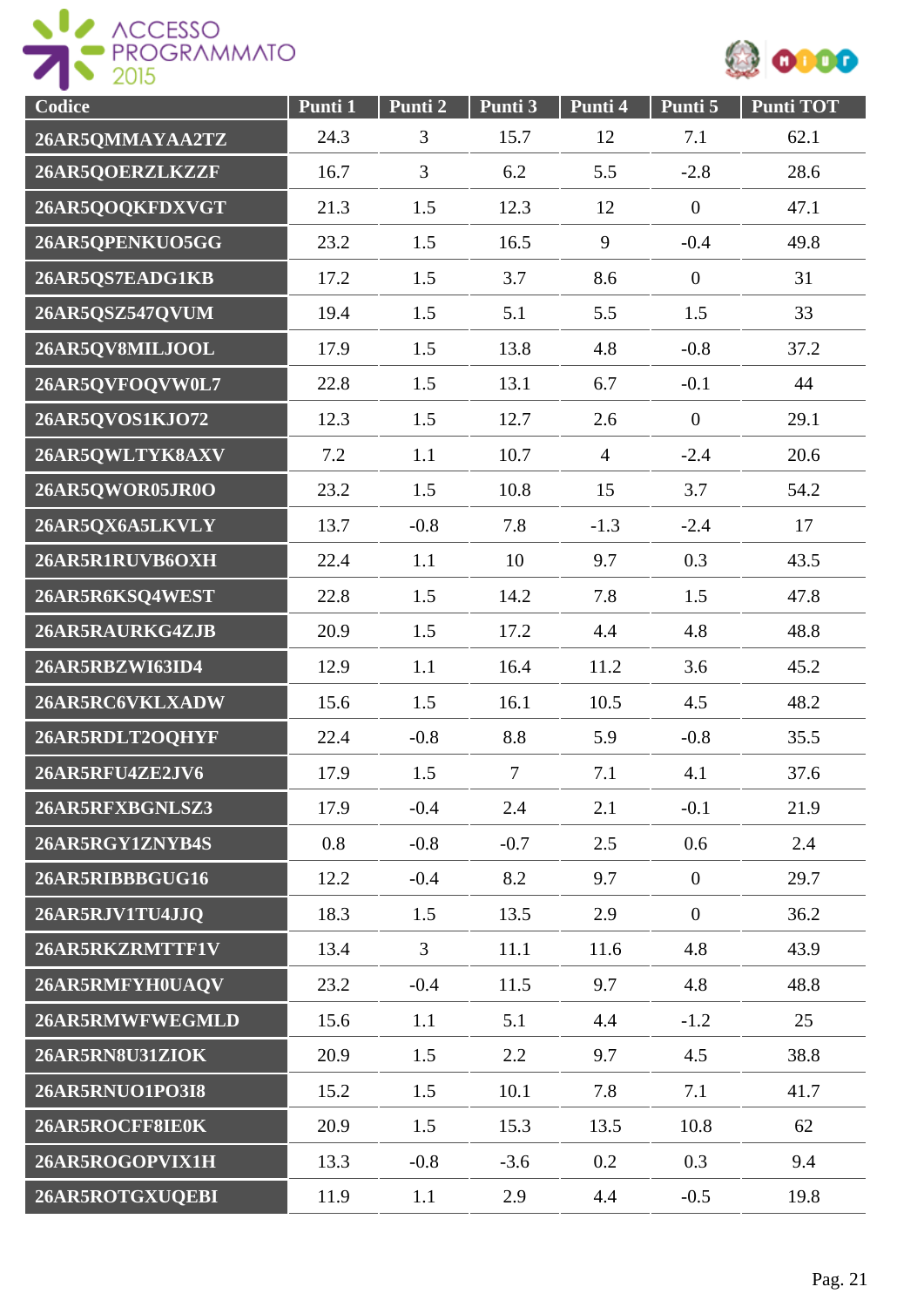



| Codice          | Punti 1 | Punti <sub>2</sub> | Punti 3        | Punti 4        | Punti 5          | <b>Punti TOT</b> |
|-----------------|---------|--------------------|----------------|----------------|------------------|------------------|
| 26AR5ROXBHPQ5SU | 21.3    | $\boldsymbol{0}$   | 13.8           | 11.6           | 1.1              | 47.8             |
| 26AR5RUHHMTZKVV | 18.3    | 1.5                | 5.9            | 5.6            | 1.5              | 32.8             |
| 26AR5RUZ7STP7WO | 16      | 1.5                | 4.1            | 7.1            | $\mathbf{0}$     | 28.7             |
| 26AR5RXILQLVHTH | 4.1     | 1.5                | 15.7           | 9              | $-0.4$           | 29.9             |
| 26AR5RZFCOEEOH6 | 11.1    | 1.5                | 1.4            | $\overline{4}$ | 3.3              | 21.3             |
| 26AR5RZTHSEMNOE | 21.3    | 3                  | 5.9            | 12             | $\overline{0}$   | 42.2             |
| 26AR5S4DKXDQZCM | 6.7     | 3                  | 10.8           | 10.5           | 2.6              | 33.6             |
| 26AR5S4TRYOSNNW | 12.2    | $-0.4$             | $\overline{2}$ | $\overline{4}$ | 0.6              | 18.4             |
| 26AR5S5OSEBGOLW | 18.6    | 1.1                | 19.1           | 9.7            | 7.5              | 56               |
| 26AR5S6NYXTGZV0 | 11      | $\overline{3}$     | 5              | 0.2            | 2.8              | 22               |
| 26AR5SADMOKJUTO | 14.8    | $-0.4$             | 11.1           | 7.4            | 3.3              | 36.2             |
| 26AR5SGMFBZPB7S | 5.6     | 1.1                | 14.2           | 7.1            | 4.1              | 32.1             |
| 26AR5SJXQZ6CCXC | 1.9     | 1.1                | $\overline{7}$ | $\overline{4}$ | $\mathbf{1}$     | 15               |
| 26AR5SKDOEYDUMW | 7.3     | 1.5                | 8.6            | 9.7            | $-0.4$           | 26.7             |
| 26AR5SMDTUNXURW | 5.1     | $-0.8$             | 6.9            | 11.2           | 1.8              | 24.2             |
| 26AR5SMXLSCKWUY | 13      | 1.1                | 3.3            | 9.7            | 1.5              | 28.6             |
| 26AR5SNFLE8CDFF | 17.5    | 1.5                | 13.4           | 7.4            | $-0.1$           | 39.7             |
| 26AR5SP0JKINCOB | 18.7    | $-0.4$             | $-0.8$         | 4.1            | $\overline{0}$   | 21.6             |
| 26AR5STTPI6PNUO | 17.9    | 1.5                | 11.5           | 11.2           | $\boldsymbol{0}$ | 42.1             |
| 26AR5SULJT3F6UU | 13      | 1.1                | $\overline{2}$ | 5.9            | 0.3              | 22.3             |
| 26AR5SXYYWD575W | 19      | 1.5                | 11.5           | 9.3            | 2.9              | 44.2             |
| 26AR5SZQMDTTB6M | 11.5    | $\overline{0}$     | 6.6            | 11.6           | $-0.9$           | 28.8             |
| 26AR5T0SAIOCJGD | 19.8    | 1.1                | 10             | 10.1           | $-0.4$           | 40.6             |
| 26AR5T2MF03XUSR | 24.3    | 1.5                | 18.7           | 11.2           | 5.6              | 61.3             |
| 26AR5T2SQJYH2SA | 19.8    | $\overline{0}$     | 10.8           | 4.8            | $\overline{3}$   | 38.4             |
| 26AR5T5R2SBAQGJ | 19.8    | $\boldsymbol{0}$   | 12             | 8.6            | $-0.8$           | 39.6             |
| 26AR5T7EBOOQAM5 | 22.8    | 1.5                | 11.6           | 11.6           | $-0.4$           | 47.1             |
| 26AR5T7JRZRWKGA | 16.7    | 1.5                | 9.7            | 1.5            | $-1.2$           | 28.2             |
| 26AR5TADSPVVTAT | 20.9    | 1.5                | 7.8            | 7.8            | 4.8              | 42.8             |
| 26AR5TBEZDRXRU4 | 19      | 1.1                | 11.1           | 3.6            | 7.4              | 42.2             |
| 26AR5TCMZPYVL6C | 15.2    | 1.5                | 8.1            | $\overline{4}$ | 1.4              | 30.2             |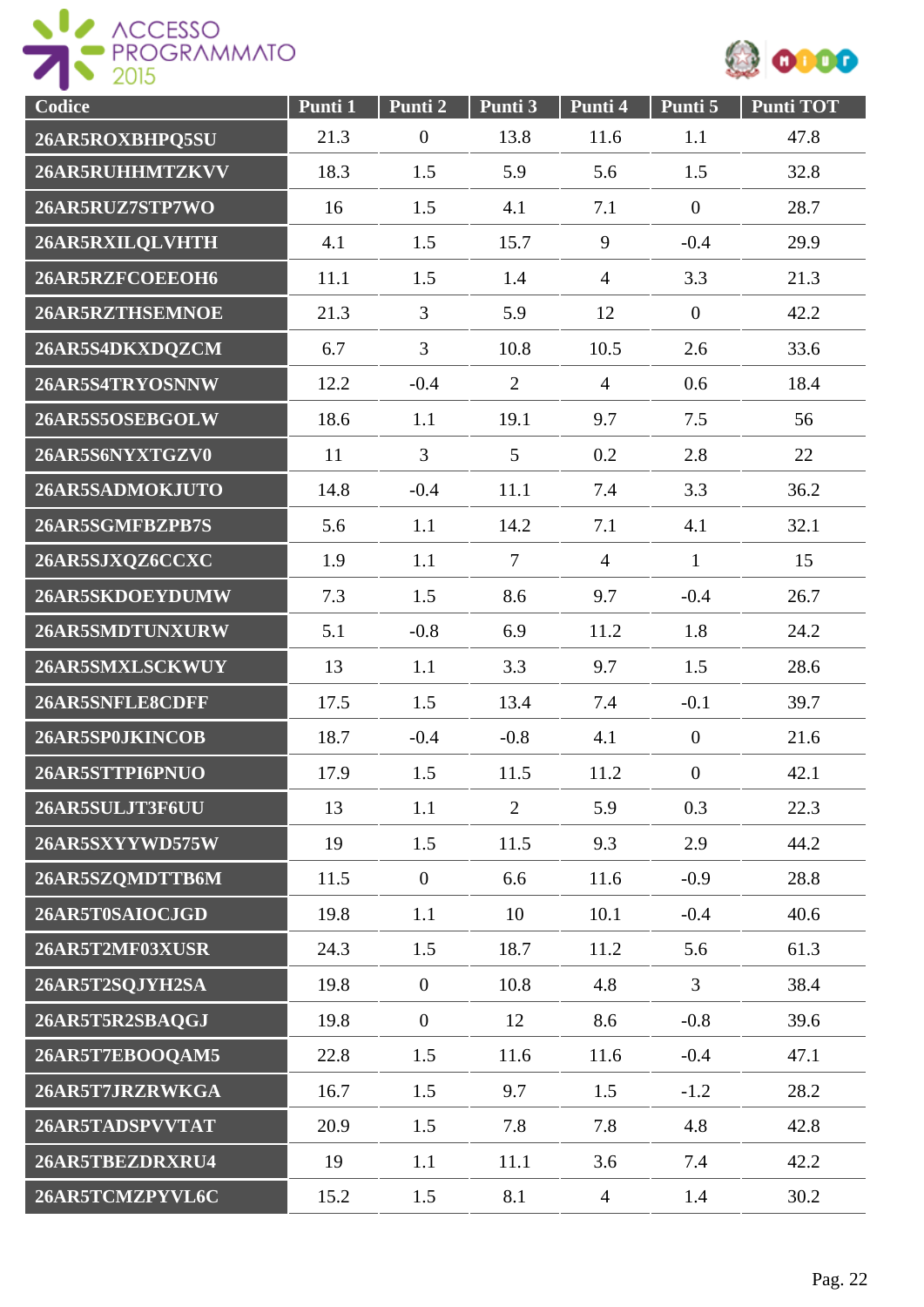



| Codice          | Punti 1        | Punti 2        | Punti <sub>3</sub> | Punti 4        | Punti 5        | <b>Punti TOT</b> |
|-----------------|----------------|----------------|--------------------|----------------|----------------|------------------|
| 26AR5TEIFQ2KHSZ | $\overline{4}$ | $-0.4$         | 10.8               | 4.8            | $-1.6$         | 17.6             |
| 26AR5TEJQS1NW8X | 16.8           | 1.5            | 8.6                | 1.8            | 1.5            | 30.2             |
| 26AR5TFM7IH8YY4 | 13.7           | $-0.4$         | 4.4                | 6.3            | 1.5            | 25.5             |
| 26AR5TGNQASTVEK | 20.9           | 1.1            | 11.2               | 4.4            | $\overline{0}$ | 37.6             |
| 26AR5THQUSMKLZ6 | 23.2           | $\overline{0}$ | 4.1                | 4.4            | 0.7            | 32.4             |
| 26AR5TIAL6TDT6M | 19.1           | 1.5            | 10.1               | 8.2            | 7.5            | 46.4             |
| 26AR5TK8EN5NPDR | 21.3           | 1.5            | 3.3                | 6.7            | $\overline{0}$ | 32.8             |
| 26AR5TKDVA48N3C | 1.8            | $\overline{0}$ | $\overline{0}$     | $\overline{0}$ | $\overline{0}$ | 1.8              |
| 26AR5TLKUDK2F3E | 3.7            | 1.1            | 2.2                | 8.2            | $\overline{0}$ | 15.2             |
| 26AR5TMSJ0WCJ1Z | 9.3            | 1.5            | 8.2                | 3.3            | 0.7            | 23               |
| 26AR5TMTV06I0EP | 16.7           | 1.5            | 16.4               | 11.2           | $-2.8$         | 43               |
| 26AR5TNAIRYBVBD | 16.4           | $-0.4$         | 11.2               | 6.3            | 3.7            | 37.2             |
| 26AR5TPHYGRSRY3 | 20.6           | $-0.4$         | 7.8                | 6.3            | $\mathbf{0}$   | 34.3             |
| 26AR5TQV6A50RUI | 16             | 1.5            | 5.9                | 7.1            | $-1.2$         | 29.3             |
| 26AR5TRMISGZOTR | 15.2           | 1.5            | 0.9                | 15             | 1.3            | 33.9             |
| 26AR5TRRTYJUIXQ | 19.4           | $-0.8$         | 12.3               | $\overline{4}$ | $-0.5$         | 34.4             |
| 26AR5TRTOTUTGSK | 15.2           | $-0.8$         | 6.7                | 7.1            | 3.3            | 31.5             |
| 26AR5TSI46FDR3E | 13.8           | $\overline{0}$ | 1.5                | 3.7            | 1.1            | 20.1             |
| 26AR5TSLM7YWMMV | 11.4           | 1.1            | 10                 | 11.2           | $-0.8$         | 32.9             |
| 26AR5TTOORRAFRB | 9.2            | 1.5            | 1.4                | 4.8            | $\overline{0}$ | 16.9             |
| 26AR5TTWOWNPMPY | 18.7           | 1.5            | 17.2               | 9.7            | $\overline{0}$ | 47.1             |
| 26AR5TVBVLNFITY | 8.1            | $-0.4$         | 5.2                | 3.3            | $-0.4$         | 15.8             |
| 26AR5TVXMIGTFWA | 12.2           | 1.5            | 12.3               | 8.6            | 2.6            | 37.2             |
| 26AR5TW3VDFGLQV | 19             | $\overline{3}$ | 16.1               | 11.6           | 2.2            | 51.9             |
| 26AR5TYVOFZRHXA | 8.2            | $\overline{0}$ | 8.6                | 9.7            | 4.1            | 30.6             |
| 26AR5U4ARKEQII5 | 23.2           | 1.5            | 7.5                | 10.1           | $\overline{0}$ | 42.3             |
| 26AR5UA2GJXVSVT | 23.2           | 1.5            | 16.1               | 9.7            | 5.6            | 56.1             |
| 26AR5UAGKRFEGJL | 22.8           | $\mathfrak{Z}$ | 15.7               | 9.7            | 2.9            | 54.1             |
| 26AR5UAKWI1VBR0 | 15.7           | 1.5            | 7.8                | 1.4            | 1.8            | 28.2             |
| 26AR5UCNH4QEC8S | 1.5            | $\overline{0}$ | $\overline{3}$     | 9.3            | 7.5            | 21.3             |
| 26AR5UFRNHGZ6U3 | 18.7           | 1.5            | 12                 | 10.5           | $\overline{0}$ | 42.7             |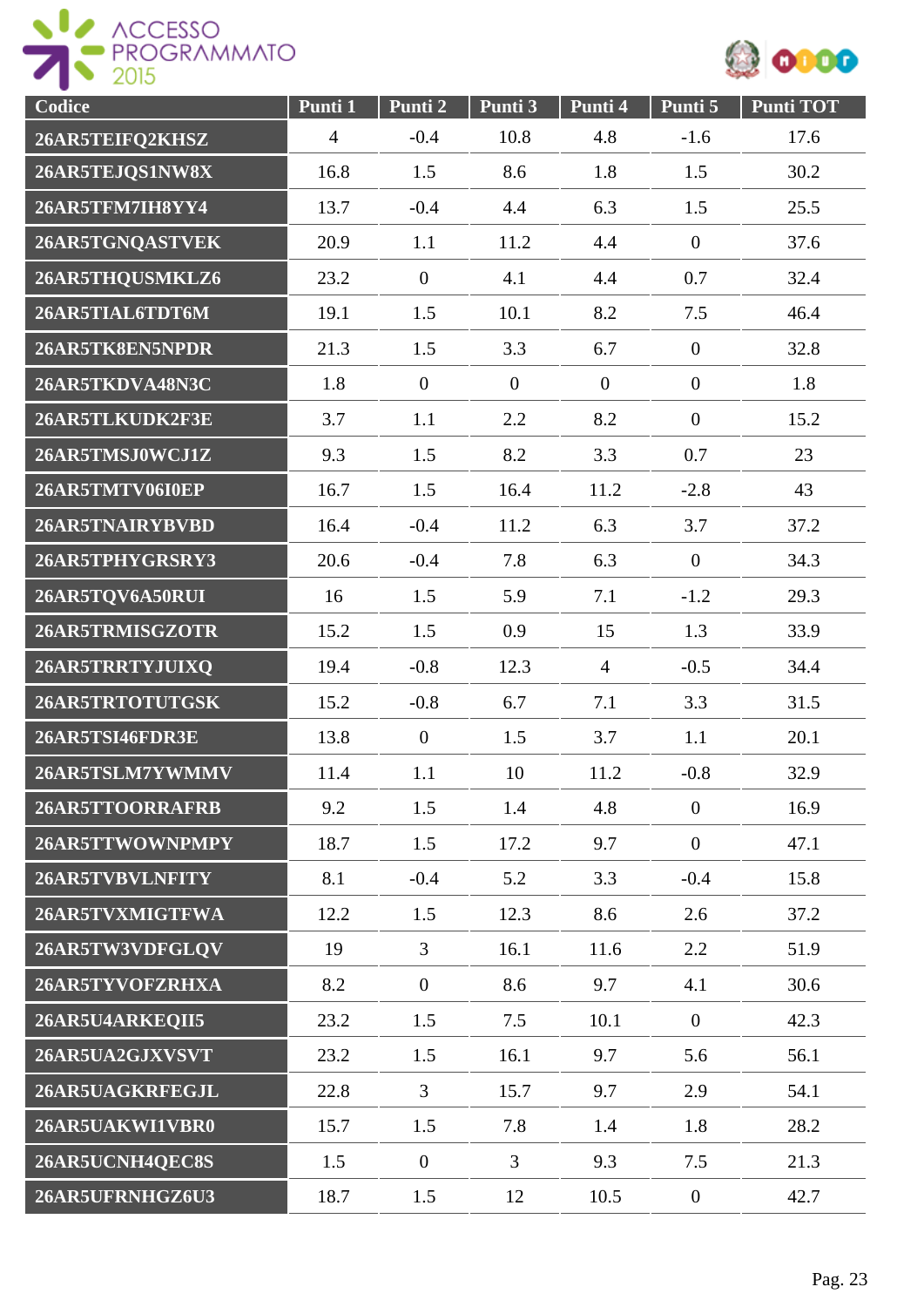



| Codice          | Punti 1 | Punti 2        | Punti 3 | Punti 4        | Punti 5          | <b>Punti TOT</b> |
|-----------------|---------|----------------|---------|----------------|------------------|------------------|
| 26AR5UGLT2YUDWR | 21.7    | 1.5            | 12.7    | 9.7            | $\boldsymbol{0}$ | 45.6             |
| 26AR5UGOAGEB8JY | 15.3    | 1.5            | 5.2     | 8.6            | 5.6              | 36.2             |
| 26AR5UHABGTLBZ2 | 19.4    | 1.1            | 9.2     | 9.7            | 1.4              | 40.8             |
| 26AR5UHBOAGS1NE | 20.5    | 1.5            | 12.3    | 7.8            | 0.6              | 42.7             |
| 26AR5UHUARBTGUE | 17.5    | $\overline{3}$ | 7.1     | 7.1            | 0.3              | 35               |
| 26AR5UIBEJGD46R | 13.4    | 1.5            | 9.6     | 6.7            | $-0.4$           | 30.8             |
| 26AR5UIJQ3XTEYP | 11.8    | $-0.4$         | 7.7     | 3.3            | $-1.7$           | 20.7             |
| 26AR5UJ72Z8CWCF | 8.6     | $\mathbf{0}$   | 2.5     | 9              | 2.2              | 22.3             |
| 26AR5UJM2NHMEOD | 20.9    | 1.5            | 7.4     | 8.2            | 0.3              | 38.3             |
| 26AR5UJSRLYUESG | 10.4    | 1.1            | 1.7     | 7.1            | 2.2              | 22.5             |
| 26AR5ULEQ1XB7OU | 22.8    | $\overline{3}$ | 8.9     | 6.3            | $-1.6$           | 39.4             |
| 26AR5ULFJX1K0R4 | 25.5    | $\overline{3}$ | 11.2    | 9.7            | $-0.4$           | 49               |
| 26AR5UOGZXVGJNO | 16.7    | $-0.8$         | 7.8     | 7.4            | 0.7              | 31.8             |
| 26AR5US4S52CXEY | 16.4    | 1.5            | $-2.5$  | 0.7            | $\overline{0}$   | 16.1             |
| 26AR5USJSTCOERX | 16.7    | 1.1            | 13.8    | $\mathbf{0}$   | $\overline{0}$   | 31.6             |
| 26AR5USLFOQDPEY | 26.2    | $\overline{3}$ | 8.9     | 9.7            | 3.3              | 51.1             |
| 26AR5UT0SGIGLBO | 2.9     | $-0.4$         | 2.5     | 6.3            | $-0.4$           | 10.9             |
| 26AR5UTJN8FFED0 | 24.7    | $-0.4$         | 15.3    | 11.6           | 6.7              | 57.9             |
| 26AR5UTQDH56IDQ | 24.3    | 1.1            | 15.7    | $\overline{4}$ | $-1.2$           | 43.9             |
| 26AR5UWACNVTIEQ | 20.6    | 1.5            | 8.6     | 11.2           | 2.2              | 44.1             |
| 26AR5UWBYW5ZLGM | 17.9    | 1.1            | 14.2    | 10.5           | 0.3              | 44               |
| 26AR5UXPEBVSDGS | 17.5    | 1.5            | 13.8    | 9.7            | $\overline{0}$   | 42.5             |
| 26AR5UY2MRUIPOU | 15.3    | $\overline{0}$ | 13.5    | 8.6            | $\overline{0}$   | 37.4             |
| 26AR5UYPXKQCJZ2 | 19.8    | 1.5            | 17.2    | 7.8            | 0.7              | 47               |
| 26AR5UZFPQZBYIP | 22.8    | $\overline{0}$ | 8.6     | 5.2            | $\overline{0}$   | 36.6             |
| 26AR5V1XFSKIVTQ | 19.8    | 1.5            | 16.1    | 6.7            | $\mathbf{0}$     | 44.1             |
| 26AR5V7BILDQSSO | 2.8     | 1.1            | 0.5     | $-1.6$         | $-0.4$           | 2.4              |
| 26AR5VABZONVCGD | 16.4    | 1.1            | 13      | 9.7            | $-0.4$           | 39.8             |
| 26AR5VAWWUSL3F2 | 6.9     | 1.1            | 14.2    | $\mathbf{1}$   | 2.9              | 26.1             |
| 26AR5VC2NRDJ5G2 | 21.3    | $\overline{0}$ | 5.6     | 4.8            | 4.1              | 35.8             |
| 26AR5VCOLA8ZXFT | 21.7    | 1.1            | 9.7     | 5.6            | $\overline{0}$   | 38.1             |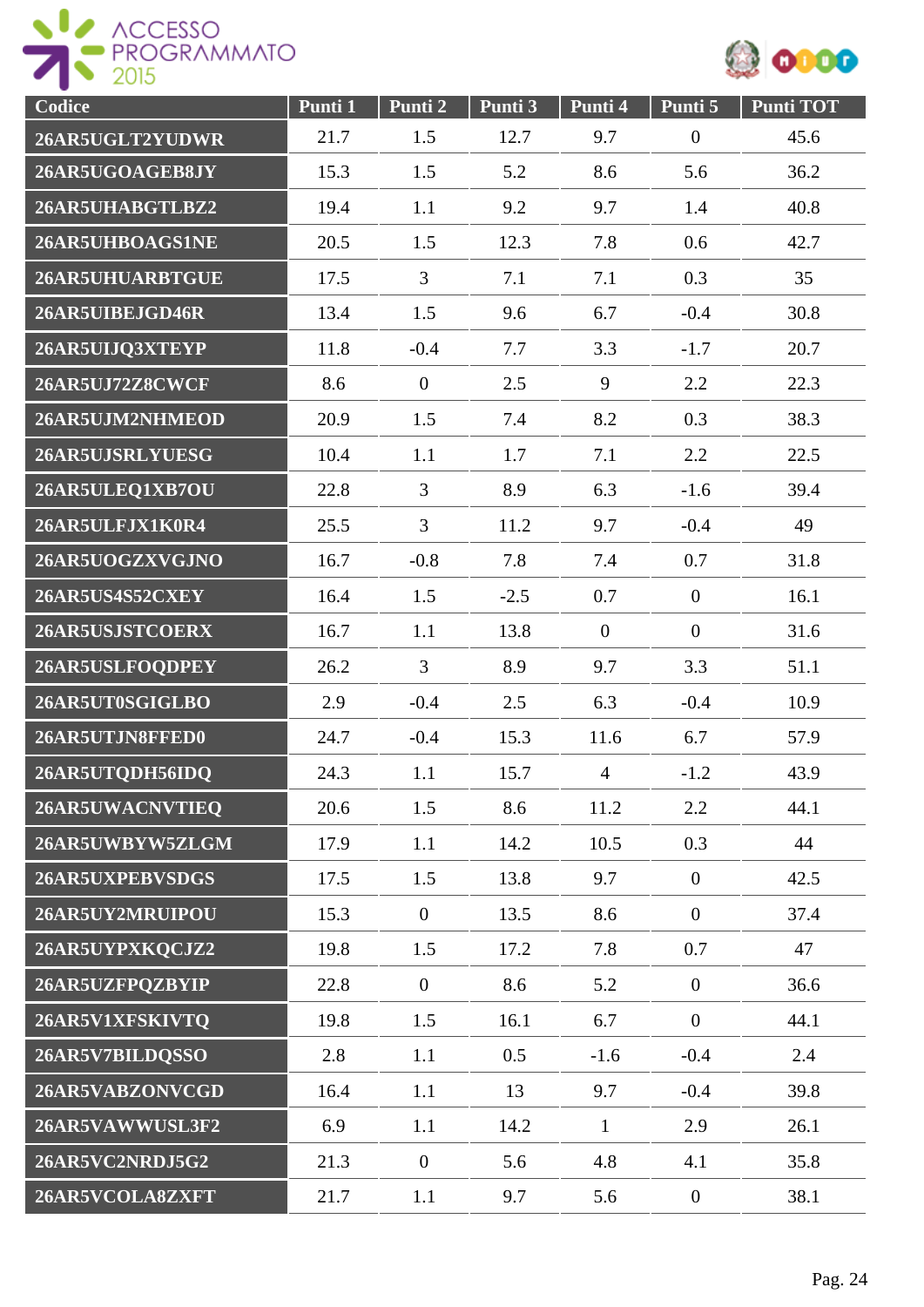



| Codice          | Punti 1 | Punti <sub>2</sub> | Punti 3        | Punti 4        | Punti 5          | <b>Punti TOT</b> |
|-----------------|---------|--------------------|----------------|----------------|------------------|------------------|
| 26AR5VD3PZVXTW6 | 15.7    | 1.1                | 9.3            | 2.2            | $-0.8$           | 27.5             |
| 26AR5VELD1OOTIV | 19      | $-0.8$             | 11.1           | 3.6            | $\boldsymbol{0}$ | 32.9             |
| 26AR5VHAYXKZVEH | 21.3    | 1.5                | 2.1            | 11.6           | 4.8              | 41.3             |
| 26AR5VHBRSFIOFJ | 21.7    | $\mathbf{0}$       | 18             | 6.7            | $\overline{3}$   | 49.4             |
| 26AR5VKLWN7SVJH | 19.8    | 1.1                | 3.3            | 3.7            | $\boldsymbol{0}$ | 27.9             |
| 26AR5VLF6FRYUVJ | 19.4    | 1.5                | 8.9            | 11.6           | 1.1              | 42.5             |
| 26AR5VLNC8E3YYJ | 19.1    | $-0.4$             | 10.5           | 8.6            | 0.7              | 38.5             |
| 26AR5VLOPQZ3RAS | 2.9     | 1.5                | 9.3            | 7.1            | 2.6              | 23.4             |
| 26AR5VMXOMHXQRZ | 15.2    | $\overline{3}$     | 17.2           | $\overline{4}$ | $-2$             | 37.4             |
| 26AR5VN0EH6HNOK | 12.9    | 1.1                | 10.7           | 11.2           | $-0.8$           | 35.1             |
| 26AR5VPG3AYAUKT | 14.1    | $-0.4$             | 17.6           | $\overline{4}$ | 2.2              | 37.5             |
| 26AR5VPMTZEQWM7 | 21.7    | 1.1                | 10             | 10.1           | $-0.8$           | 42.1             |
| 26AR5VPXDNS6MCN | 24.7    | 3                  | 15.3           | 10.5           | 4.5              | 58               |
| 26AR5VQ6F3T7MXE | 11.9    | 1.5                | 15.3           | 10.1           | 2.2              | 41               |
| 26AR5VRDKYRIQYT | 15.6    | $-0.4$             | 2.4            | 2.1            | $-1.3$           | 18.4             |
| 26AR5VU47FH5SYK | 21.3    | 1.5                | 13.1           | 9.7            | 2.2              | 47.8             |
| 26AR5VU6Z7WADAE | 21.7    | 1.5                | 15             | 13.5           | 4.5              | 56.2             |
| 26AR5VV81HOORZI | 2.5     | $-0.4$             | 3.6            | 6.7            | 1.8              | 14.2             |
| 26AR5VVCLYAF8KX | 17.9    | 1.1                | $\overline{4}$ | 6.7            | 3.3              | 33               |
| 26AR5VWH0L3YWNK | 20.5    | $\overline{3}$     | 18             | 13.5           | 3.3              | 58.3             |
| 26AR5VWQGJH6ZOG | 17.2    | 1.5                | 8.1            | 7.8            | $\boldsymbol{0}$ | 34.6             |
| 26AR5VYI8FNRO64 | 22.8    | 1.5                | 19.5           | 8.6            | $-0.8$           | 51.6             |
| 26AR5VYNHKWGRCL | 17.9    | $\boldsymbol{0}$   | 2.2            | 8.2            | 1.5              | 29.8             |
| 26AR5VYO7CVOVOH | 16      | $\overline{3}$     | 13             | 8.2            | $-1.3$           | 38.9             |
| 26AR5W1MRA2VPEY | 21.3    | $\overline{3}$     | 9.3            | 6              | 6.3              | 45.9             |
| 26AR5W2OT7UKE2B | 19.8    | 1.5                | 14.6           | 9.7            | 5.6              | 51.2             |
| 26AR5W7OOLZUQIP | 26.6    | 1.5                | 11.2           | 7.8            | 5.6              | 52.7             |
| 26AR5W7R6HMV6DI | 9.9     | 1.1                | 8.8            | 9.3            | 0.9              | 30               |
| 26AR5WBPBOILF2E | 11      | 1.1                | 3.5            | 1.7            | 3.6              | 20.9             |
| 26AR5WBSE6BO6HR | 21.7    | 1.1                | 16.8           | $\mathbf{1}$   | $\mathbf{1}$     | 41.6             |
| 26AR5WC6B8N2ONT | 5.5     | 1.5                | 9.6            | 13.1           | 1.1              | 30.8             |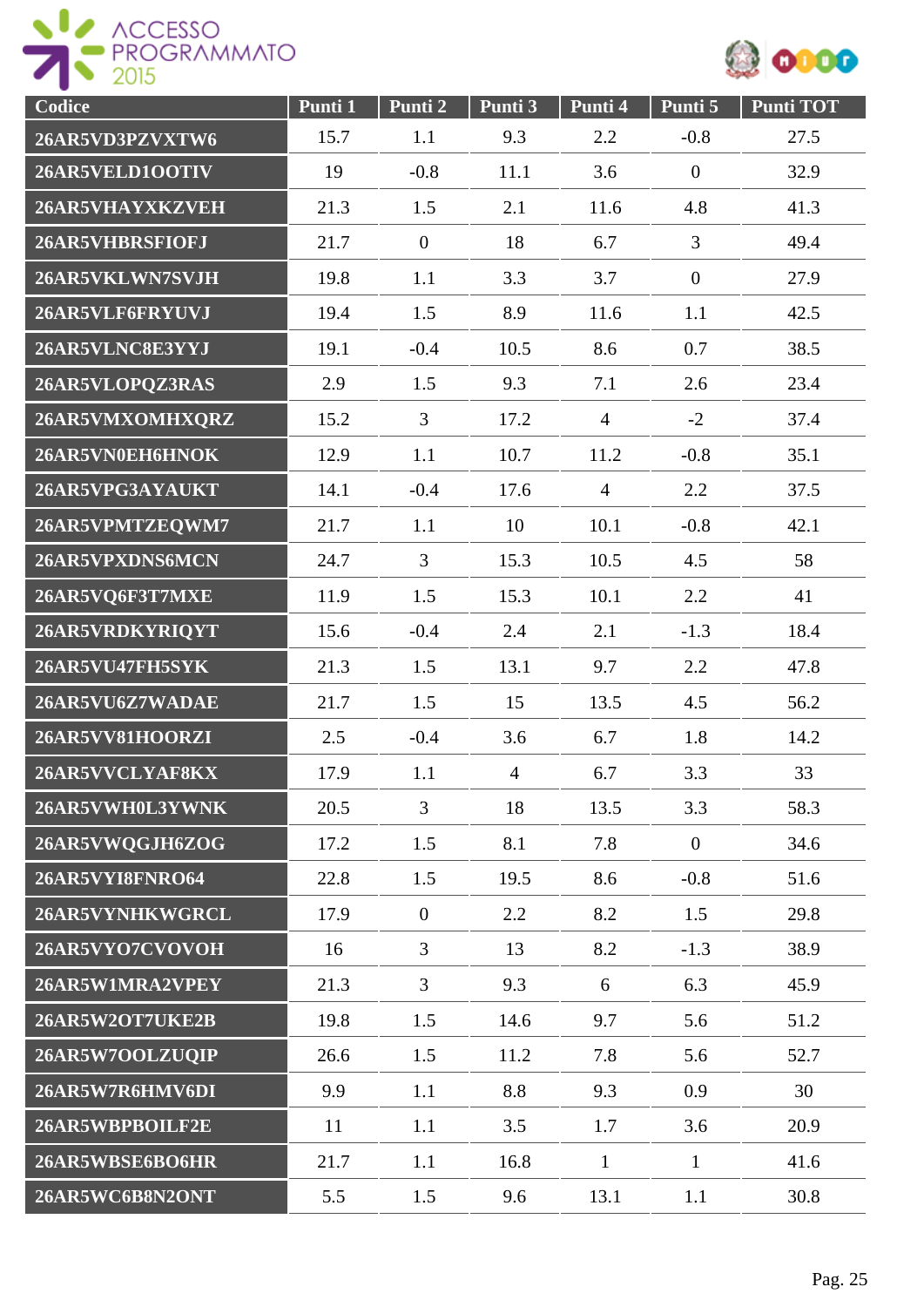



| Codice          | Punti 1 | Punti 2        | Punti 3        | Punti 4        | Punti 5        | <b>Punti TOT</b> |
|-----------------|---------|----------------|----------------|----------------|----------------|------------------|
| 26AR5WCJCXDOKQW | 23.2    | 3              | 13.1           | 2.9            | 1.1            | 43.3             |
| 26AR5WDYSBZNITH | 16.8    | 1.5            | $-0.4$         | 11.6           | $\overline{0}$ | 29.5             |
| 26AR5WEOQSKYOQL | 16.1    | $\overline{0}$ | 9              | 6              | 2.2            | 33.3             |
| 26AR5WH7H2MTJFM | 17.5    | 1.1            | 14.9           | 7.4            | 3.7            | 44.6             |
| 26AR5WHBYUQVNVV | 13.7    | 1.1            | 14.9           | $\overline{4}$ | 0.6            | 34.3             |
| 26AR5WIEVXS3NF1 | 18.3    | 1.5            | 13.1           | 8.6            | $\overline{0}$ | 41.5             |
| 26AR5WJUN4B1BXP | 21.7    | 1.5            | 1.5            | 8.6            | 4.5            | 37.8             |
| 26AR5WJXOXGSBVV | 12.3    | $\overline{0}$ | 2.6            | 10.5           | $\overline{0}$ | 25.4             |
| 26AR5WL03TULGMO | 20.9    | $\overline{0}$ | $\overline{7}$ | 9.3            | $-0.5$         | 36.7             |
| 26AR5WLR6RJNNJL | 5.4     | 1.1            | 0.9            | 5.9            | $-0.5$         | 12.8             |
| 26AR5WLXBKBHEIA | 11      | 1.5            | 7.4            | 10.1           | 0.3            | 30.3             |
| 26AR5WLXM6UQHU3 | 19.8    | $\overline{3}$ | 18             | 2.5            | 3.3            | 46.6             |
| 26AR5WNRWXZOQNN | 17.1    | $\overline{3}$ | 9.3            | 3.7            | $\overline{0}$ | 33.1             |
| 26AR5WPNGNKDCWR | 13.3    | $\mathbf{0}$   | $\mathbf{0}$   | 5.5            | $-0.4$         | 18.4             |
| 26AR5WRU2AKZCCD | 17.1    | 1.5            | 11.9           | 4.4            | 0.3            | 35.2             |
| 26AR5WSC0EZJIQG | 20.9    | 1.1            | 2.8            | 9.3            | 2.9            | 37               |
| 26AR5WSN0QQYADH | 20.2    | 1.1            | 5.2            | $\mathbf{1}$   | $-0.4$         | 27.1             |
| 26AR5WTRO4QCDNT | 23.2    | 1.5            | 13.5           | 3.3            | $\overline{0}$ | 41.5             |
| 26AR5WW012IJOTO | 18.3    | 1.5            | 9.3            | 10.1           | $-1.2$         | 38               |
| 26AR5WWF56HQNRU | 15.2    | 1.5            | 9.3            | 11.2           | 5.5            | 42.7             |
| 26AR5WWFDLOTLLY | 22.8    | 1.1            | 6.6            | 5.9            | $\mathbf{1}$   | 37.4             |
| 26AR5WY2EL1COBC | 20.9    | 1.5            | 18             | 5.2            | 8.6            | 54.2             |
| 26AR5WYCTKFBP8X | 21.7    | 1.5            | 17.6           | 10.5           | 2.6            | 53.9             |
| 26AR5WYO13YREKT | 2.1     | $\overline{0}$ | 2.8            | 7.4            | $-1.2$         | 11.1             |
| 26AR5WYONWA8IGM | 3.8     | $-0.8$         | $-1.8$         | $\overline{4}$ | 2.1            | 7.3              |
| 26AR5WZ6EZZ4FGT | 12.2    | 1.1            | $\overline{4}$ | 3.3            | 1.5            | 22.1             |
| 26AR5WZSOPNAESK | 22.4    | 1.1            | 16.1           | 15             | $-0.4$         | 54.2             |
| 26AR5X3L3OROYPQ | 16.4    | 3              | 13.5           | 11.6           | 7.1            | 51.6             |
| 26AR5X4D0NGVCMJ | 20.9    | 1.5            | 15.3           | 6.3            | 1.8            | 45.8             |
| 26AR5X8DFYAB5OJ | 25.1    | 1.5            | 10.8           | 12             | 7.1            | 56.5             |
| 26AR5XBBBZ8AXQF | 16.7    | 1.5            | $-0.1$         | 5.6            | $\overline{0}$ | 23.7             |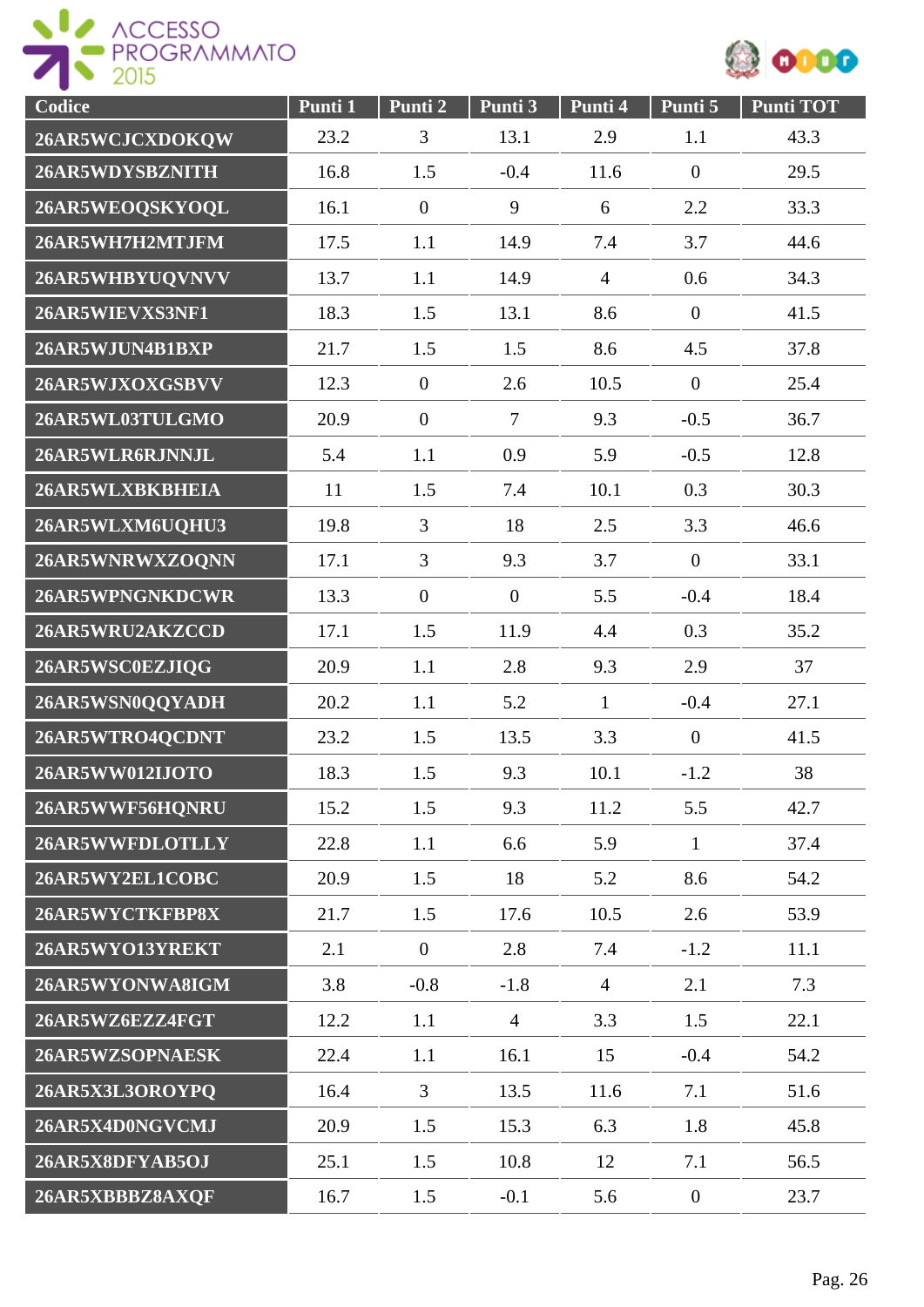ACCESSO



| Codice          | Punti 1        | Punti 2        | Punti 3        | Punti 4        | Punti 5        | <b>Punti TOT</b> |
|-----------------|----------------|----------------|----------------|----------------|----------------|------------------|
| 26AR5XDHCMV05RZ | 6.6            | 1.1            | 5.6            | 1.1            | $-0.4$         | 14               |
| 26AR5XFU1RN7VVB | 24.7           | 3              | 24             | 9              | 2.6            | 63.3             |
| 26AR5XFXYDMU0PN | 16.1           | 1.5            | 6.3            | 7.8            | 2.6            | 34.3             |
| 26AR5XKGCYI4XP3 | 18.7           | 1.1            | 4.8            | 7.1            | $\overline{0}$ | 31.7             |
| 26AR5XL7VUPPMLT | 20.2           | 1.5            | 10             | 7.8            | $-0.1$         | 39.4             |
| 26AR5XMQHTCG4S1 | 17.5           | 1.5            | 6.7            | 8.6            | 2.2            | 36.5             |
| 26AR5XMYDQ3DYAS | 17.5           | 1.5            | 19.1           | 5.2            | 6.7            | 50               |
| 26AR5XMZOGMF4J7 | 2.2            | 1.1            | 1.7            | $-0.5$         | $\overline{0}$ | 4.5              |
| 26AR5XNITNHO1YM | 15.2           | 1.1            | 5.5            | 2.9            | $-0.8$         | 23.9             |
| 26AR5XNZ8ADH4FS | 19.4           | 1.5            | 8.6            | 9              | $\overline{0}$ | 38.5             |
| 26AR5XOVABTQW4X | $\overline{7}$ | $\mathbf{0}$   | 9.7            | 8.2            | $\overline{0}$ | 24.9             |
| 26AR5XQHIFTRDJS | 25.1           | 1.5            | $\overline{7}$ | 9.3            | 4.1            | 47               |
| 26AR5XQOOYLC2IJ | 24.7           | 1.5            | 17.2           | 7.8            | 3.7            | 54.9             |
| 26AR5XSZHXFHWIO | 5.9            | $\mathbf{0}$   | 1.4            | 13.5           | $\overline{0}$ | 20.8             |
| 26AR5XUJ2WU2YMN | 22.8           | 1.5            | 13.8           | 1.4            | 5.6            | 45.1             |
| 26AR5XV8VSYHANN | 13.7           | 1.5            | 5.9            | 7.1            | 2.5            | 30.7             |
| 26AR5XX6EON8YEO | 9.1            | $-0.4$         | 10             | 12             | $-1.6$         | 29.1             |
| 26AR5XXSNEXPXL5 | 14.8           | 1.1            | 4.3            | 11.2           | 1.4            | 32.8             |
| 26AR5XZHAJEBXWV | 11.8           | 1.5            | 8.9            | 10.5           | $\overline{0}$ | 32.7             |
| 26AR5XZMAKNHERU | 18.6           | 1.1            | 6.2            | $-1.3$         | $\overline{0}$ | 24.6             |
| 26AR5Y0OXMOBKN3 | 16.4           | 1.5            | 17.2           | 13.5           | 7.5            | 56.1             |
| 26AR5Y43HMU1LRQ | 21.3           | $\overline{3}$ | 17.2           | 7.4            | $-1.2$         | 47.7             |
| 26AR5Y4ECRX6IBL | 19.8           | 1.5            | 13.4           | 8.2            | $\overline{0}$ | 42.9             |
| 26AR5Y6GATRUO7Z | 18.6           | $-0.8$         | 1.6            | 9.3            | 2.5            | 31.2             |
| 26AR5Y8MQRLDSVR | 9.5            | 1.1            | 7.7            | 1.4            | $-2$           | 17.7             |
| 26AR5YC7YWLEYAM | 19             | 1.1            | 12.3           | 5.9            | $\overline{0}$ | 38.3             |
| 26AR5YCFFYZZMWH | 22.8           | 1.5            | 5.1            | 9.3            | 2.1            | 40.8             |
| 26AR5YDZOPWYVHA | 20.9           | 1.1            | 8.5            | 11.6           | 4.4            | 46.5             |
| 26AR5YELOBNMN3C | $-0.1$         | $\mathbf{0}$   | 6.2            | $\overline{4}$ | 2.2            | 12.3             |
| 26AR5YGXWFKNVXC | 17.5           | 1.1            | 8.2            | 10.1           | $\overline{0}$ | 36.9             |
| 26AR5YHU1YNLXAX | 21.7           | 1.5            | 8.2            | 5.6            | $\overline{0}$ | 37               |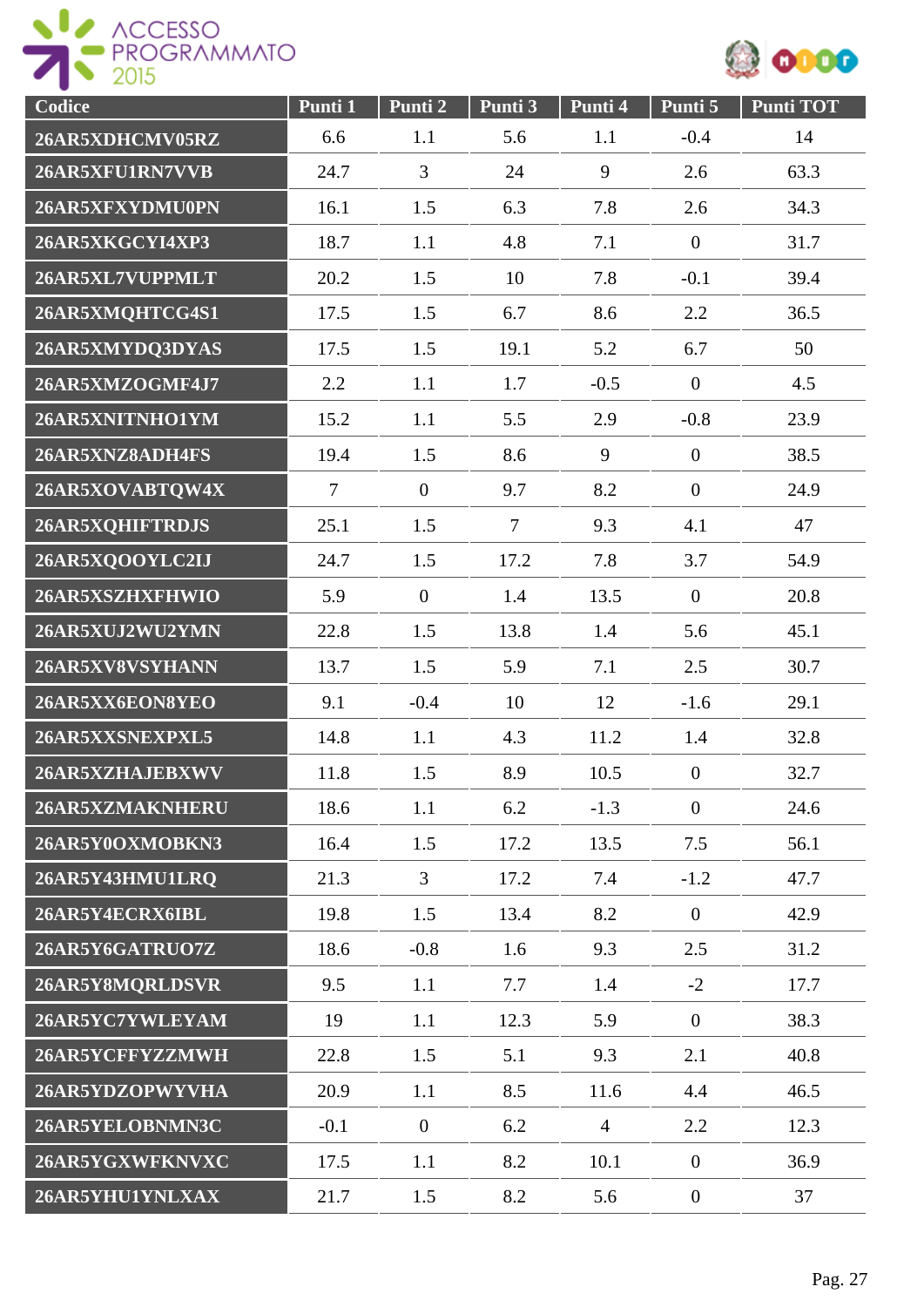



| Codice          | Punti 1 | Punti 2          | Punti 3        | Punti 4 | Punti 5        | <b>Punti TOT</b> |
|-----------------|---------|------------------|----------------|---------|----------------|------------------|
| 26AR5YIKTFWJMSS | 13.3    | $-0.8$           | 8.1            | 2.1     | $-0.5$         | 22.2             |
| 26AR5YPG5ZWFKI6 | 16.4    | $\overline{0}$   | 11.2           | 12      | $\overline{0}$ | 39.6             |
| 26AR5YQRXH3BO7B | 20.6    | $\overline{3}$   | 16.4           | 13.1    | $-1.2$         | 51.9             |
| 26AR5YRALKCZVVL | 18.6    | 1.1              | 4.7            | $-2.1$  | $\mathbf{1}$   | 23.3             |
| 26AR5YRDWXRGLK0 | 19.4    | 1.1              | 18.7           | 6.7     | 0.3            | 46.2             |
| 26AR5YRR2Z3UPQC | 10.3    | $\overline{0}$   | $-0.8$         | 4.4     | $-0.8$         | 13.1             |
| 26AR5YSDKO5O0RZ | 9.2     | $-0.4$           | 2.1            | 3.6     | $-1.6$         | 12.9             |
| 26AR5YT6CHVYXVL | 19.8    | 1.5              | 8.6            | 13.5    | 4.5            | 47.9             |
| 26AR5YTSAPSNPVB | 20.9    | 1.1              | 11.1           | 4.8     | 1.1            | 39               |
| 26AR5YVQSIG4LYM | 20.5    | $-0.8$           | 14.5           | 7.4     | 0.9            | 42.5             |
| 26AR5YWYBCFGW5V | 23.2    | $\overline{3}$   | 11.6           | 11.6    | 7.5            | 56.9             |
| 26AR5YXIP5XLKM6 | 19.4    | $-0.4$           | 5.9            | 5.2     | 0.3            | 30.4             |
| 26AR5YYQPQU2R5M | 11      | 3                | 12.6           | 5.5     | $-0.9$         | 31.2             |
| 26AR5YZZFF6CV3I | 25.1    | $\overline{3}$   | 18.7           | 9       | 0.7            | 56.5             |
| 26AR5Z1UDTZLILT | 20.9    | $\overline{0}$   | 1.5            | 0.6     | $\overline{0}$ | 23               |
| 26AR5Z3ZLYQ3MBG | 24.7    | $\overline{3}$   | 14.2           | 13.1    | 0.3            | 55.3             |
| 26AR5Z618FJJGU1 | 24.7    | $\boldsymbol{0}$ | 9.7            | 9.3     | $-0.8$         | 42.9             |
| 26AR5Z82EUXJGRJ | 17.5    | 3                | 14.5           | 4.8     | 0.7            | 40.5             |
| 26AR5ZAYYSBC6UQ | 16.7    | 1.1              | $\overline{7}$ | 7.8     | 0.3            | 32.9             |
| 26AR5ZBSUXA55OZ | 17.5    | $\overline{3}$   | 19.1           | 9.3     | 7.1            | 56               |
| 26AR5ZEMUKMCBVG | 18.6    | $\overline{3}$   | 12.6           | 7.8     | $-1.6$         | 40.4             |
| 26AR5ZFKOPMXAF0 | 19      | 1.5              | 14.2           | 6.3     | $-2$           | 39               |
| 26AR5ZKUWQ423D7 | 24.7    | 1.1              | 5.4            | 13.5    | $\overline{0}$ | 44.7             |
| 26AR5ZMONGEUZRD | 10.7    | $\overline{0}$   | $\overline{0}$ | 11.6    | $\overline{0}$ | 22.3             |
| 26AR5ZOOFK7XGAO | 17.1    | $\overline{0}$   | 13.4           | 2.5     | $-1.2$         | 31.8             |
| 26AR5ZOXUV3TJDG | $\tau$  | 1.1              | 14.9           | 5.5     | $-0.8$         | 27.7             |
| 26AR5ZPDZLQRFTS | 15.6    | 1.5              | 5.5            | 5.9     | $-0.8$         | 27.7             |
| 26AR5ZPVUX5LYSA | 19.8    | $\overline{3}$   | 12.7           | 9       | $-0.4$         | 44.1             |
| 26AR5ZQX0EFS8OY | 17.1    | 1.1              | 15.3           | 5.5     | $-0.1$         | 38.9             |
| 26AR5ZRUMNIKEFH | 19.4    | $-0.4$           | 12.6           | 3.3     | $-0.4$         | 34.5             |
| 26AR5ZSGURGKMAH | 24.3    | 1.5              | 12.7           | 9.7     | $-0.9$         | 47.3             |